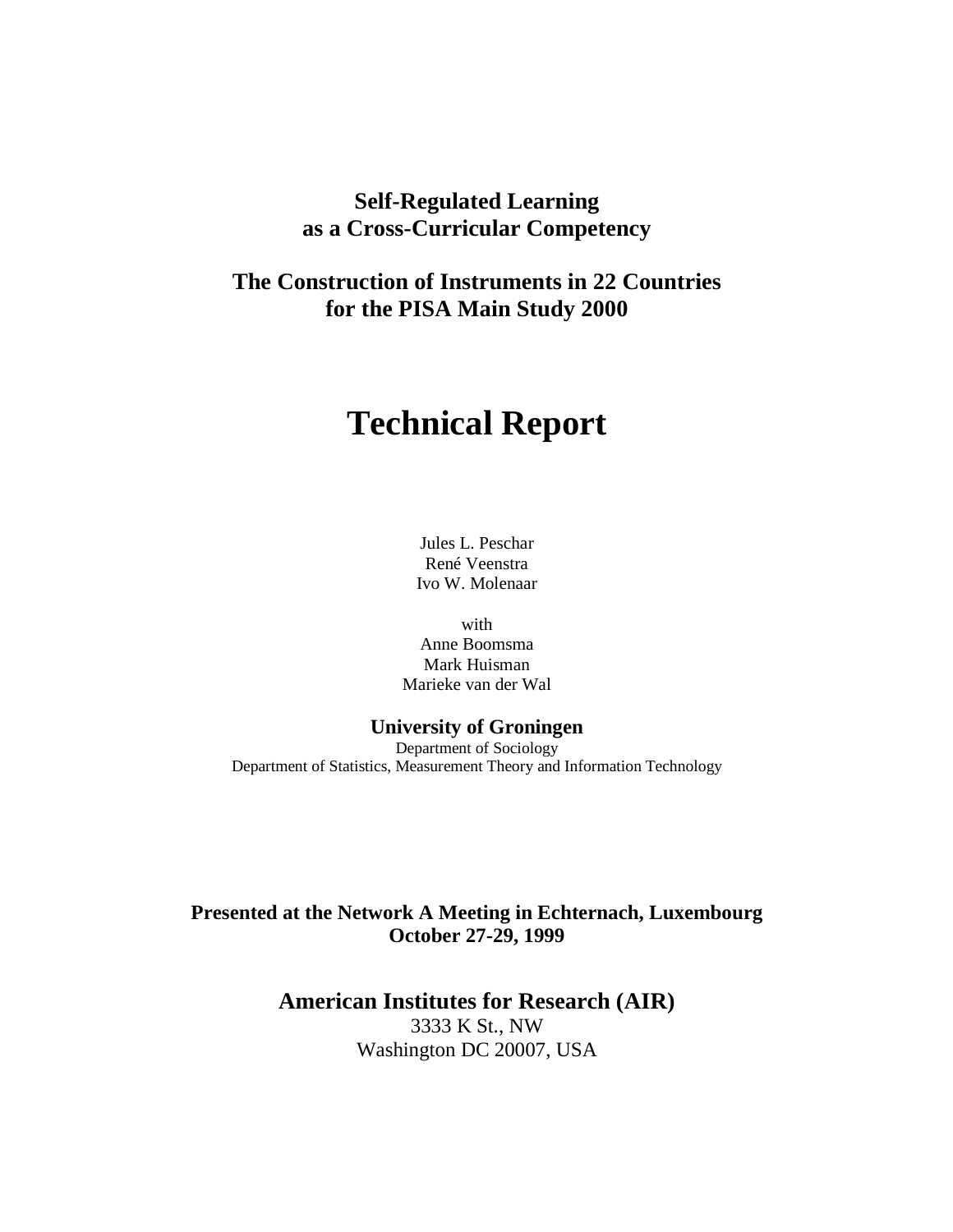CCC Self Regulated Learning: Analysis of the Pilot Study Technical Report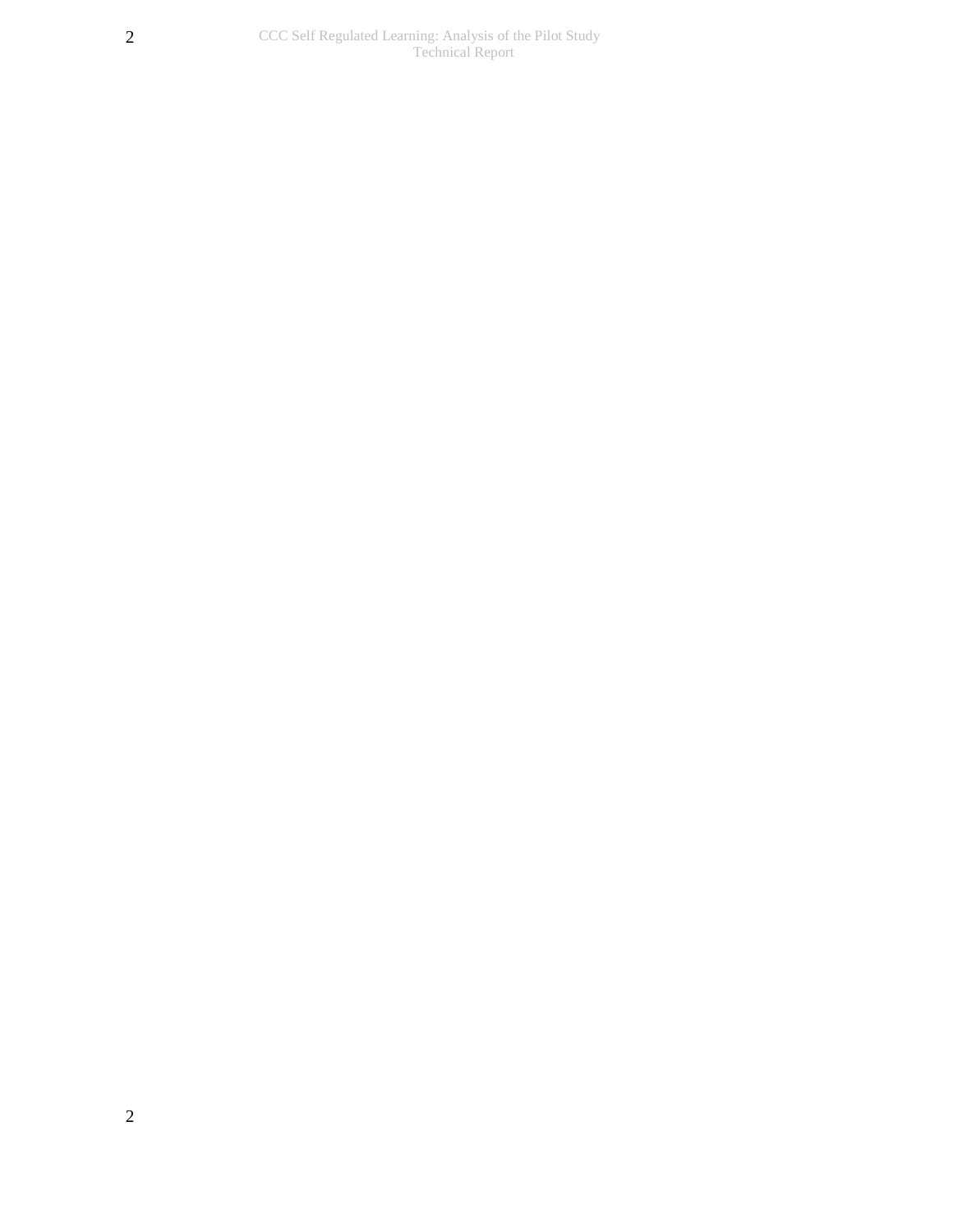## **Table of contents**

## **Synthesis Report**

Executive Summary

- 1 Introduction<br>2 Goals of the
- 2 Goals of the Analysis
- 3 Organisation, Role of the International Experts and National Feedback
- 4 Potential and Limitations of the Data
- 5 Strategy of the Analysis
	- 5.2 Definition and Reporting of Scales
	- 5.3 Strategy
	- 5.4 Feedback from National Sources
- 6 The Scales
	- 6.1 General remarks
	- 6.2 Leaning Strategies
	- 6.3 Motivational Preferences
	- 6.4 Goal Orientation
	- 6.5 Self Related Cognitions
	- 6.6 Action Control: Effort and Persistence
	- 6.7 Leaning Preferences
	- 6.8 Implicit Theories of Learning
- 7 Conclusions of the Analysis
- 8 Quality of the Scales for PISA 2000
	- 8.1 Reliability of the Scales
	- 8.2 Construct Validity<br>8.3 Related Issues
	- Related Issues
- 9 Presentation of the Scales References

## **Technical Report**

|                | Introduction                                  |    |
|----------------|-----------------------------------------------|----|
| 2              | Descriptive analyses                          |    |
| 3              | Reliability analyses                          | 15 |
| $\overline{4}$ | IRT analyses MSP                              | 23 |
| $\mathfrak{S}$ | Analyses for subgroups: descriptives          | 31 |
| 6              | Analyses for subgroups; reliabilities         | 45 |
|                | Correlations of scales with Achievement Tests | 59 |
| 8              | Effects of different estimation methods       | 61 |
|                |                                               |    |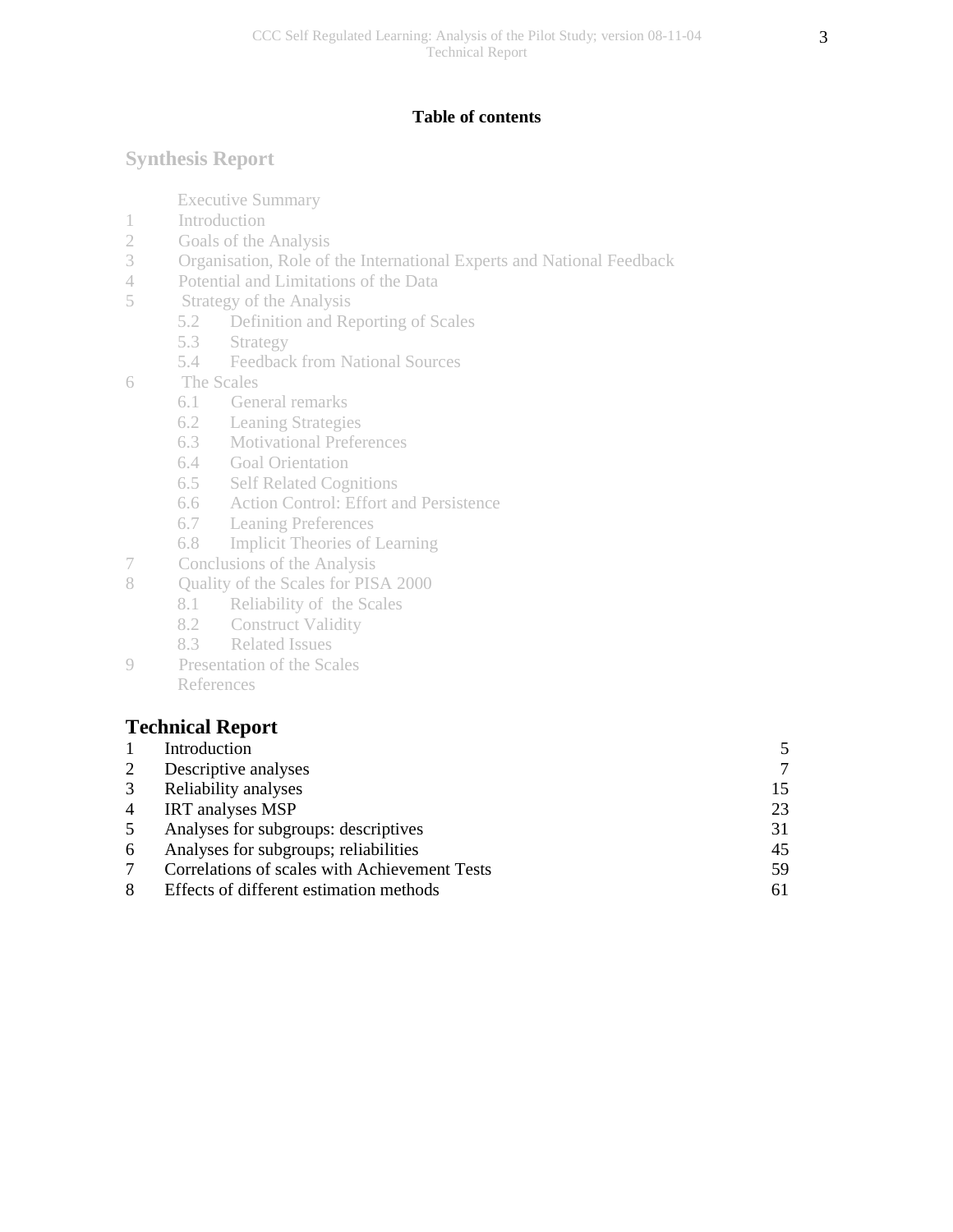CCC Self Regulated Learning: Analysis of the Pilot Study Technical Report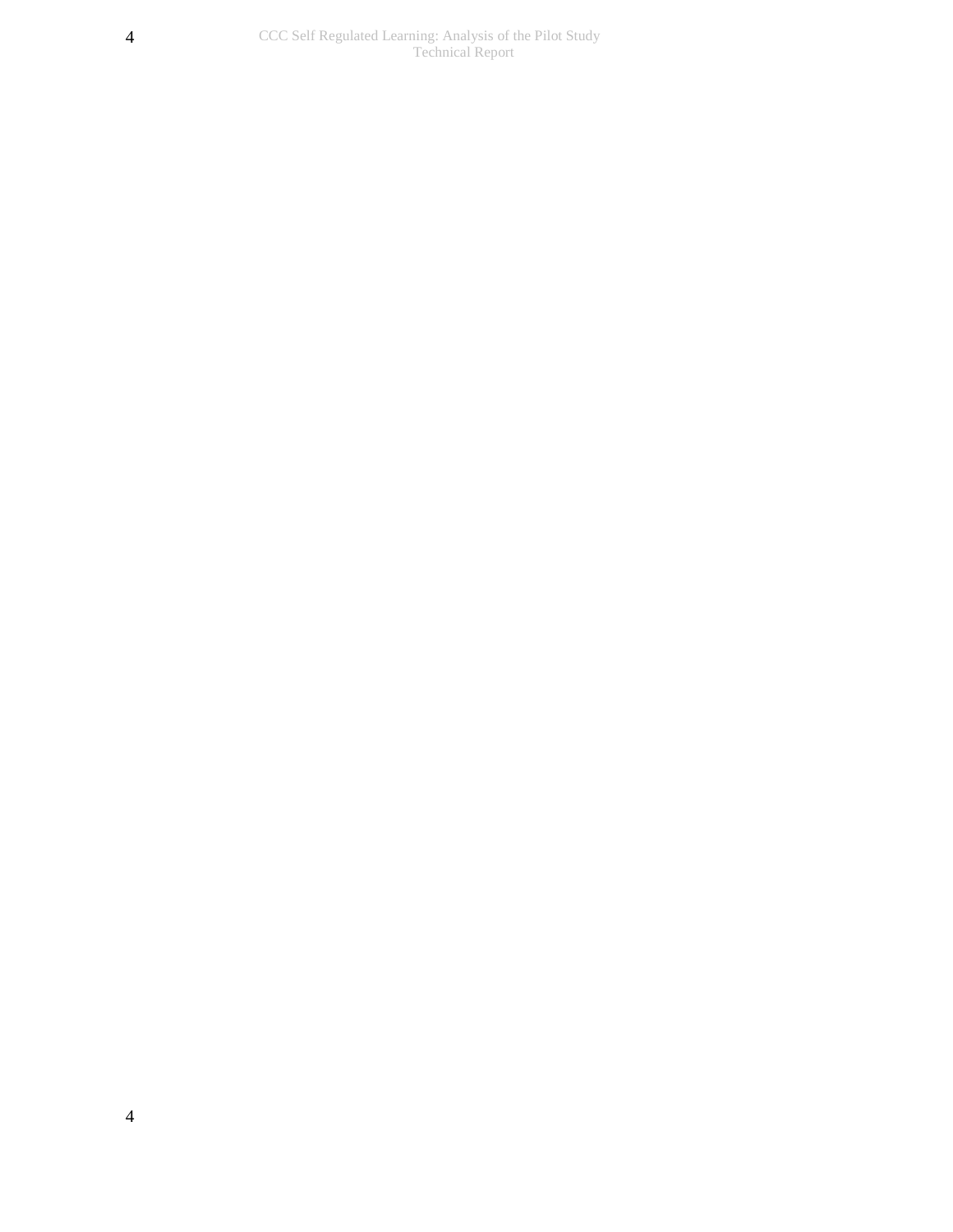## **Introduction**

The data were collected in 22 countries, namely USA, Canada (French and English versions), Mexico, Brazil, Australia, New Zealand, Korea, Russian Federation, Austria, Belgium, Czech Republic, Denmark, Finland, Germany, Hungary, Ireland, Italy, Luxembourg, Netherlands, Norway, Sweden, Switzerland (French, Italian and German versions). In total around 27000 students are involved. Since the purpose of the present report is to construct instruments, rather then explaining country differences, the countries are relabeled. For Buttercup and Iris the data could not be included in the latest analyses, though they have been collected.

| Country             | $A$ vailable $1$ |  |
|---------------------|------------------|--|
| Anemone             | 1                |  |
| <b>Aster</b>        | 1                |  |
| <b>Buttercup</b>    | $\overline{2}$   |  |
| <b>Carnation</b>    | $\mathbf{1}$     |  |
| <b>Cornflower</b>   | $\mathbf{1}$     |  |
| <b>Crocus</b>       | $\overline{2}$   |  |
| <b>Cuckooflower</b> | $\overline{2}$   |  |
| <b>Daffodil</b>     | $\mathbf{1}$     |  |
| <b>Dahlia</b>       | $\overline{c}$   |  |
| <b>Daisy</b>        | $\overline{2}$   |  |
| <b>Dandelion</b>    | $\overline{2}$   |  |
| Fresia              | $\mathbf 1$      |  |
| Gladiola            | 1                |  |
| Iris                | $\overline{c}$   |  |
| <b>Jasmine</b>      | $\mathbf{1}$     |  |
| Lily                | 1                |  |
| <b>Poppy</b>        | 1                |  |
| <b>Rose</b>         | $\overline{c}$   |  |
| Snowdrop            | $\mathbf{1}$     |  |
| <b>Sunflower</b>    | $\overline{c}$   |  |
| Orchid              | $\overline{2}$   |  |
| <b>Magnolia</b>     | $\overline{c}$   |  |
| <b>Tulip</b>        | $\overline{c}$   |  |
| Honeysuckle         | $\overline{c}$   |  |
| <b>Violet</b>       | $\overline{2}$   |  |
| <b>Total</b>        |                  |  |

#### **Table 1: Countries involved**

As described in the Synthesis Report the selection of the scales was primarily done on the data that were available in Wave 1. The relevant descriptive statistics (mean, standard deviation) are presented in Section 2. The reliability values (Chronbachs' alpha) are reproduced in Section 3 and the Loevingers' H value of the IRT analyses in Section 4. On the basis of the Wave 1 data the scales were selected.

When the data from the remaining countries became available (Wave 2) the analyses focussed on the descriptives and the reliability checks for the additional countries. These analyses were undertaken for the relevant subgroups. In Section 5 the descriptive information for all countries is presented; in Section 6 all the reliability estimates are given. In section 7 the correlations of the scales with the Achievement scores in Reading., Math and Science for all 22 countries are calculated. In Section 8 effects of different estimation methods are reported and found to be non-existent.

 $\overline{a}$ <sup>1</sup> First wave data were made available by September  $1<sup>st</sup>$ , second wave data by October  $15<sup>th</sup>$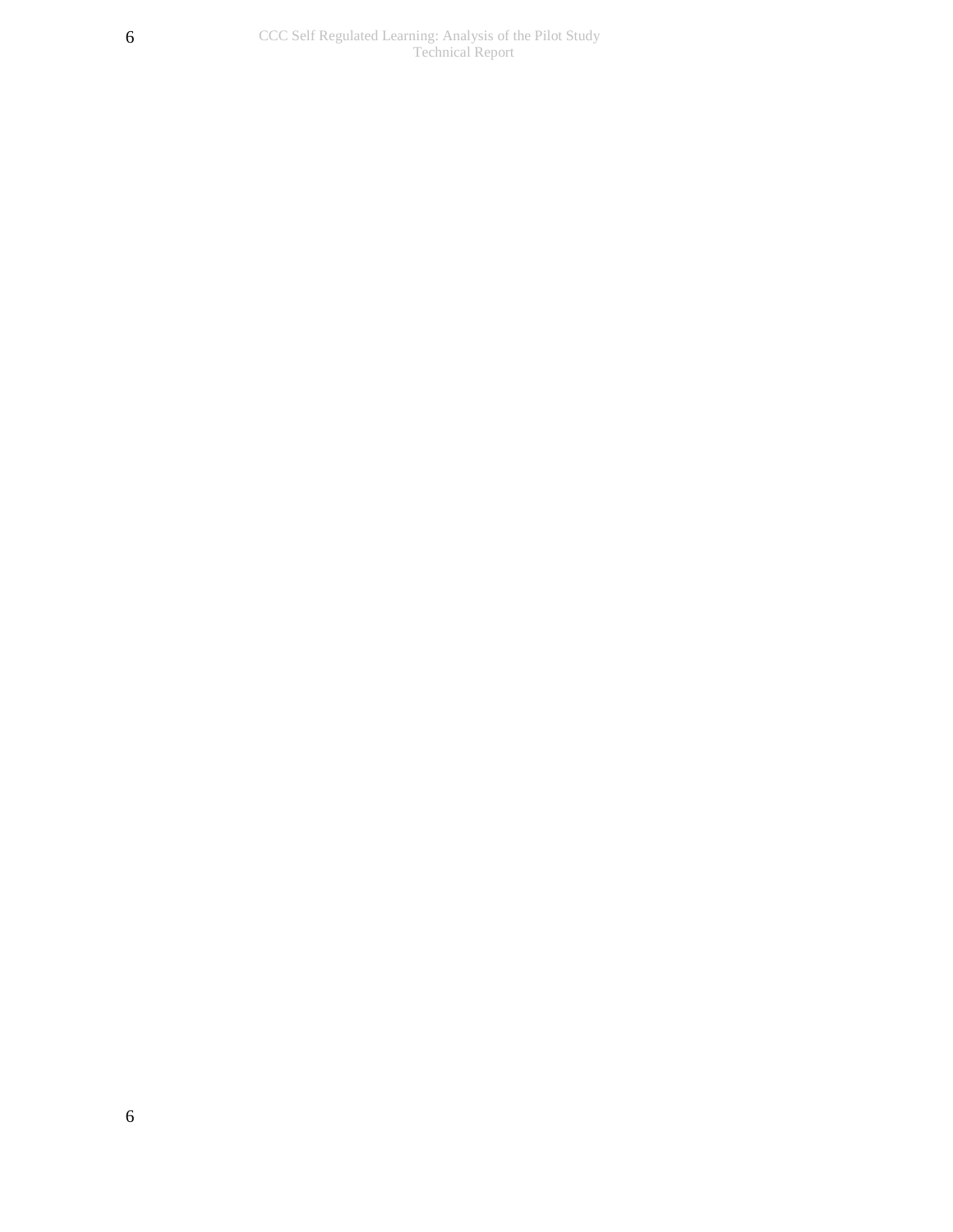|              | A1 $(4)$  | Al <sup>a</sup> (3) | A2-1 $(4)$ | A2-2 $(4)$ | A3(5)     |
|--------------|-----------|---------------------|------------|------------|-----------|
| Anemone      | 10.5(2.8) | 8.0(2.2)            | 10.1(2.8)  | 9.7(3.1)   | 14.0(3.4) |
| Aster        | 9.1(2.9)  | 6.4(2.3)            | 9.8(2.9)   | 9.2(3.2)   | 14.2(2.9) |
| Buttercup    |           |                     |            |            |           |
| Carnation    | 10.7(3.0) | 7.9(2.3)            | 9.9(3.0)   | 9.2(3.1)   | 14.5(3.3) |
| Cornflower   | 11.5(3.1) | 8.6(2.4)            | 10.4(2.9)  | 9.7(3.0)   | 14.7(3.3) |
| Crocus       |           |                     |            |            |           |
| Cuckooflower |           |                     |            |            |           |
| Daffodil     | 8.8(2.2)  | 6.7(1.7)            | 9.2(2.3)   | 7.2(2.5)   | 11.7(2.9) |
| Dahlia       |           |                     |            |            |           |
| Daisy        |           |                     |            |            |           |
| Dandelion    |           |                     |            |            |           |
| Fresia       | 7.7(2.3)  | 4.9(1.9)            | 9.4(3.1)   | 10.7(2.8)  | 14.6(2.7) |
| Gladiola     | 9.5(2.6)  | 6.8(2.1)            | 9.2(2.5)   | 9.1(2.5)   | 12.7(2.9) |
| Iris         |           |                     |            |            |           |
| Jasmine      | 9.6(2.5)  | 7.1(1.9)            | 9.3(2.6)   | 9.4(3.2)   | 13.5(2.9) |
| Lily         | 10.5(2.6) | 7.9(2.0)            | 10.1(2.6)  | 9.5(2.8)   | 13.9(3.2) |
| Poppy        | 7.6(2.6)  | 5.6(2.0)            | 9.0(2.6)   | 7.4(2.6)   | 10.9(3.0) |
| Rose         |           |                     |            |            |           |
| Snowdrop     | 10.0(2.7) | 7.5(2.2)            | 9.5(2.7)   | 8.1(2.7)   | 13.1(3.2) |
| Sunflower    |           |                     |            |            |           |
| Tulip        |           |                     |            |            |           |

## **Descriptives (Mean and Standard Deviation) - A: Learning Strategies**

| <b>Memorising</b>  | A1Q1A01 - When I study, I try to memorise everything that might be covered.<br>A1Q1H08 - When I study, I memorise as much as possible. |
|--------------------|----------------------------------------------------------------------------------------------------------------------------------------|
|                    | A1Q1N14 - When I study, I memorise all new material so that I can recite it.                                                           |
|                    | A1Q1T20 - When I study, I practice by saying the material to myself over and over.                                                     |
|                    |                                                                                                                                        |
| Elaboration        |                                                                                                                                        |
|                    | A2Q1D04 - When I study, I try to relate new material to things I have learned in other subjects.                                       |
|                    | A2Q1K11 - When I study, I figure out how the information might be useful in the real world.                                            |
|                    | A2Q1Q17 - When I study, I try to understand the material better by relating it to things I already know.                               |
|                    | A2Q1W23 - When I study, I figure out how the material fits in with what I have learned.                                                |
|                    | A2Q1F06 - When I study, I summarise the most important information in my own words.                                                    |
|                    | A2Q1M13 - When I study, I write a short summary of the most important facts.                                                           |
|                    | A2Q1S19 - When I study, I go through my notes and make a diagram showing the most important points.                                    |
|                    | A2Q1Y25 - When I study, I stop reading to write down the main points of the text.                                                      |
| Control strategies |                                                                                                                                        |
|                    | A3Q1AA27- When I study, I start by figuring out what, exactly, I need to learn.                                                        |
|                    | A3Q1B02 - When I study, I force myself to check to see if I remember what I have learned.                                              |
|                    | A3Q1I09 - When I study, I try to figure out, as I read, which concepts I still haven't really understood.                              |
|                    | A3Q1P16 - When I study, I make sure that I remember the most important things.                                                         |
|                    | A3Q1V22 - When I study, and I don't understand something, I look for additional information                                            |
|                    | to clarify the point.                                                                                                                  |
| a<br>Note:         | without A1Q1T20                                                                                                                        |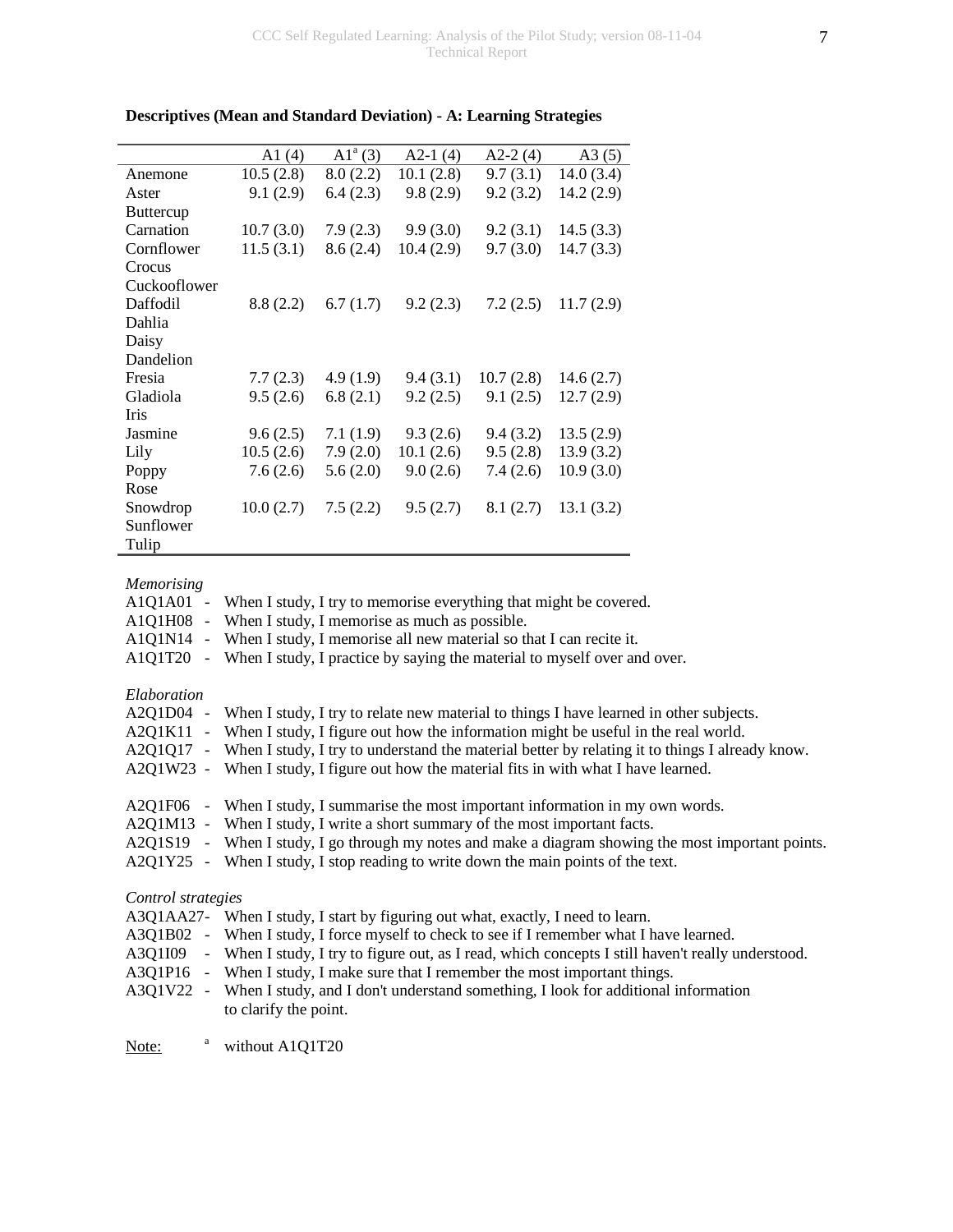|                  | B2(3)    | B3(3)    | B4(4)    | $B4^a(3)$ | $B7$ math $(4)$ | $B7$ verb. $(4)$ |
|------------------|----------|----------|----------|-----------|-----------------|------------------|
| Anemone          | 8.3(2.7) | 6.7(2.7) | 9.3(2.9) | 6.9(2.4)  | 9.1(3.5)        | 11.8(3.5)        |
| Aster            | 9.0(2.4) | 5.6(2.5) | 8.6(2.6) | 6.2(2.1)  | 6.8(2.7)        | 10.9(3.7)        |
| <b>Buttercup</b> |          |          |          |           |                 |                  |
| Carnation        | 7.7(2.7) | 6.4(2.6) | 8.7(2.8) | 6.3(2.2)  | 9.5(3.4)        | 11.9(3.7)        |
| Cornflower       | 9.2(2.6) | 5.9(2.5) | 9.0(3.0) | 6.8(2.4)  | 8.5(3.1)        | 10.6(3.9)        |
| Crocus           |          |          |          |           |                 |                  |
| Cuckooflower     |          |          |          |           |                 |                  |
| Daffodil         | 8.6(2.1) | 5.1(2.1) | 8.4(2.1) | 6.1(1.7)  | 7.8(3.2)        | 10.2(3.6)        |
| Dahlia           |          |          |          |           |                 |                  |
| Daisy            |          |          |          |           |                 |                  |
| Dandelion        |          |          |          |           |                 |                  |
| Fresia           | 8.7(2.6) | 5.2(2.5) | 9.0(2.8) | 6.6(2.3)  | 8.6(3.1)        | 11.7(3.2)        |
| Gladiola         | 8.0(2.4) | 6.1(2.2) | 8.1(2.3) | 6.1(2.0)  | 10.5(3.3)       | 11.9(2.8)        |
| <b>Iris</b>      |          |          |          |           |                 |                  |
| Jasmine          | 8.6(2.4) | 4.7(2.2) | 8.4(2.2) | 6.1(2.0)  | 8.5(3.3)        | 11.2(4.0)        |
| Lily             | 8.6(2.6) | 6.8(2.5) | 9.6(2.8) | 7.1(2.3)  | 9.4(3.3)        | 11.7(3.6)        |
| Poppy            | 8.4(2.4) | 5.7(2.5) | 8.3(2.6) | 6.1(2.1)  | 8.5(3.6)        | 11.3(3.7)        |
| Rose             |          |          |          |           |                 |                  |
| Snowdrop         | 9.6(2.3) | 6.1(2.5) | 8.6(2.5) | 6.3(2.0)  | 8.0(3.4)        | 10.6(3.2)        |
| Sunflower        |          |          |          |           |                 |                  |
| Tulip            |          |          |          |           |                 |                  |

#### **Descriptives (Mean and Standard Deviation) - B: Motivational Preferences**

#### *Instrumental motivation*

|  | B2Q1C03 - I study to increase my job opportunities.                    |
|--|------------------------------------------------------------------------|
|  | B2Q1J10 - I study to ensure that my future will be financially secure. |
|  | $B2Q1R18 - I$ study to get a good job.                                 |

*Competitive motivation* 

- B3Q1G07 I study because I want to be one of the best.
- B3Q1O15 I study because I want to show that I'm smarter than others.
- B3Q1X24 I study because I want to perform better than others.

*Interest-based motivation* 

- B4Q1E05 When I study, I don't notice the time passing.
- B4Q1L12 I study because the subject matter is very important to me.
- B4Q1U21 I study because I am very interested in the subject matter.
- B4Q1Z26 I study because working on the subject matter is fun.

#### *Interest (subject-related)*

|  | B7Q2B29 - I do math in my spare time.                               |
|--|---------------------------------------------------------------------|
|  | B7Q2E32 - When I do math, I sometimes get totally absorbed.         |
|  | B7Q2G34 - Math is important to me personally.                       |
|  | B7Q2J37 - Because doing math is fun, I wouldn't want to give it up. |
|  |                                                                     |
|  | B7Q2A28 - Reading is important to me personally.                    |
|  | B7Q2D31 - Because reading is fun, I wouldn't want to give it up.    |
|  | B7Q2F33 - I read in my spare time.                                  |
|  | B7Q2I36 - When I read, I sometimes get totally absorbed.            |

Note: <sup>a</sup> without B4Q1E05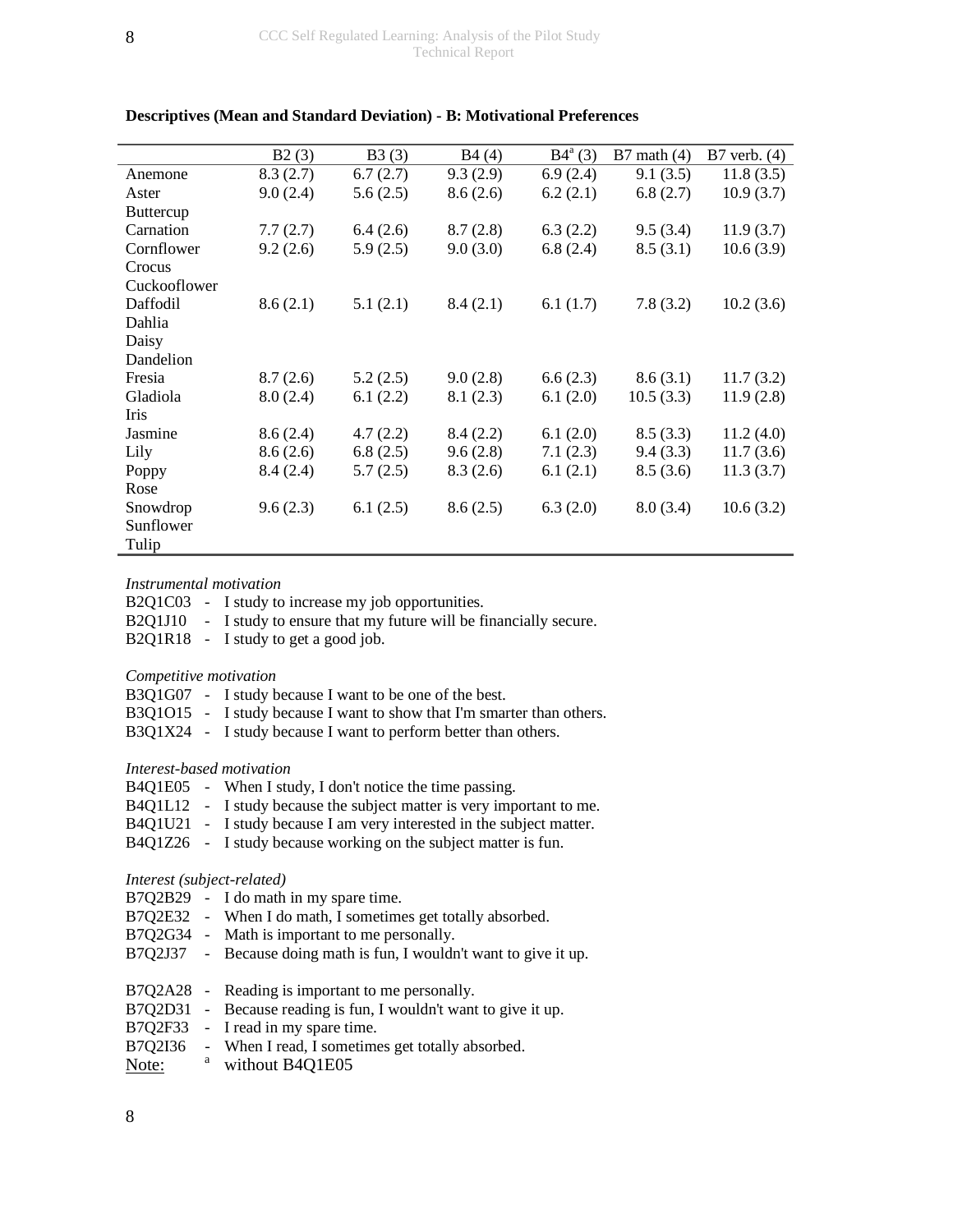|                  | C1(5)      | C2(4)     |
|------------------|------------|-----------|
| Anemone          | 15.9 (2.5) | 11.5(2.9) |
| Aster            | 14.8(2.8)  | 10.1(2.9) |
| <b>Buttercup</b> |            |           |
| Carnation        | 15.8(2.7)  | 11.1(2.8) |
| Cornflower       | 15.7 (2.9) | 11.4(3.1) |
| Crocus           |            |           |
| Cuckooflower     |            |           |
| Daffodil         | 15.3(2.7)  | 11.6(2.8) |
| Dahlia           |            |           |
| Daisy            |            |           |
| Dandelion        |            |           |
| Fresia           | 16.6(2.4)  | 12.8(3.0) |
| Gladiola         | 15.4 (2.6) | 12.1(2.6) |
| <b>Iris</b>      |            |           |
| Jasmine          | 15.3(2.8)  | 11.5(2.9) |
| Lily             | 15.7(2.7)  | 11.2(2.8) |
| Poppy            | 15.5 (3.1) | 11.2(3.4) |
| Rose             |            |           |
| Snowdrop         | 14.9(3.1)  | 11.5(3.1) |
| Sunflower        |            |           |
| Tulip            |            |           |

#### **Descriptives (Mean and Standard Deviation) - C: Goal Orientation**

#### *Task orientation*

C1Q3B02 - I feel most successful if what I have learned really makes sense to me.

C1Q3G07 - I feel most successful if I discover a new approach to solving a problem.

C1Q3L12 - I feel most successful if a class makes me think about things.

C1Q3Q17 - I feel most successful if something I studied makes me want to find out more.

C1Q3T20 - I feel most successful if I finally master a complex problem.

*Ego orientation* 

C2Q3D04 - I feel most successful if I can demonstrate that I'm smart.

- C2Q3I09 I feel most successful if I get better grades than the others.
- C2Q3O15 I feel most successful if I'm the only one who knows the right answer.
- C2Q3U21 I feel most successful if I know more than the others.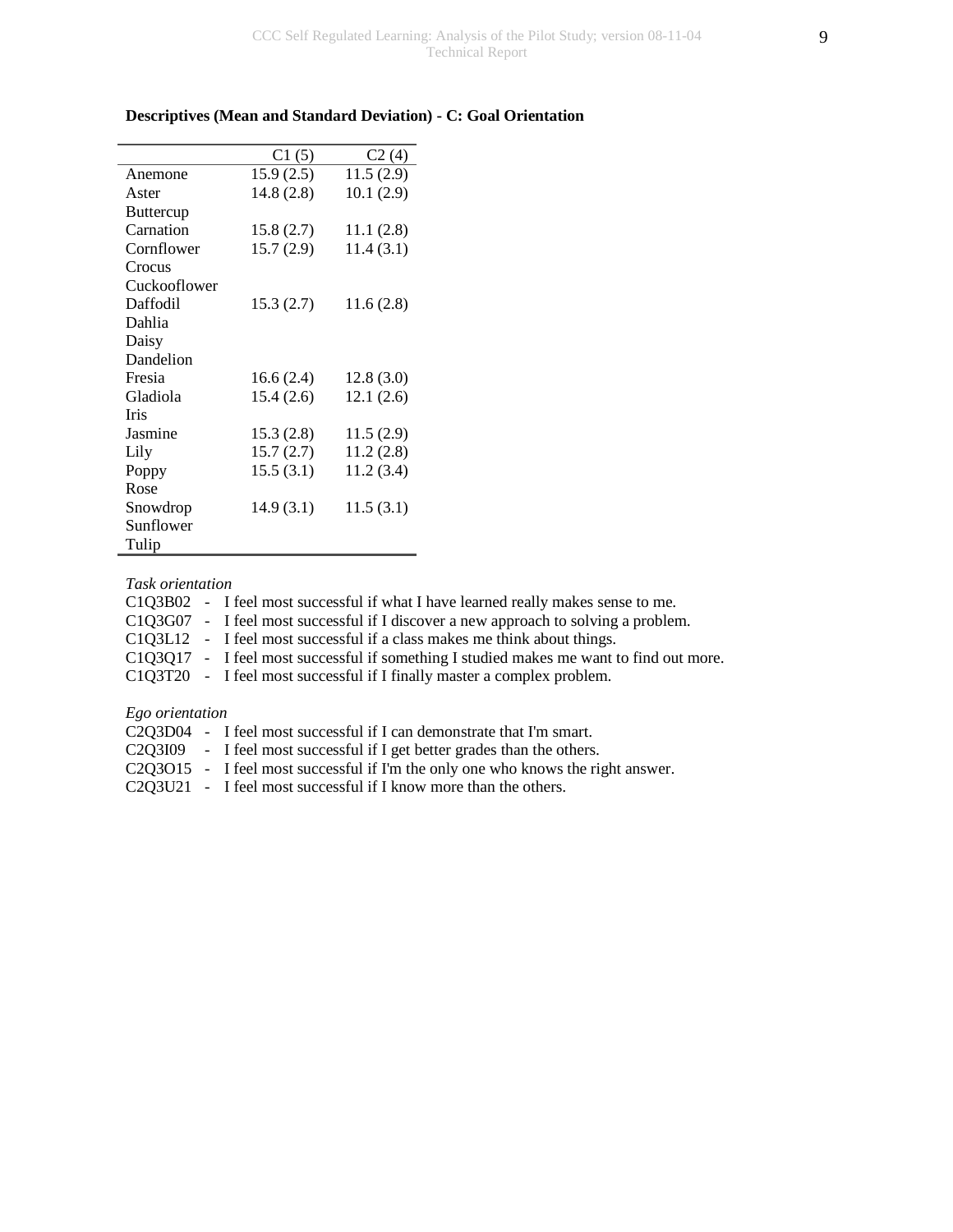|                  | D1(5)     | D2(15)    | $D2-1(3)$ | D <sub>2</sub> -2 $(4)$ | $D2-3(8)$ | $D2-3^a(4)$ |
|------------------|-----------|-----------|-----------|-------------------------|-----------|-------------|
| Anemone          | 14.4(3.1) | 39.7(8.9) | 7.5(2.2)  | 10.9(2.7)               | 21.4(4.9) | 10.3(2.6)   |
| Aster            | 12.9(3.0) | 38.8(8.3) | 7.1(2.1)  | 10.8(2.6)               | 20.8(4.6) | 10.0(2.5)   |
| <b>Buttercup</b> |           |           |           |                         |           |             |
| Carnation        | 14.5(3.4) | 42.2(9.5) | 8.0(2.4)  | 11.8(2.8)               | 22.4(5.2) | 10.9(2.8)   |
| Cornflower       | 14.2(3.2) | 42.5(9.4) | 7.6(2.2)  | 11.5(2.8)               | 23.4(5.3) | 11.3(2.8)   |
| Crocus           |           |           |           |                         |           |             |
| Cuckooflower     |           |           |           |                         |           |             |
| Daffodil         | 13.8(3.1) | 39.3(9.2) | 7.3(2.2)  | 10.7(2.7)               | 21.3(5.0) | 10.1(2.6)   |
| Dahlia           |           |           |           |                         |           |             |
| Daisy            |           |           |           |                         |           |             |
| Dandelion        |           |           |           |                         |           |             |
| Fresia           | 14.2(2.7) | 40.7(7.1) | 7.7(1.9)  | 11.4(2.4)               | 21.5(4.1) | 10.4(2.3)   |
| Gladiola         | 12.2(3.4) | 35.6(8.8) | 5.8(1.9)  | 10.7(2.9)               | 19.0(5.4) | 8.9(2.7)    |
| <b>Iris</b>      |           |           |           |                         |           |             |
| Jasmine          | 13.2(3.0) | 39.0(8.4) | 7.2(2.1)  | 10.5(2.5)               | 21.1(4.6) | 10.1(2.4)   |
| Lily             | 14.1(3.0) | 39.2(8.0) | 7.0(1.9)  | 11.1(2.6)               | 21.3(4.5) | 10.2(2.4)   |
| Poppy            | 14.1(3.3) | 41.2(9.2) | 7.7(2.3)  | 11.9(2.6)               | 21.2(5.4) | 10.4(2.8)   |
| Rose             |           |           |           |                         |           |             |
| Snowdrop         | 14.4(3.0) | 40.4(9.2) | 7.9(2.2)  | 11.2(2.8)               | 21.2(5.2) | 10.0(2.7)   |
| Sunflower        |           |           |           |                         |           |             |
| Tulip            |           |           |           |                         |           |             |

#### **Descriptives (Mean and Standard Deviation) – D (part one): Self-Related Cognitions**

#### *Agency beliefs: effort*

|  | D1Q4A23 - I can really pay attention when I'm trying to learn something. |
|--|--------------------------------------------------------------------------|
|  | D1Q4B24 - It's not hard for me to really put in enough effort in school. |
|  | D1Q4D26 - When it comes down to learning, I can really work hard.        |
|  | D1Q4F28 - Making myself listen carefully to my teachers is easy.         |
|  | D1Q4H30 - If I decide to, I can listen very carefully.                   |

#### *Agency beliefs: ability*

|  | D2Q4C25 - |  |  | I can learn the things I need to learn pretty fast, without really trying a lot. |
|--|-----------|--|--|----------------------------------------------------------------------------------|
|--|-----------|--|--|----------------------------------------------------------------------------------|

- D2Q4E27 I'm pretty smart-even without working very hard.
- D2Q4G29 When it comes to learning, I'm pretty smart.

#### *Control expectation*

| D2Q4I31 |  | When I sit myself down to learn something really hard, I can learn it. |  |  |  |  |  |  |
|---------|--|------------------------------------------------------------------------|--|--|--|--|--|--|
| ------- |  |                                                                        |  |  |  |  |  |  |

- D2Q4J32 If I decide not to get any bad grades, I can really do it.
- D2Q4K33 If I decide not to get any problems wrong, I can really do it.
- D2Q4L34 If I want to learn something well, I can.

### *Self efficacy*

|  | D2Q4M35 - I believe I will receive excellent grades.                                         |
|--|----------------------------------------------------------------------------------------------|
|  | D2Q4N36 - I'm certain I can understand the most difficult material presented in readings.    |
|  | D2Q4O37 - I'm confident I can understand the basic concepts taught.                          |
|  | D2Q4P38 - I'm confident I can understand the most complex material presented by the teacher. |
|  | D2Q4Q39 - I'm confident I can do an excellent job on assignments and tests.                  |
|  | D2Q4R40 - When studying, I expect to do well.                                                |
|  | D2Q4S41 - I'm certain I can master the skills being taught.                                  |
|  | D2Q4T42 - Considering the difficulty of the subject matter, the teacher, and my skills,      |
|  | I think I will do well.                                                                      |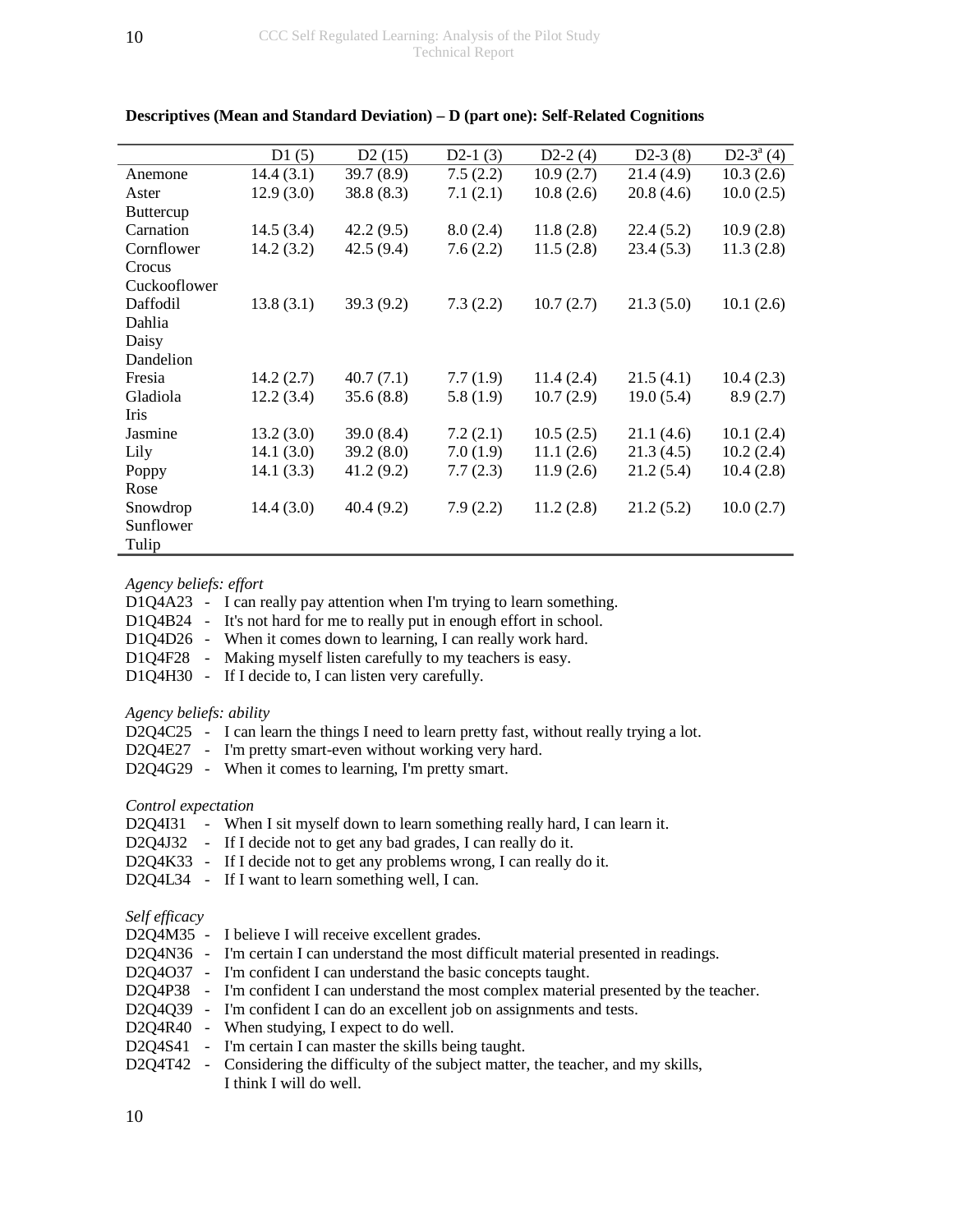|                  | D3(3)    | D4(3)    | D <sub>5</sub> $(3)$ | D6(4)     |
|------------------|----------|----------|----------------------|-----------|
| Anemone          | 9.1(2.2) | 7.7(2.8) | 8.8(2.0)             | 12.0(2.2) |
| Aster            | 8.9(2.2) | 7.1(2.7) | 8.4(1.9)             | 12.9(1.8) |
| <b>Buttercup</b> |          |          |                      |           |
| Carnation        | 9.5(2.1) | 8.1(2.9) | 9.1(2.2)             | 14.0(1.9) |
| Cornflower       | 8.4(2.5) | 8.4(2.9) | 9.6(1.9)             | 13.7(2.0) |
| Crocus           |          |          |                      |           |
| Cuckooflower     |          |          |                      |           |
| Daffodil         | 8.7(2.3) | 7.1(3.2) | 8.3(2.4)             | 12.5(2.2) |
| Dahlia           |          |          |                      |           |
| Daisy            |          |          |                      |           |
| Dandelion        |          |          |                      |           |
| Fresia           | 9.6(2.1) | 7.3(3.1) | 8.5(2.2)             | 13.2(1.8) |
| Gladiola         | 7.2(2.3) | 6.4(2.8) | 6.9(2.0)             | 11.5(2.2) |
| <b>Iris</b>      |          |          |                      |           |
| Jasmine          | 8.8(2.4) | 6.8(3.1) | 8.8(2.1)             | 13.0(2.0) |
| Lily             | 9.0(2.2) | 7.7(2.8) | 8.9(2.0)             | 13.3(2.0) |
| Poppy            | 9.0(2.3) | 6.8(3.3) | 8.5(2.5)             | 12.6(2.5) |
| Rose             |          |          |                      |           |
| Snowdrop         | 9.4(2.2) | 7.1(2.9) | 8.7(2.4)             | 12.8(2.2) |
| Sunflower        |          |          |                      |           |
| Tulip            |          |          |                      |           |

#### **Descriptives (Mean and Standard Deviation) – D (part two): Self-Related Cognitions**

*Self-concept verbal* 

- D3Q3A01 I'm hopeless in English classes (R).
- D3Q3J10 I learn things quickly in English classes.
- D3Q3R18 I get good marks in English.

*Self-concept math* 

- D4Q3F06 I get good marks in mathematics.
- D4Q3K11 Mathematics is one of my best subjects.
- D4Q3P16 I have always done well in mathematics.

*Self-concept academic* 

- D5Q3E05 I learn things quickly in most school subjects.
- D5Q3N14 I do well in tests in most school subjects.
- D5Q3V22 I'm good at most school subjects.

#### *Self-concept general*

- D6Q3C03 Overall, I have a lot to be proud of.
- D6Q3H08 Overall, I'm a failure (R).
- D6Q3M13 Most things I do, I do well.
- D6Q3S19 If I really try, I can do almost anything I want to do.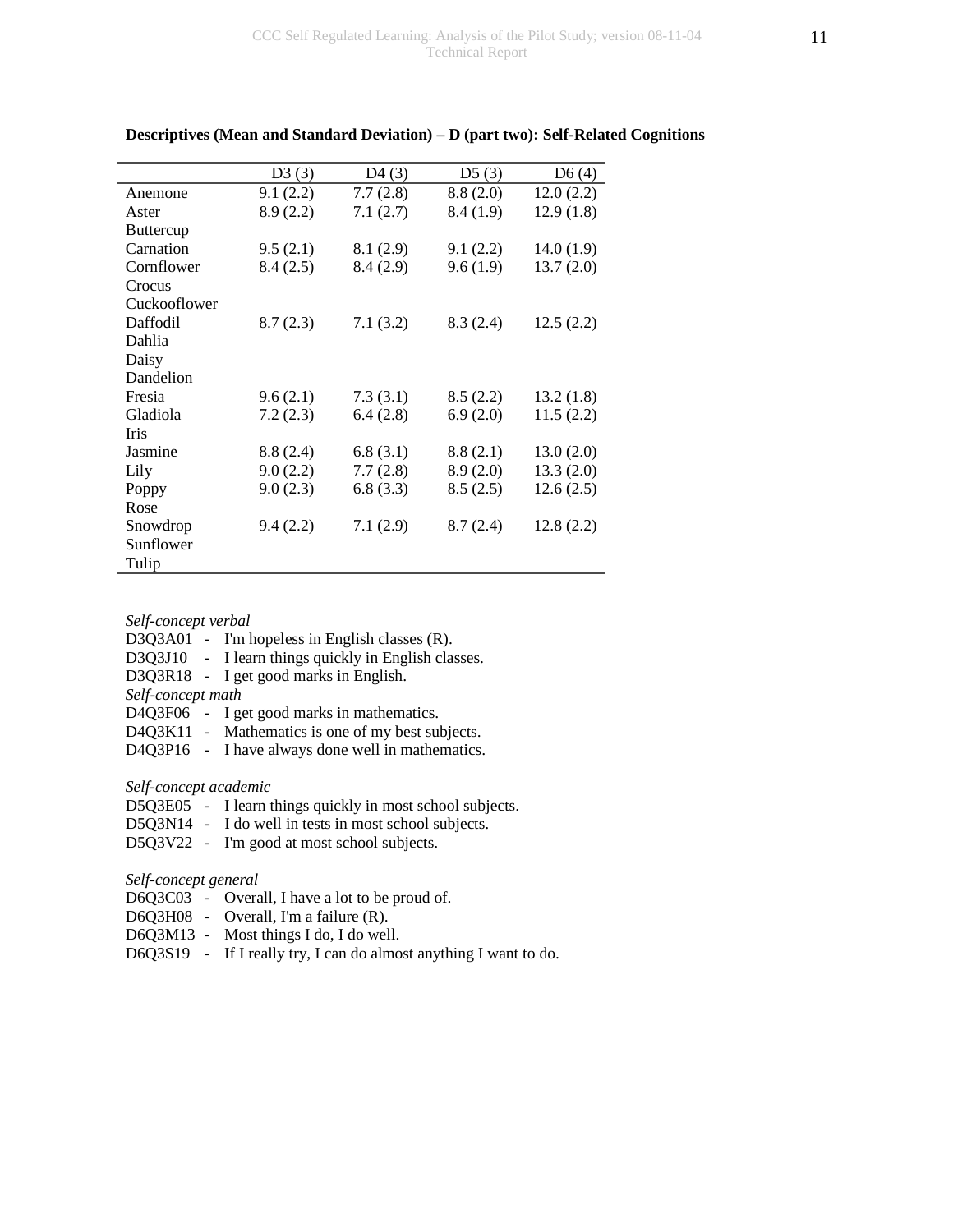|                  | E1(4)     | $E2$ math $(3)$ | $E2$ verb. $(3)$ |
|------------------|-----------|-----------------|------------------|
| Anemone          | 11.6(2.8) | 8.9(2.3)        | 9.2(2.0)         |
| Aster            | 11.7(2.7) | 7.7(2.4)        | 7.4(2.1)         |
| <b>Buttercup</b> |           |                 |                  |
| Carnation        | 10.9(3.0) | 8.8(2.3)        | 8.8(2.2)         |
| Cornflower       | 11.6(2.9) | 9.4(1.9)        | 8.7(2.0)         |
| Crocus           |           |                 |                  |
| Cuckooflower     |           |                 |                  |
| Daffodil         | 11.1(2.8) | 8.1(2.5)        | 7.8(2.1)         |
| Dahlia           |           |                 |                  |
| Daisy            |           |                 |                  |
| Dandelion        |           |                 |                  |
| Fresia           | 11.0(2.7) | 7.8(2.5)        | 8.4(2.0)         |
| Gladiola         | 10.2(2.8) | 7.6(2.5)        | 7.6(2.2)         |
| <b>Iris</b>      |           |                 |                  |
| Jasmine          | 10.9(2.5) | 8.3(2.1)        | 8.2(1.7)         |
| Lily             | 11.2(2.7) | 9.0(2.4)        | 8.9(1.9)         |
| Poppy            | 11.0(3.0) | 7.9(2.6)        | 7.9(2.1)         |
| Rose             |           |                 |                  |
| Snowdrop         | 11.1(2.9) | 8.1(2.1)        | 8.2(2.1)         |
| Sunflower        |           |                 |                  |
| Tulip            |           |                 |                  |

**Descriptives (Mean and Standard Deviation) - E: Action Control: Effort and Persistence** 

*Effort and Persistence in learning: general* 

| E1Q5C03 |  |  | When studying, I work as hard as possible. |
|---------|--|--|--------------------------------------------|
|---------|--|--|--------------------------------------------|

| E1Q5E05 |  |  |  | When studying, I keep working even if the material is difficult. |
|---------|--|--|--|------------------------------------------------------------------|
|---------|--|--|--|------------------------------------------------------------------|

E1Q5G07 - When studying, I try to do my best to acquire the knowledge and skills taught.

E1Q5I09 - When studying, I put forth my best effort.

*Effort and Persistence: subject related*

- E2Q5B02 I am ambitious in trying to achieve good grades in math.
- E2Q5F06 I work hard in my math class.
- E2Q5J10 I persist when I have to cope with a math problem.

E2Q5A01 - I work hard in my English class.

E2Q5D04 - I persist when I have to cope with a difficult or long text.

E2Q5H08 - I am ambitious in trying to achieve good grades in English.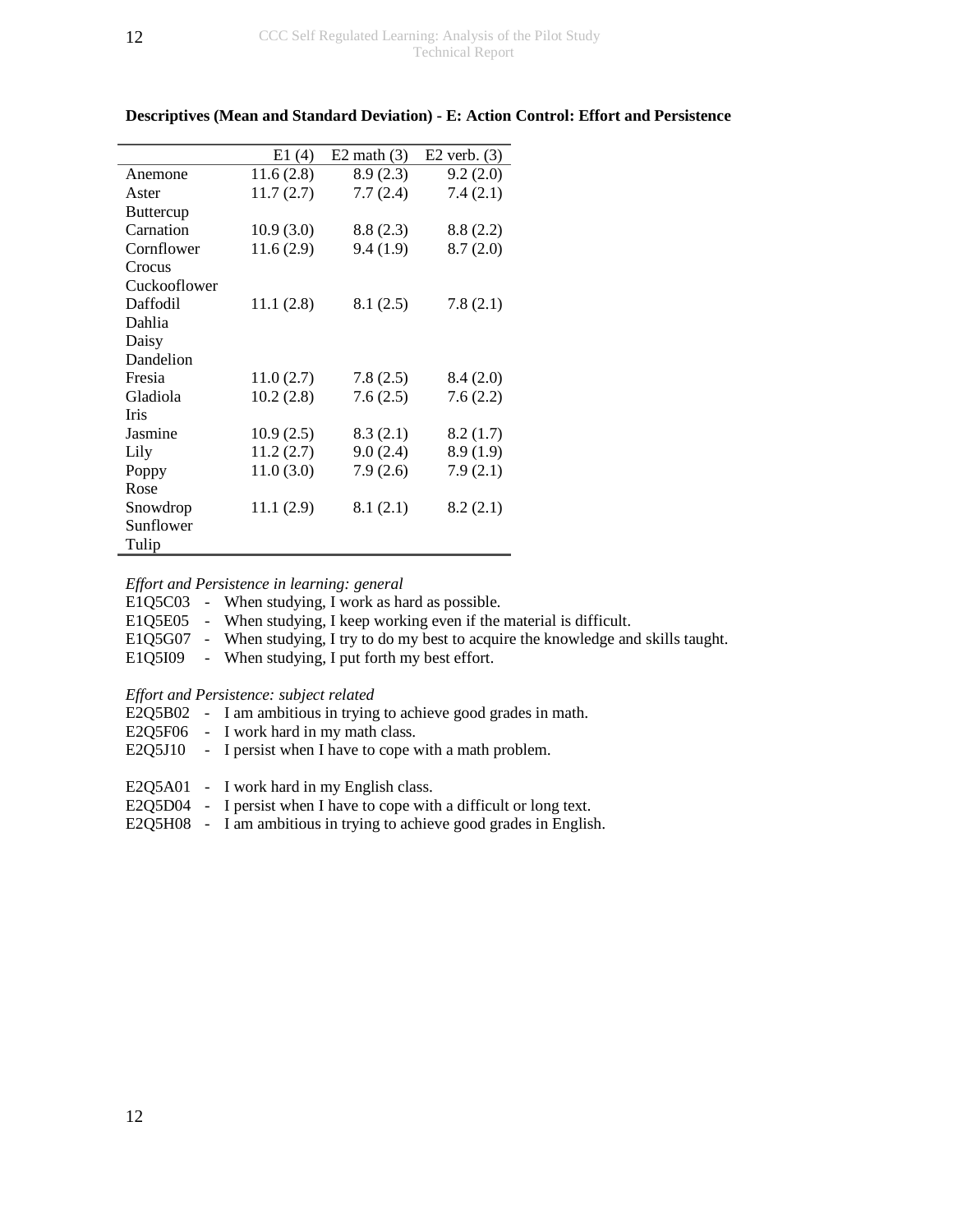|                  | F1(4)     | F2(4)     |
|------------------|-----------|-----------|
| Anemone          | 13.5(2.2) | 11.5(3.0) |
| Aster            | 13.0(2.2) | 10.1(2.9) |
| <b>Buttercup</b> |           |           |
| Carnation        | 13.5(2.4) | 11.4(3.1) |
| Cornflower       | 13.7(2.1) | 11.6(3.0) |
| Crocus           |           |           |
| Cuckooflower     |           |           |
| Daffodil         | 14.0(1.9) | 10.2(3.0) |
| Dahlia           |           |           |
| Daisy            |           |           |
| Dandelion        |           |           |
| Fresia           | 12.7(2.4) | 11.2(3.3) |
| Gladiola         | 12.9(1.9) | 13.9(1.9) |
| Iris             |           |           |
| Jasmine          | 13.9(2.1) | 10.4(3.2) |
| Lily             | 13.3(2.2) | 11.4(2.8) |
| Poppy            | 13.4(2.2) | 11.1(3.2) |
| Rose             |           |           |
| Snowdrop         | 13.3(2.1) | 11.2(2.9) |
| Sunflower        |           |           |
| Tulip            |           |           |

#### **Descriptives (Mean and Standard Deviation) - F: Learning Preferences**

#### *Cooperative learning*

|  | F1Q6A11 - Working in a group now helps me work with other people later. |
|--|-------------------------------------------------------------------------|
|  | F1O6D14 - I do not like working with other people $(R)$ .               |
|  | F1Q6G17 - Working in a group scares me $(R)$ .                          |
|  | F1Q6J20 - We get the work done faster if we all work together.          |

*Competitive learning* 

- F2Q6C13 I like to try to be better than other students.
- F2Q6F16 Trying to be better than others makes me work well.
- F2Q6H18 I would like to be the best at something.
- F2Q6K21 I learn faster if I'm trying to do better than the others.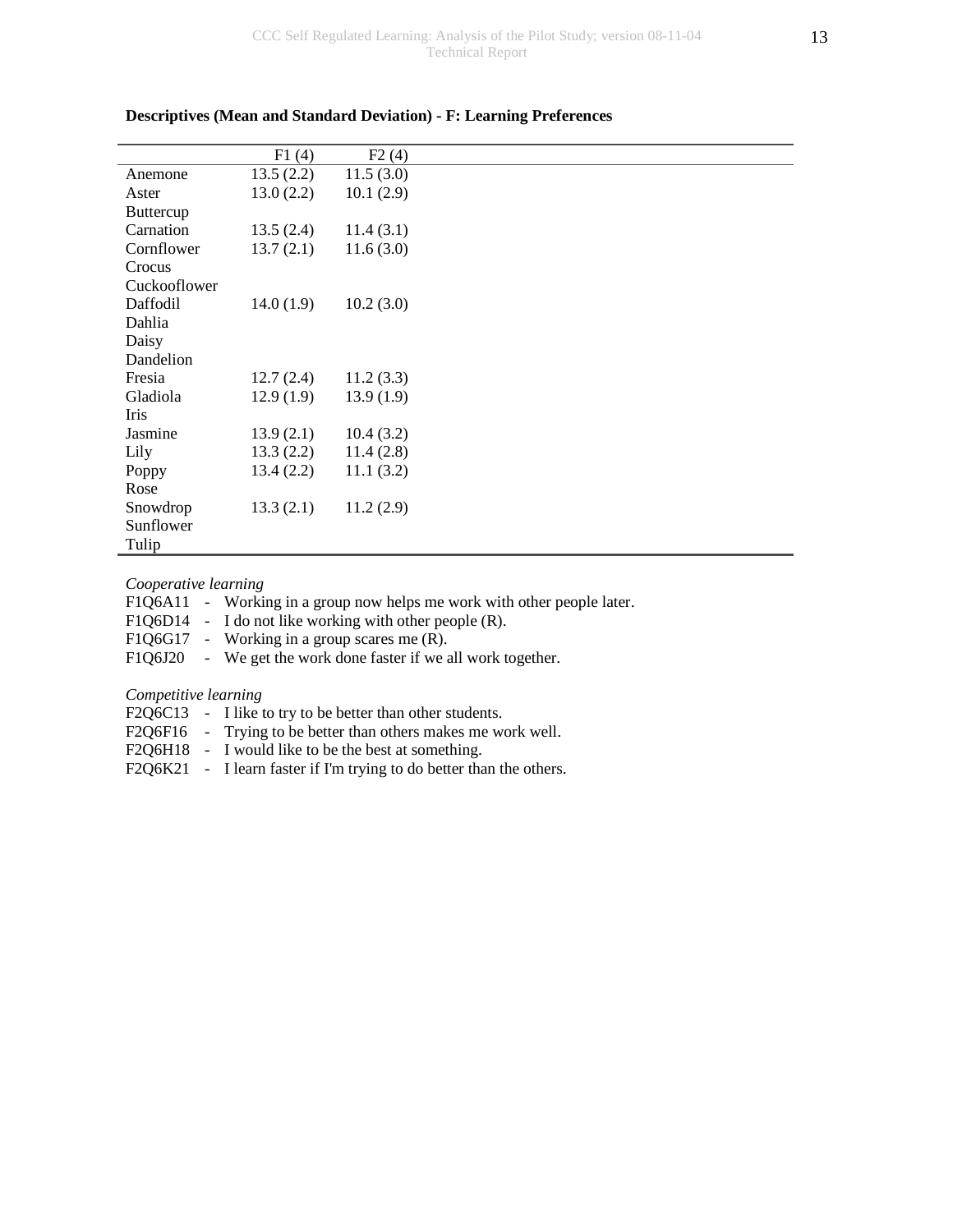|                  | G1(3)    | G2(4)     | $G2^a(3)$ | G3(4)     | $G3^{b}$ (3) | G(11)     |
|------------------|----------|-----------|-----------|-----------|--------------|-----------|
| Anemone          | 6.4(1.7) | 12.5(2.4) | 9.6(1.8)  | 11.3(3.0) | 8.6(2.5)     | 30.3(4.6) |
| Aster            | 6.8(2.0) | 12.0(2.7) | 9.1(2.1)  | 9.0(2.7)  | 6.7(2.3)     | 27.9(4.8) |
| <b>Buttercup</b> |          |           |           |           |              |           |
| Carnation        | 6.4(1.8) | 12.2(2.6) | 9.3(2.0)  | 11.4(3.1) | 8.4(2.6)     | 30.0(5.0) |
| Cornflower       | 6.6(2.0) | 12.1(2.5) | 9.4(1.9)  | 10.7(3.0) | 8.2(2.5)     | 29.3(5.2) |
| Crocus           |          |           |           |           |              |           |
| Cuckooflower     |          |           |           |           |              |           |
| Daffodil         | 6.7(1.9) | 12.2(2.3) | 9.3(1.9)  | 9.0(2.5)  | 6.8(2.1)     | 27.8(4.1) |
| Dahlia           |          |           |           |           |              |           |
| Daisy            |          |           |           |           |              |           |
| Dandelion        |          |           |           |           |              |           |
| Fresia           | 7.1(2.2) | 13.6(2.2) | 10.4(1.8) | 10.5(3.3) | 7.9(2.7)     | 31.3(5.4) |
| Gladiola         | 7.1(2.2) | 13.8(2.3) | 10.6(1.7) | 11.4(2.8) | 8.6(2.2)     | 32.3(5.3) |
| <b>Iris</b>      |          |           |           |           |              |           |
| Jasmine          | 6.3(2.1) | 12.2(2.6) | 9.6(2.0)  | 9.2(2.9)  | 6.7(2.5)     | 27.7(4.8) |
| Lily             | 6.6(1.7) | 12.5(2.3) | 9.6(1.8)  | 11.4(3.0) | 8.6(2.5)     | 30.7(4.4) |
| Poppy            | 5.8(2.1) | 12.6(2.5) | 9.6(2.1)  | 10.4(3.0) | 7.6(2.4)     | 28.9(4.7) |
| Rose             |          |           |           |           |              |           |
| Snowdrop         | 6.1(1.8) | 12.0(2.6) | 9.0(2.1)  | 9.9(2.7)  | 7.0(2.3)     | 28.1(4.6) |
| Sunflower        |          |           |           |           |              |           |
| Tulip            |          |           |           |           |              |           |
|                  |          |           |           |           |              |           |

## **Descriptives (Mean and Standard Deviation) - G – Implicit Theories of Learning**

| 1 unp        |                                                                                                                                                                                                                                                                                                                                 |
|--------------|---------------------------------------------------------------------------------------------------------------------------------------------------------------------------------------------------------------------------------------------------------------------------------------------------------------------------------|
|              | $G1Q6B12$ - Natural ability determines how fast one can learn $(R)$ .<br>$G1Q6E15$ - There are natural individual differences in learning potential $(R)$ .<br>$G1Q6I19$ - No matter how hard some students try, they will never become good learners $(R)$ .                                                                   |
|              | G2Q6L22 - I believe that studying hard is the main factor in learning.<br>G2Q6M23 - I believe that effort is the main factor determining my academic performance.<br>G2Q6N24 - I feel that my academic performance is determined by my effort.<br>G2Q6O25 - I believe that if I fail, it is because I do not study hard enough. |
|              | $G3Q6P26$ - Intelligence cannot be changed $(R)$ .<br>G3Q6Q27 - The smarter you are, the less time you need to study $(R)$ .<br>G3Q6R28 - Geniuses are born, not made (R).<br>G3Q6S29 - You don't need to try very hard to get good grades if you are smart $(R)$ .                                                             |
| $\mathbf{r}$ |                                                                                                                                                                                                                                                                                                                                 |

| а   | without G2Q6O25 |
|-----|-----------------|
| - b | without G3Q6P26 |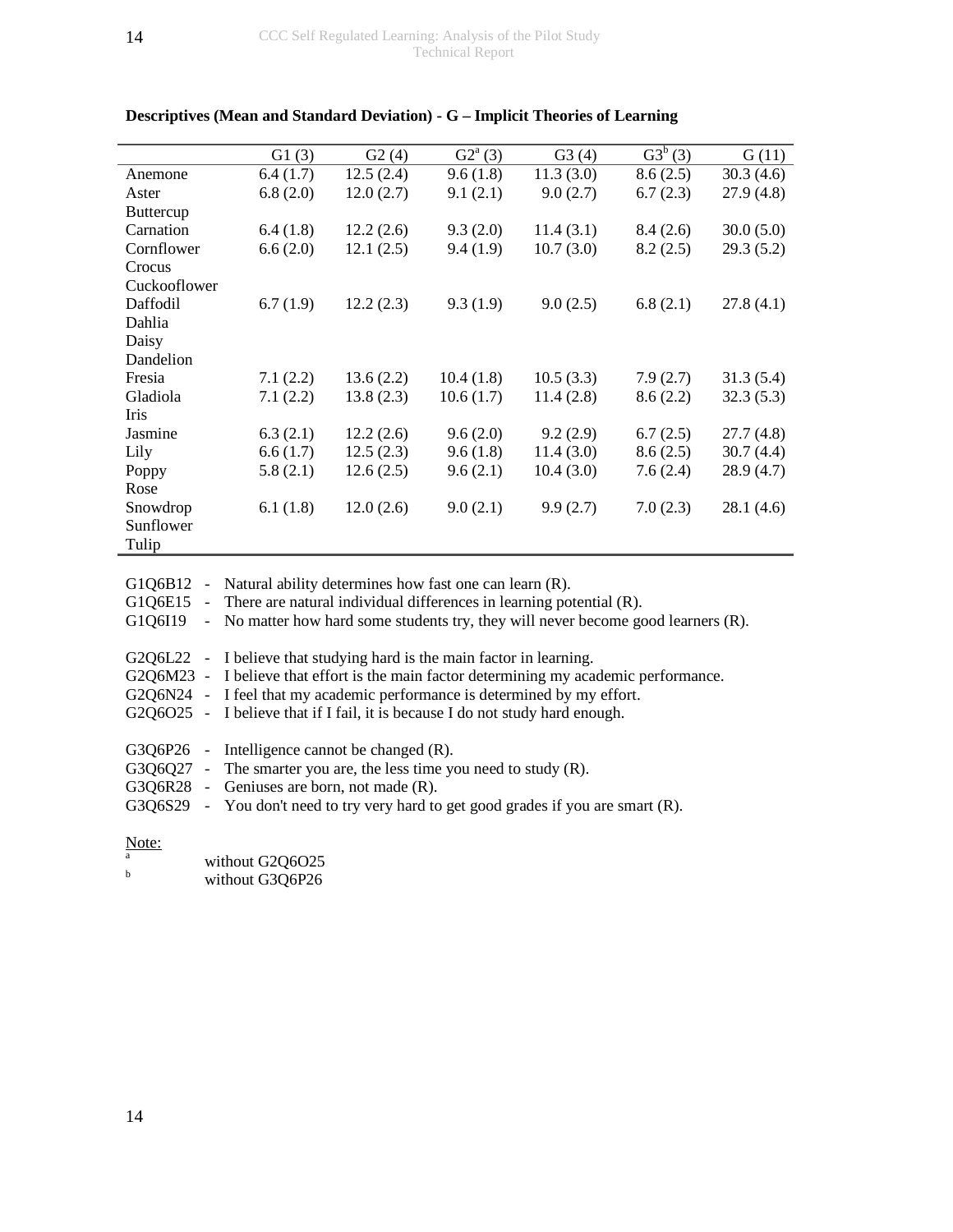|                  | A1 $(4)$ | Al <sup>a</sup> (3) | $A2-1(4)$ | A2-2 $(4)$ | A3(5) |
|------------------|----------|---------------------|-----------|------------|-------|
| Anemone          | 0.77     | 0.75                | 0.78      | 0.78       | 0.81  |
| Aster            | 0.72     | 0.70                | 0.77      | 0.75       | 0.62  |
| <b>Buttercup</b> |          |                     |           |            |       |
| Carnation        | 0.78     | 0.75                | 0.80      | 0.77       | 0.80  |
| Cornflower       | 0.83     | 0.80                | 0.76      | 0.74       | 0.77  |
| Crocus           |          |                     |           |            |       |
| Cuckooflower     |          |                     |           |            |       |
| Daffodil         | 0.70     | 0.63                | 0.77      | 0.81       | 0.78  |
| Dahlia           |          |                     |           |            |       |
| Daisy            |          |                     |           |            |       |
| Dandelion        |          |                     |           |            |       |
| Fresia           | 0.60     | 0.75                | 0.81      | 0.64       | 0.62  |
| Gladiola         | 0.67     | 0.70                | 0.71      | 0.64       | 0.71  |
| Iris             |          |                     |           |            |       |
| Jasmine          | 0.66     | 0.58                | 0.73      | 0.81       | 0.70  |
| Lily             | 0.69     | 0.67                | 0.76      | 0.76       | 0.79  |
| Poppy            | 0.79     | 0.77                | 0.77      | 0.77       | 0.73  |
| Rose             |          |                     |           |            |       |
| Snowdrop         | 0.75     | 0.75                | 0.81      | 0.73       | 0.75  |
| Sunflower        |          |                     |           |            |       |
| Tulip            |          |                     |           |            |       |

## **Reliability analysis - A: Learning Strategies**

| <i>Memorising</i>  |                                                                                                                      |
|--------------------|----------------------------------------------------------------------------------------------------------------------|
| $A1Q1A01 -$        | When I study, I try to memorise everything that might be covered.                                                    |
|                    | A1Q1H08 - When I study, I memorise as much as possible.                                                              |
| A1Q1N14 -          | When I study, I memorise all new material so that I can recite it.                                                   |
| $A1Q1T20 -$        | When I study, I practice by saying the material to myself over and over.                                             |
| Elaboration        |                                                                                                                      |
| $A2Q1D04 -$        | When I study, I try to relate new material to things I have learned in other subjects.                               |
|                    | $A2Q1K11$ - When I study, I figure out how the information might be useful in the real world.                        |
|                    | A2Q1Q17 - When I study, I try to understand the material better by relating it to things I already know.             |
|                    | A2Q1W23 - When I study, I figure out how the material fits in with what I have learned.                              |
|                    | A2Q1F06 - When I study, I summarise the most important information in my own words.                                  |
|                    | A2Q1M13 - When I study, I write a short summary of the most important facts.                                         |
|                    | A2Q1S19 - When I study, I go through my notes and make a diagram showing the most important points.                  |
|                    | A2Q1Y25 - When I study, I stop reading to write down the main points of the text.                                    |
| Control strategies |                                                                                                                      |
|                    | A3Q1AA27- When I study, I start by figuring out what, exactly, I need to learn.                                      |
|                    | A3Q1B02 - When I study, I force myself to check to see if I remember what I have learned.                            |
|                    | A3Q1I09 - When I study, I try to figure out, as I read, which concepts I still haven't really understood.            |
|                    | A3Q1P16 - When I study, I make sure that I remember the most important things.                                       |
|                    | A3Q1V22 - When I study, and I don't understand something, I look for additional information<br>to clarify the point. |
| a<br>Note:         | without A1Q1T20                                                                                                      |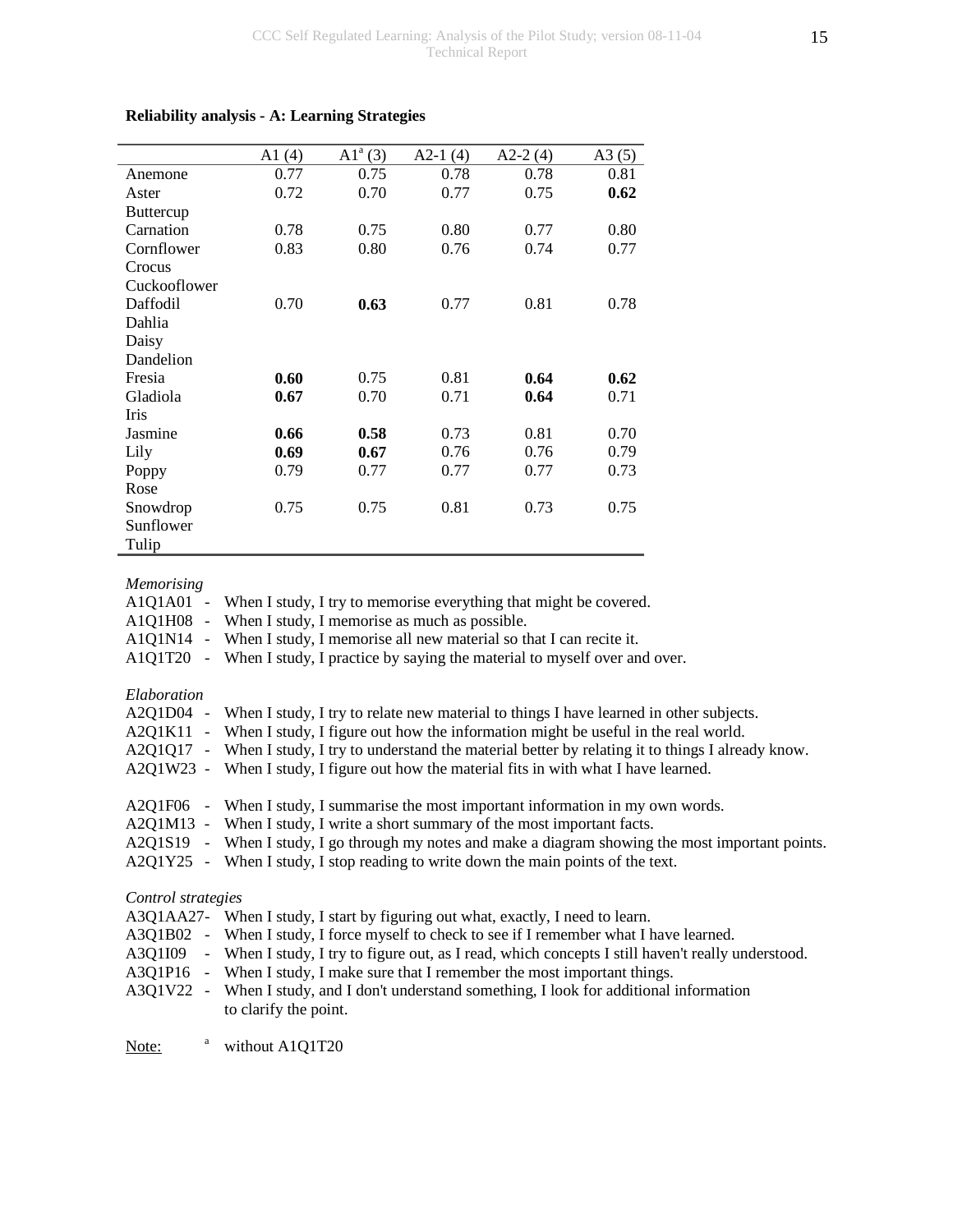|                  | B2(3) | B3(3) | B4(4) | $B4^a(3)$ | $B7$ math $(4)$ | $B7$ verb. $(4)$ |
|------------------|-------|-------|-------|-----------|-----------------|------------------|
| Anemone          | 0.84  | 0.81  | 0.78  | 0.84      | 0.86            | 0.86             |
| Aster            | 0.77  | 0.81  | 0.65  | 0.69      | 0.80            | 0.89             |
| <b>Buttercup</b> |       |       |       |           |                 |                  |
| Carnation        | 0.84  | 0.77  | 0.76  | 0.80      | 0.84            | 0.89             |
| Cornflower       | 0.86  | 0.80  | 0.81  | 0.82      | 0.82            | 0.90             |
| Crocus           |       |       |       |           |                 |                  |
| Cuckooflower     |       |       |       |           |                 |                  |
| Daffodil         | 0.80  | 0.82  | 0.59  | 0.67      | 0.87            | 0.87             |
| Dahlia           |       |       |       |           |                 |                  |
| Daisy            |       |       |       |           |                 |                  |
| Dandelion        |       |       |       |           |                 |                  |
| Fresia           | 0.83  | 0.86  | 0.66  | 0.75      | 0.73            | 0.79             |
| Gladiola         | 0.67  | 0.63  | 0.67  | 0.66      | 0.82            | 0.80             |
| Iris             |       |       |       |           |                 |                  |
| Jasmine          | 0.78  | 0.84  | 0.66  | 0.73      | 0.81            | 0.88             |
| Lily             | 0.86  | 0.81  | 0.75  | 0.77      | 0.83            | 0.87             |
| Poppy            | 0.80  | 0.85  | 0.71  | 0.77      | 0.84            | 0.85             |
| Rose             |       |       |       |           |                 |                  |
| Snowdrop         | 0.83  | 0.83  | 0.67  | 0.76      | 0.84            | 0.78             |
| Sunflower        |       |       |       |           |                 |                  |
| Tulip            |       |       |       |           |                 |                  |

#### **Reliability analysis - B: Motivational Preferences**

#### *Instrumental motivation*

|  | B2Q1C03 - I study to increase my job opportunities.                    |
|--|------------------------------------------------------------------------|
|  | B2Q1J10 - I study to ensure that my future will be financially secure. |
|  | B2Q1R18 - I study to get a good job.                                   |

*Competitive motivation* 

- B3Q1G07 I study because I want to be one of the best.
- B3Q1O15 I study because I want to show that I'm smarter than others.
- B3Q1X24 I study because I want to perform better than others.

*Interest-based motivation* 

- B4Q1E05 When I study, I don't notice the time passing.
- B4Q1L12 I study because the subject matter is very important to me.
- B4Q1U21 I study because I am very interested in the subject matter.
- B4Q1Z26 I study because working on the subject matter is fun.

#### *Interest (subject-related)*

|  | B7Q2B29 - I do math in my spare time.                               |
|--|---------------------------------------------------------------------|
|  | B7Q2E32 - When I do math, I sometimes get totally absorbed.         |
|  | B7Q2G34 - Math is important to me personally.                       |
|  | B7Q2J37 - Because doing math is fun, I wouldn't want to give it up. |
|  |                                                                     |
|  | B7Q2A28 - Reading is important to me personally.                    |
|  | B7Q2D31 - Because reading is fun, I wouldn't want to give it up.    |
|  | B7Q2F33 - I read in my spare time.                                  |
|  |                                                                     |

- B7Q2I36 When I read, I sometimes get totally absorbed.
- Note: <sup>a</sup> without B4Q1E05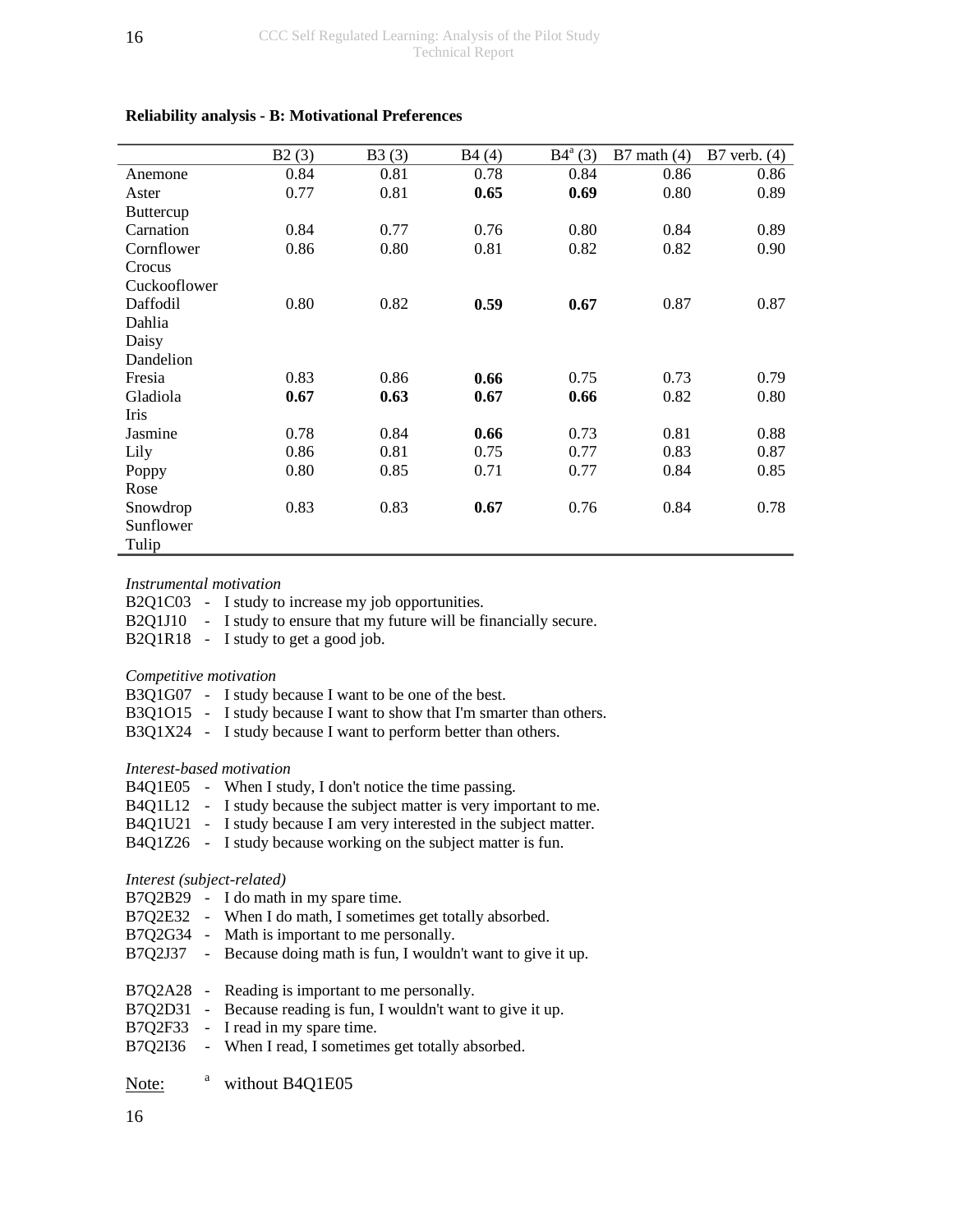#### **Reliability analysis - C: Goal Orientation**

| C1(5) | C2(4) |
|-------|-------|
| 0.67  | 0.80  |
| 0.68  | 0.78  |
|       |       |
| 0.66  | 0.67  |
| 0.71  | 0.83  |
|       |       |
|       |       |
| 0.75  | 0.81  |
|       |       |
|       |       |
|       |       |
| 0.62  | 0.81  |
| 0.67  | 0.75  |
|       |       |
| 0.64  | 0.78  |
| 0.71  | 0.76  |
| 0.78  | 0.85  |
|       |       |
| 0.74  | 0.79  |
|       |       |
|       |       |
|       |       |

#### *Task orientation*

|  | C1Q3B02 - I feel most successful if what I have learned really makes sense to me.       |
|--|-----------------------------------------------------------------------------------------|
|  | C1Q3G07 - I feel most successful if I discover a new approach to solving a problem.     |
|  | C1Q3L12 - I feel most successful if a class makes me think about things.                |
|  | C1Q3Q17 - I feel most successful if something I studied makes me want to find out more. |
|  | C1Q3T20 - I feel most successful if I finally master a complex problem.                 |

#### *Ego orientation*

| C <sub>2</sub> Q <sub>3</sub> D <sub>04</sub> | I feel most successful if I can demonstrate that I'm smart. |  |  |
|-----------------------------------------------|-------------------------------------------------------------|--|--|
|-----------------------------------------------|-------------------------------------------------------------|--|--|

- C2Q3I09 I feel most successful if I get better grades than the others.
- C2Q3O15 I feel most successful if I'm the only one who knows the right answer.
- C2Q3U21 I feel most successful if I know more than the others.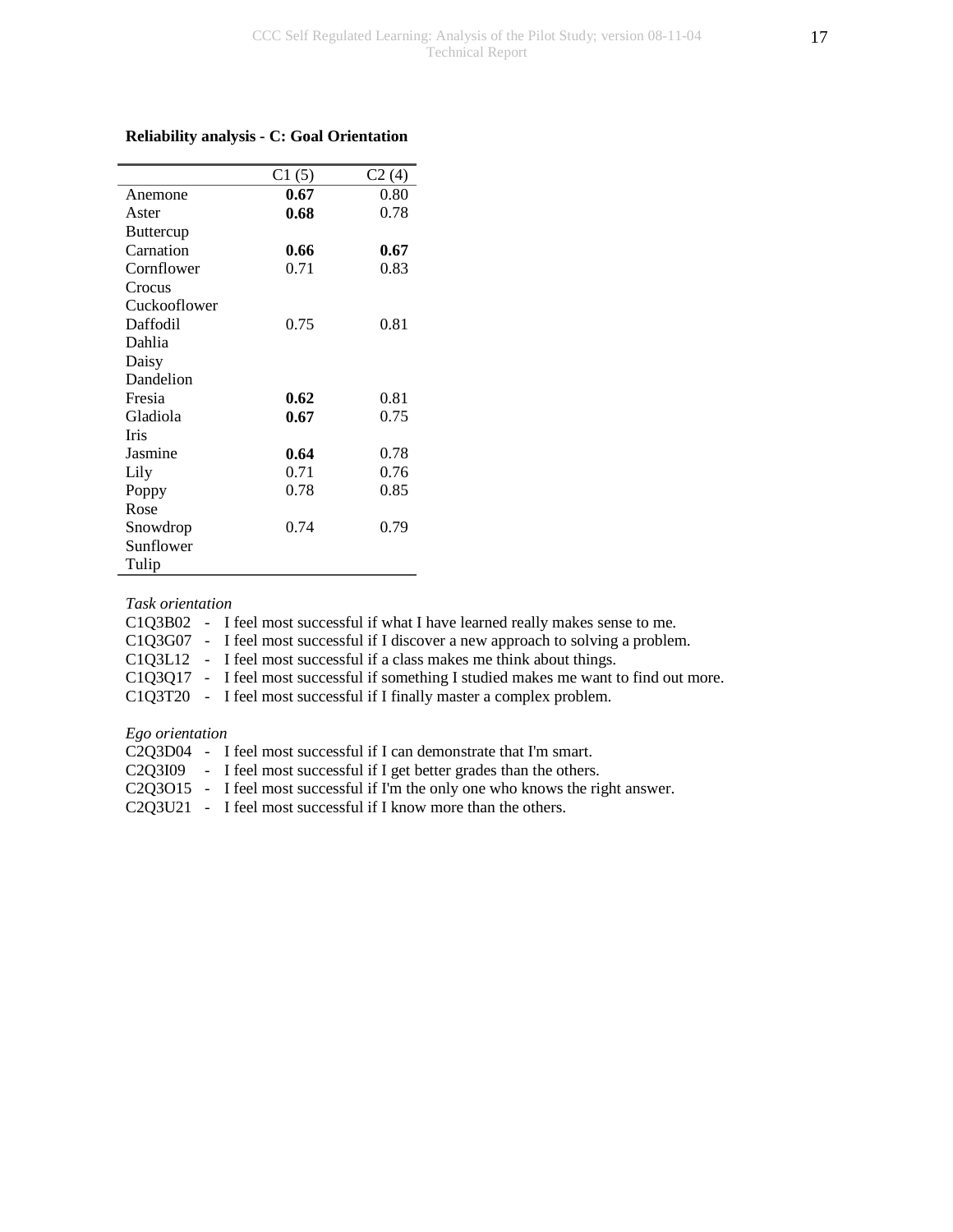|                  | D1(5) | D2(15) | $D2-1(3)$ | $D2-2(4)$ | $D2-3(8)$ | $D2-3^a(4)$ |
|------------------|-------|--------|-----------|-----------|-----------|-------------|
| Anemone          | 0.80  | 0.93   | 0.81      | 0.83      | 0.89      | 0.81        |
| Aster            | 0.70  | 0.91   | 0.73      | 0.77      | 0.86      | 0.78        |
| <b>Buttercup</b> |       |        |           |           |           |             |
| Carnation        | 0.82  | 0.94   | 0.84      | 0.84      | 0.90      | 0.82        |
| Cornflower       | 0.76  | 0.93   | 0.63      | 0.81      | 0.91      | 0.83        |
| Crocus           |       |        |           |           |           |             |
| Cuckooflower     |       |        |           |           |           |             |
| Daffodil         | 0.81  | 0.95   | 0.81      | 0.84      | 0.92      | 0.84        |
| Dahlia           |       |        |           |           |           |             |
| Daisy            |       |        |           |           |           |             |
| Dandelion        |       |        |           |           |           |             |
| Fresia           | 0.67  | 0.85   | 0.58      | 0.69      | 0.77      | 0.67        |
| Gladiola         | 0.84  | 0.92   | 0.66      | 0.83      | 0.90      | 0.78        |
| Iris             |       |        |           |           |           |             |
| Jasmine          | 0.73  | 0.92   | 0.77      | 0.75      | 0.88      | 0.79        |
| Lily             | 0.79  | 0.92   | 0.79      | 0.80      | 0.88      | 0.80        |
| Poppy            | 0.78  | 0.93   | 0.79      | 0.78      | 0.91      | 0.83        |
| Rose             |       |        |           |           |           |             |
| Snowdrop         | 0.72  | 0.93   | 0.78      | 0.84      | 0.89      | 0.83        |
| Sunflower        |       |        |           |           |           |             |
| Tulip            |       |        |           |           |           |             |

#### **Reliability analysis – D (part one): Self-Related Cognitions**

*Agency beliefs: effort* 

| D1Q4A23 - |  |  |  | I can really pay attention when I'm trying to learn something. |
|-----------|--|--|--|----------------------------------------------------------------|
|-----------|--|--|--|----------------------------------------------------------------|

- D1Q4B24 It's not hard for me to really put in enough effort in school.
- D1Q4D26 When it comes down to learning, I can really work hard.
- D1Q4F28 Making myself listen carefully to my teachers is easy.
- D1Q4H30 If I decide to, I can listen very carefully.

#### *Agency beliefs: ability*

- D2Q4C25 I can learn the things I need to learn pretty fast, without really trying a lot.
- D2Q4E27 I'm pretty smart-even without working very hard.
- D2Q4G29 When it comes to learning, I'm pretty smart.

#### *Control expectation*

| D2Q4I31 |  | When I sit myself down to learn something really hard, I can learn it. |  |  |  |  |  |  |  |
|---------|--|------------------------------------------------------------------------|--|--|--|--|--|--|--|
|---------|--|------------------------------------------------------------------------|--|--|--|--|--|--|--|

- D2Q4J32 If I decide not to get any bad grades, I can really do it.
- D2Q4K33 If I decide not to get any problems wrong, I can really do it.
- D2Q4L34 If I want to learn something well, I can.

#### *Self efficacy*

|  | D2Q4M35 - I believe I will receive excellent grades.                                         |
|--|----------------------------------------------------------------------------------------------|
|  | D2Q4N36 - I'm certain I can understand the most difficult material presented in readings.    |
|  | D2Q4O37 - I'm confident I can understand the basic concepts taught.                          |
|  | D2Q4P38 - I'm confident I can understand the most complex material presented by the teacher. |
|  | D2Q4Q39 - I'm confident I can do an excellent job on assignments and tests.                  |
|  | D2Q4R40 - When studying, I expect to do well.                                                |
|  | D2Q4S41 - I'm certain I can master the skills being taught.                                  |
|  | D2Q4T42 - Considering the difficulty of the subject matter, the teacher, and my skills,      |
|  | I think I will do well.                                                                      |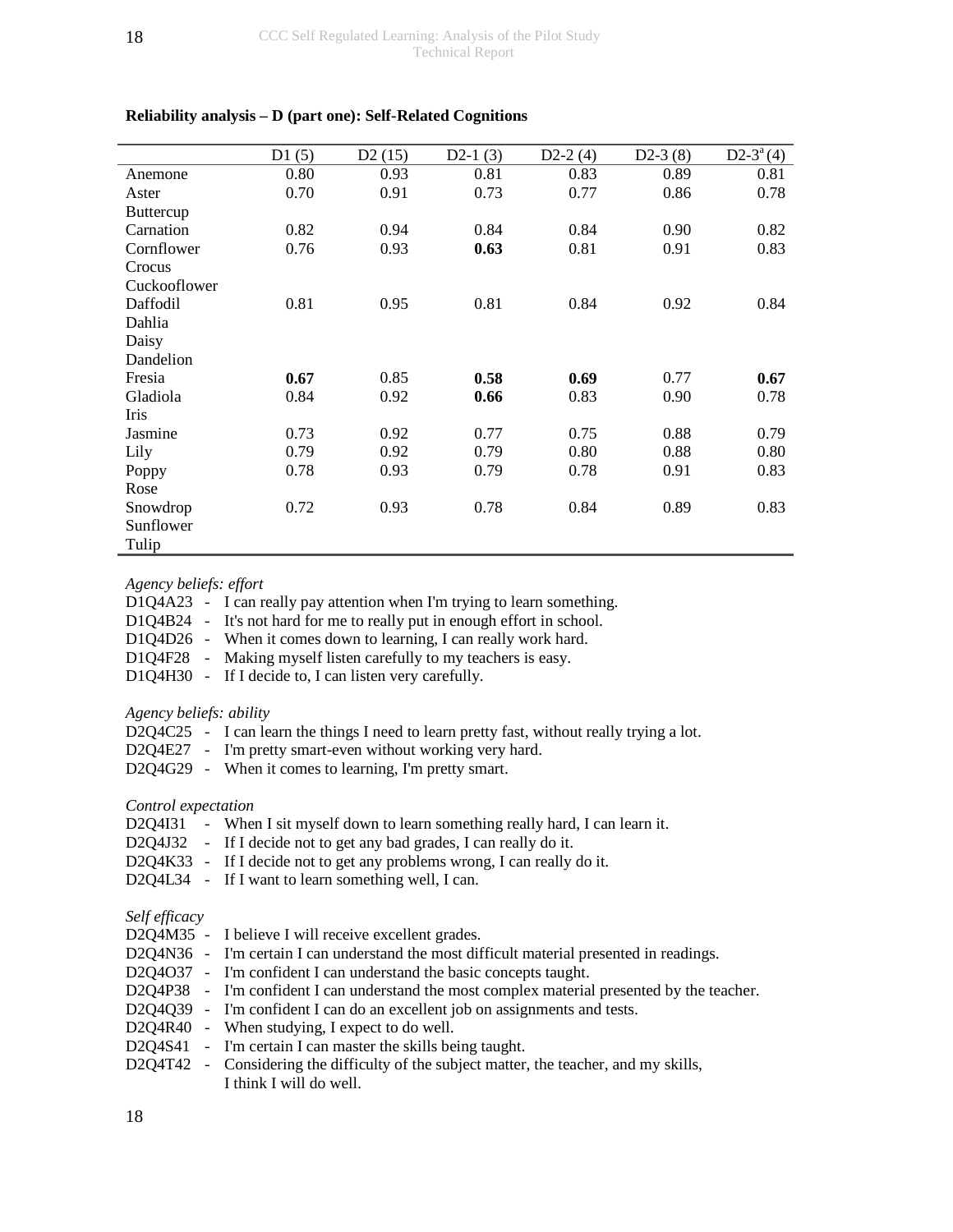|                  | D3(3) | D4(3) | D5(3) | D6(4) |
|------------------|-------|-------|-------|-------|
| Anemone          | 0.81  | 0.88  | 0.76  | 0.67  |
| Aster            | 0.82  | 0.88  | 0.78  | 0.55  |
| <b>Buttercup</b> |       |       |       |       |
| Carnation        | 0.76  | 0.84  | 0.77  | 0.66  |
| Cornflower       | 0.84  | 0.90  | 0.84  | 0.67  |
| Crocus           |       |       |       |       |
| Cuckooflower     |       |       |       |       |
| Daffodil         | 0.84  | 0.95  | 0.87  | 0.69  |
| Dahlia           |       |       |       |       |
| Daisy            |       |       |       |       |
| Dandelion        |       |       |       |       |
| Fresia           | 0.80  | 0.88  | 0.77  | 0.51  |
| Gladiola         | 0.75  | 0.90  | 0.77  | 0.59  |
| Iris             |       |       |       |       |
| Jasmine          | 0.82  | 0.90  | 0.77  | 0.47  |
| Lily             | 0.82  | 0.87  | 0.76  | 0.67  |
| Poppy            | 0.76  | 0.93  | 0.83  | 0.65  |
| Rose             |       |       |       |       |
| Snowdrop         | 0.80  | 0.88  | 0.82  | 0.61  |
| Sunflower        |       |       |       |       |
| Tulip            |       |       |       |       |

#### **Reliability analysis – D (part two): Self-Related Cognitions**

*Self-concept verbal* 

- D3Q3A01 I'm hopeless in English classes (R).
- D3Q3J10 I learn things quickly in English classes.
- D3Q3R18 I get good marks in English.

*Self-concept math* 

- D4Q3F06 I get good marks in mathematics.
- D4Q3K11 Mathematics is one of my best subjects.
- D4Q3P16 I have always done well in mathematics.

*Self-concept academic* 

- D5Q3E05 I learn things quickly in most school subjects.
- D5Q3N14 I do well in tests in most school subjects.
- D5Q3V22 I'm good at most school subjects.

#### *Self-concept general*

- D6Q3C03 Overall, I have a lot to be proud of.
- D6Q3H08 Overall, I'm a failure (R).
- D6Q3M13 Most things I do, I do well.
- D6Q3S19 If I really try, I can do almost anything I want to do.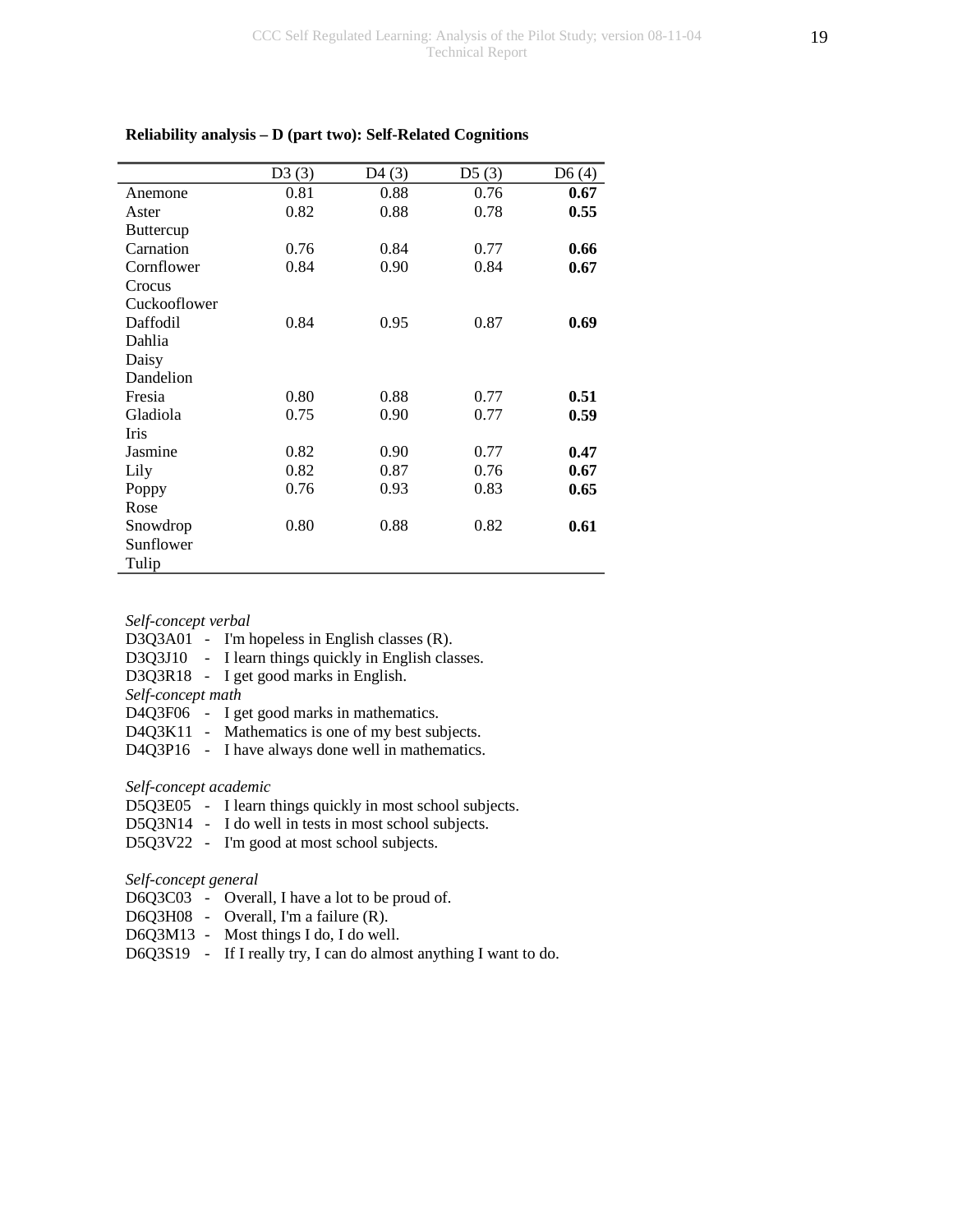|                  | E1(4) | $E2$ math $(3)$ | $E2$ verb. $(3)$ |
|------------------|-------|-----------------|------------------|
| Anemone          | 0.86  | 0.83            | 0.74             |
| Aster            | 0.77  | 0.74            | 0.61             |
| <b>Buttercup</b> |       |                 |                  |
| Carnation        | 0.87  | 0.81            | 0.77             |
| Cornflower       | 0.86  | 0.68            | 0.66             |
| Crocus           |       |                 |                  |
| Cuckooflower     |       |                 |                  |
| Daffodil         | 0.82  | 0.87            | 0.75             |
| Dahlia           |       |                 |                  |
| Daisy            |       |                 |                  |
| Dandelion        |       |                 |                  |
| Fresia           | 0.76  | 0.80            | 0.68             |
| Gladiola         | 0.82  | 0.83            | 0.74             |
| Iris             |       |                 |                  |
| Jasmine          | 0.80  | 0.70            | 0.59             |
| Lily             | 0.84  | 0.85            | 0.71             |
| Poppy            | 0.87  | 0.84            | 0.70             |
| Rose             |       |                 |                  |
| Snowdrop         | 0.84  | 0.59            | 0.62             |
| Sunflower        |       |                 |                  |
| Tulip            |       |                 |                  |

#### **Reliability analysis - E: Action Control: Effort and Persistence**

*Effort and Persistence in learning: general* 

| E1Q5C03 |  |  |  |  | When studying, I work as hard as possible. |
|---------|--|--|--|--|--------------------------------------------|
|---------|--|--|--|--|--------------------------------------------|

E1Q5E05 - When studying, I keep working even if the material is difficult.

E1Q5G07 - When studying, I try to do my best to acquire the knowledge and skills taught.

E1Q5I09 - When studying, I put forth my best effort.

*Effort and Persistence: subject related*

- E2Q5B02 I am ambitious in trying to achieve good grades in math.
- E2Q5F06 I work hard in my math class.
- E2Q5J10 I persist when I have to cope with a math problem.

E2Q5A01 - I work hard in my English class.

E2Q5D04 - I persist when I have to cope with a difficult or long text.

E2Q5H08 - I am ambitious in trying to achieve good grades in English.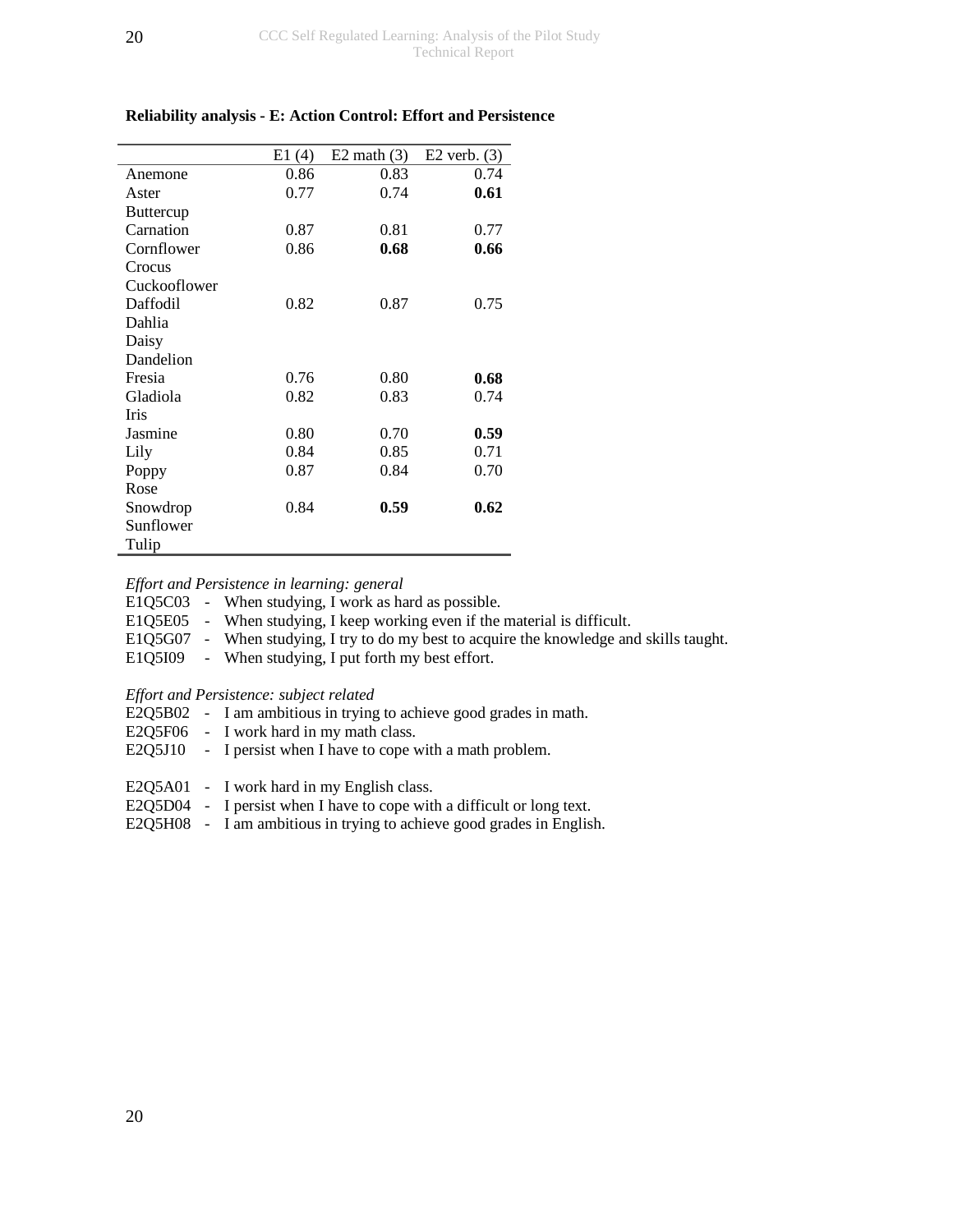|              | F1(4) | F2(4) |
|--------------|-------|-------|
| Anemone      | 0.59  | 0.81  |
| Aster        | 0.50  | 0.75  |
| Buttercup    |       |       |
| Carnation    | 0.64  | 0.79  |
| Cornflower   | 0.61  | 0.79  |
| Crocus       |       |       |
| Cuckooflower |       |       |
| Daffodil     | 0.57  | 0.79  |
| Dahlia       |       |       |
| Daisy        |       |       |
| Dandelion    |       |       |
| Fresia       | 0.52  | 0.75  |
| Gladiola     | 0.42  | 0.56  |
| Iris         |       |       |
| Jasmine      | 0.51  | 0.75  |
| Lily         | 0.65  | 0.76  |
| Poppy        | 0.46  | 0.81  |
| Rose         |       |       |
| Snowdrop     | 0.52  | 0.74  |
| Sunflower    |       |       |
| Tulip        |       |       |

#### **Reliability analysis - F: Learning Preferences**

#### *Cooperative learning*

| F1Q6A11 | Working in a group now helps me work with other people later. |  |  |
|---------|---------------------------------------------------------------|--|--|
|---------|---------------------------------------------------------------|--|--|

- F1Q6D14 I do not like working with other people (R).
- F1Q6G17 Working in a group scares me (R).
- F1Q6J20 We get the work done faster if we all work together.

*Competitive learning* 

- F2Q6C13 I like to try to be better than other students.
- F2Q6F16 Trying to be better than others makes me work well.
- F2Q6H18 I would like to be the best at something.
- F2Q6K21 I learn faster if I'm trying to do better than the others.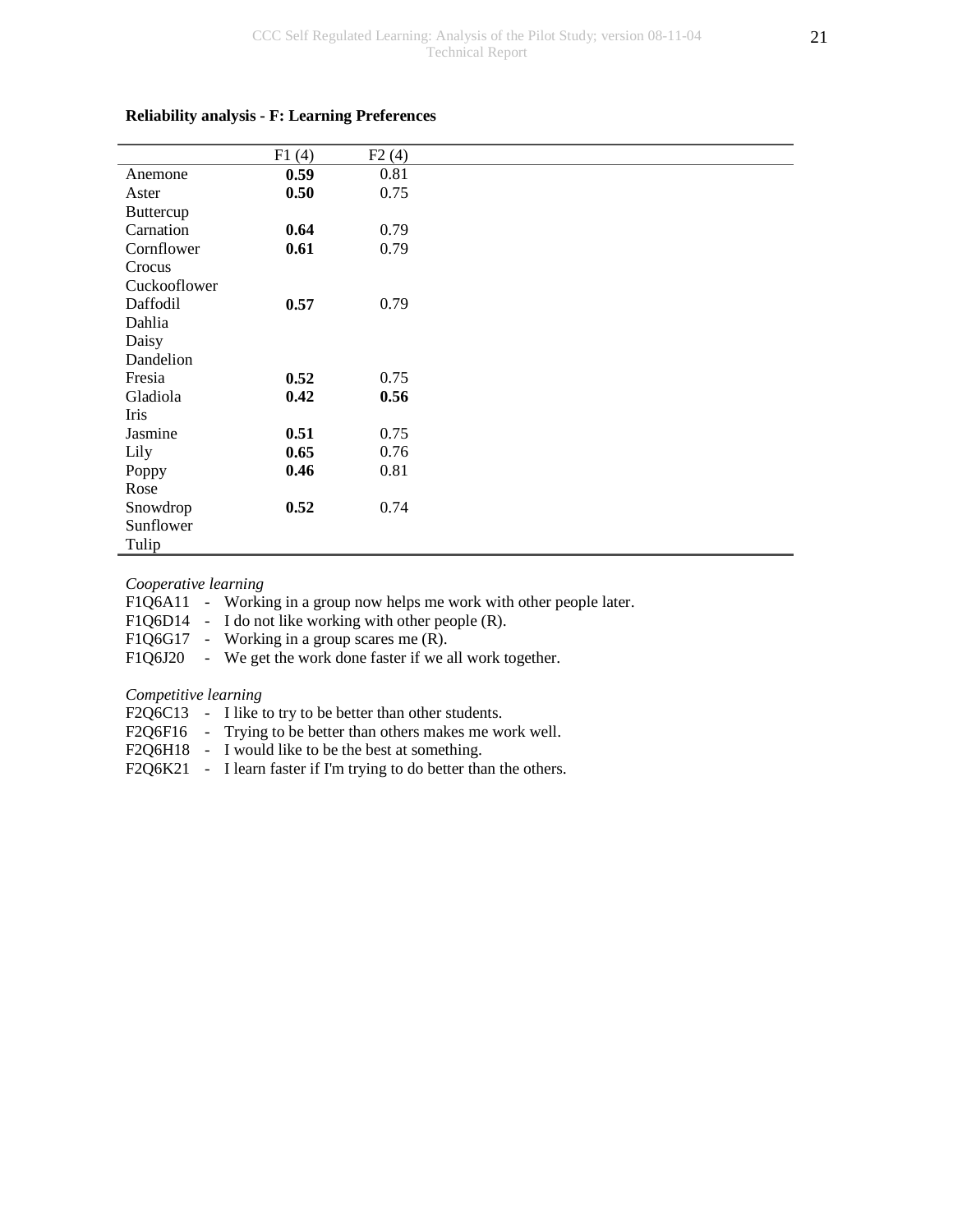|                  | G1(3) | G2(4) | $G2^a(3)$ | G3(4) | $\overline{\text{G3}^{\text{b}}\left(3\right)}$ | G(11) |
|------------------|-------|-------|-----------|-------|-------------------------------------------------|-------|
| Anemone          | 0.35  | 0.68  | 0.70      | 0.73  | 0.76                                            | 0.63  |
| Aster            | 0.50  | 0.73  | 0.73      | 0.64  | 0.72                                            | 0.64  |
| <b>Buttercup</b> |       |       |           |       |                                                 |       |
| Carnation        | 0.41  | 0.72  | 0.70      | 0.74  | 0.75                                            | 0.67  |
| Cornflower       | 0.52  | 0.66  | 0.66      | 0.64  | 0.68                                            | 0.67  |
| Crocus           |       |       |           |       |                                                 |       |
| Cuckooflower     |       |       |           |       |                                                 |       |
| Daffodil         | 0.60  | 0.70  | 0.72      | 0.60  | 0.64                                            | 0.57  |
| Dahlia           |       |       |           |       |                                                 |       |
| Daisy            |       |       |           |       |                                                 |       |
| Dandelion        |       |       |           |       |                                                 |       |
| Fresia           | 0.54  | 0.65  | 0.70      | 0.67  | 0.68                                            | 0.70  |
| Gladiola         | 0.55  | 0.74  | 0.78      | 0.69  | 0.66                                            | 0.74  |
| Iris             |       |       |           |       |                                                 |       |
| Jasmine          | 0.55  | 0.61  | 0.65      | 0.62  | 0.67                                            | 0.57  |
| Lily             | 0.33  | 0.64  | 0.67      | 0.71  | 0.70                                            | 0.57  |
| Poppy            | 0.59  | 0.72  | 0.74      | 0.69  | 0.66                                            | 0.61  |
| Rose             |       |       |           |       |                                                 |       |
| Snowdrop         | 0.42  | 0.72  | 0.74      | 0.64  | 0.67                                            | 0.63  |
| Sunflower        |       |       |           |       |                                                 |       |
| Tulip            |       |       |           |       |                                                 |       |

#### **Reliability analysis - G – Implicit Theories of Learning**

| G1Q6B12 |  |  | Natural ability determines how fast one can learn (R). |
|---------|--|--|--------------------------------------------------------|
|---------|--|--|--------------------------------------------------------|

G1Q6E15 - There are natural individual differences in learning potential (R).

G1Q6I19 - No matter how hard some students try, they will never become good learners (R).

G2Q6L22 - I believe that studying hard is the main factor in learning.

G2Q6M23 - I believe that effort is the main factor determining my academic performance.

G2Q6N24 - I feel that my academic performance is determined by my effort.

G2Q6O25 - I believe that if I fail, it is because I do not study hard enough.

G3Q6P26 - Intelligence cannot be changed (R).

G3Q6Q27 - The smarter you are, the less time you need to study (R).

G3Q6R28 - Geniuses are born, not made (R).

G3Q6S29 - You don't need to try very hard to get good grades if you are smart (R).

| а | without G2Q6O25 |
|---|-----------------|
| h | without G3Q6P26 |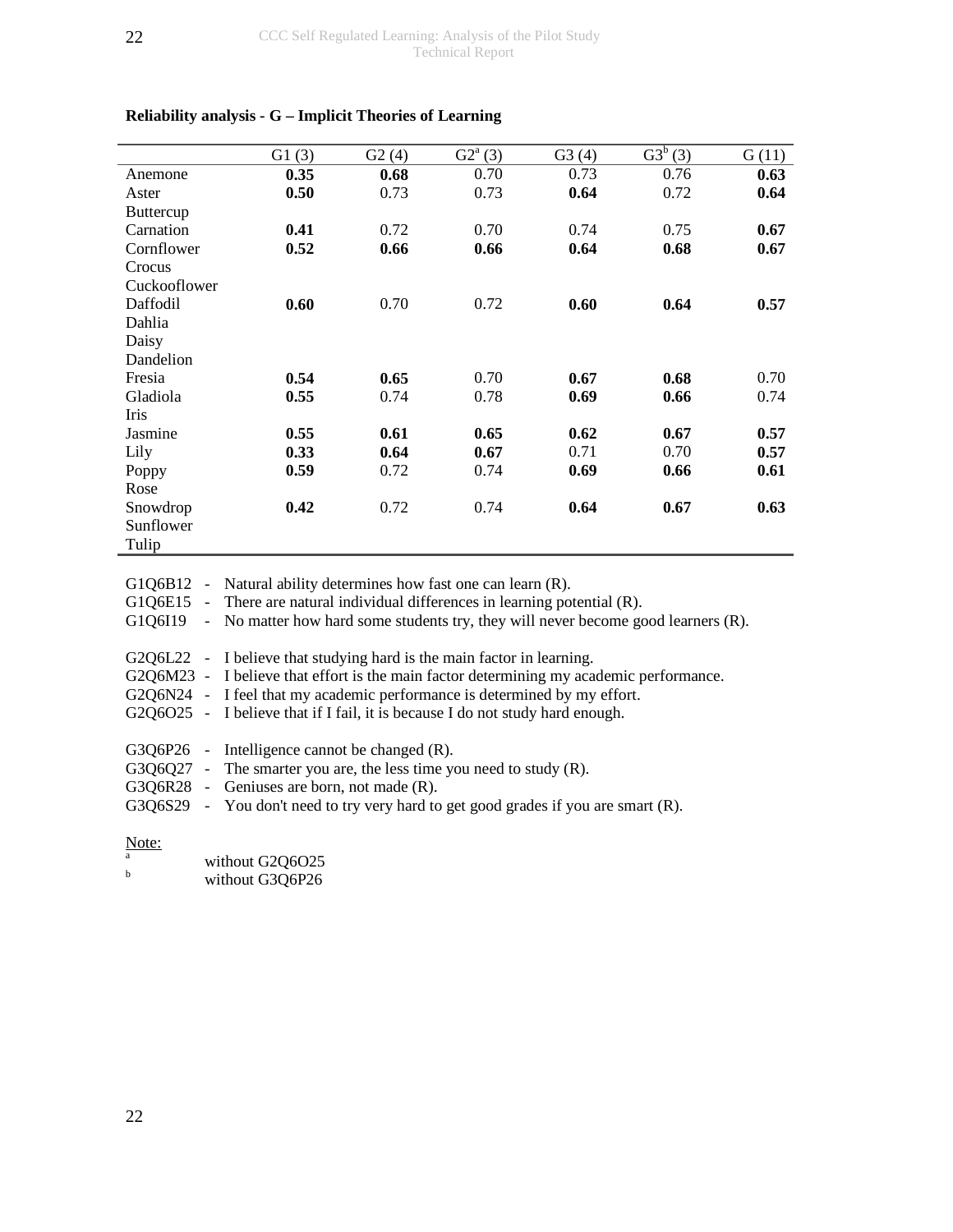|                  | A1 $(4)$ | Al <sup>a</sup> (3) | $A2-1(4)$ | A2-2 $(4)$ | A3(5) |
|------------------|----------|---------------------|-----------|------------|-------|
| Anemone          | 0.46     | 0.54                | 0.50      | 0.50       | 0.50  |
| Aster            | 0.36     | 0.39                | 0.50      | 0.48       | 0.27  |
| <b>Buttercup</b> |          |                     |           |            |       |
| Carnation        | 0.47     | 0.52                | 0.55      | 0.50       | 0.49  |
| Cornflower       | 0.58     | 0.63                | 0.49      | 0.46       | 0.45  |
| Crocus           |          |                     |           |            |       |
| Cuckooflower     |          |                     |           |            |       |
| Daffodil         | 0.41     | 0.42                | 0.35      | 0.50       | 0.48  |
| Dahlia           |          |                     |           |            |       |
| Daisy            |          |                     |           |            |       |
| Dandelion        |          |                     |           |            |       |
| Fresia           | 0.34     | 0.57                | 0.41      | 0.25       | 0.28  |
| Gladiola         | 0.37     | 0.48                | 0.43      | 0.35       | 0.37  |
| Iris             |          |                     |           |            |       |
| Jasmine          | 0.37     | 0.36                | 0.45      | 0.57       | 0.36  |
| Lily             | 0.41     | 0.47                | 0.41      | 0.53       | 0.47  |
| Poppy            | 0.56     | 0.61                | 0.60      | 0.56       | 0.40  |
| Rose             |          |                     |           |            |       |
| Snowdrop         | 0.46     | 0.54                | 0.54      | 0.48       | 0.42  |
| Sunflower        |          |                     |           |            |       |
| Tulip            |          |                     |           |            |       |

## **MSP analysis - A: Learning Strategies**

| <i>Memorising</i>  |                                                                                                                      |
|--------------------|----------------------------------------------------------------------------------------------------------------------|
| $A1Q1A01 -$        | When I study, I try to memorise everything that might be covered.                                                    |
|                    | A1Q1H08 - When I study, I memorise as much as possible.                                                              |
| A1Q1N14 -          | When I study, I memorise all new material so that I can recite it.                                                   |
| $A1Q1T20 -$        | When I study, I practice by saying the material to myself over and over.                                             |
| Elaboration        |                                                                                                                      |
|                    | A2Q1D04 - When I study, I try to relate new material to things I have learned in other subjects.                     |
|                    | $A2Q1K11$ - When I study, I figure out how the information might be useful in the real world.                        |
|                    | A2Q1Q17 - When I study, I try to understand the material better by relating it to things I already know.             |
|                    | A2Q1W23 - When I study, I figure out how the material fits in with what I have learned.                              |
|                    | A2Q1F06 - When I study, I summarise the most important information in my own words.                                  |
|                    | A2Q1M13 - When I study, I write a short summary of the most important facts.                                         |
|                    | A2Q1S19 - When I study, I go through my notes and make a diagram showing the most important points.                  |
|                    | A2Q1Y25 - When I study, I stop reading to write down the main points of the text.                                    |
| Control strategies |                                                                                                                      |
|                    | A3Q1AA27- When I study, I start by figuring out what, exactly, I need to learn.                                      |
|                    | A3Q1B02 - When I study, I force myself to check to see if I remember what I have learned.                            |
|                    | A3Q1I09 - When I study, I try to figure out, as I read, which concepts I still haven't really understood.            |
|                    | A3Q1P16 - When I study, I make sure that I remember the most important things.                                       |
|                    | A3Q1V22 - When I study, and I don't understand something, I look for additional information<br>to clarify the point. |
| a<br>Note:         | without A1Q1T20                                                                                                      |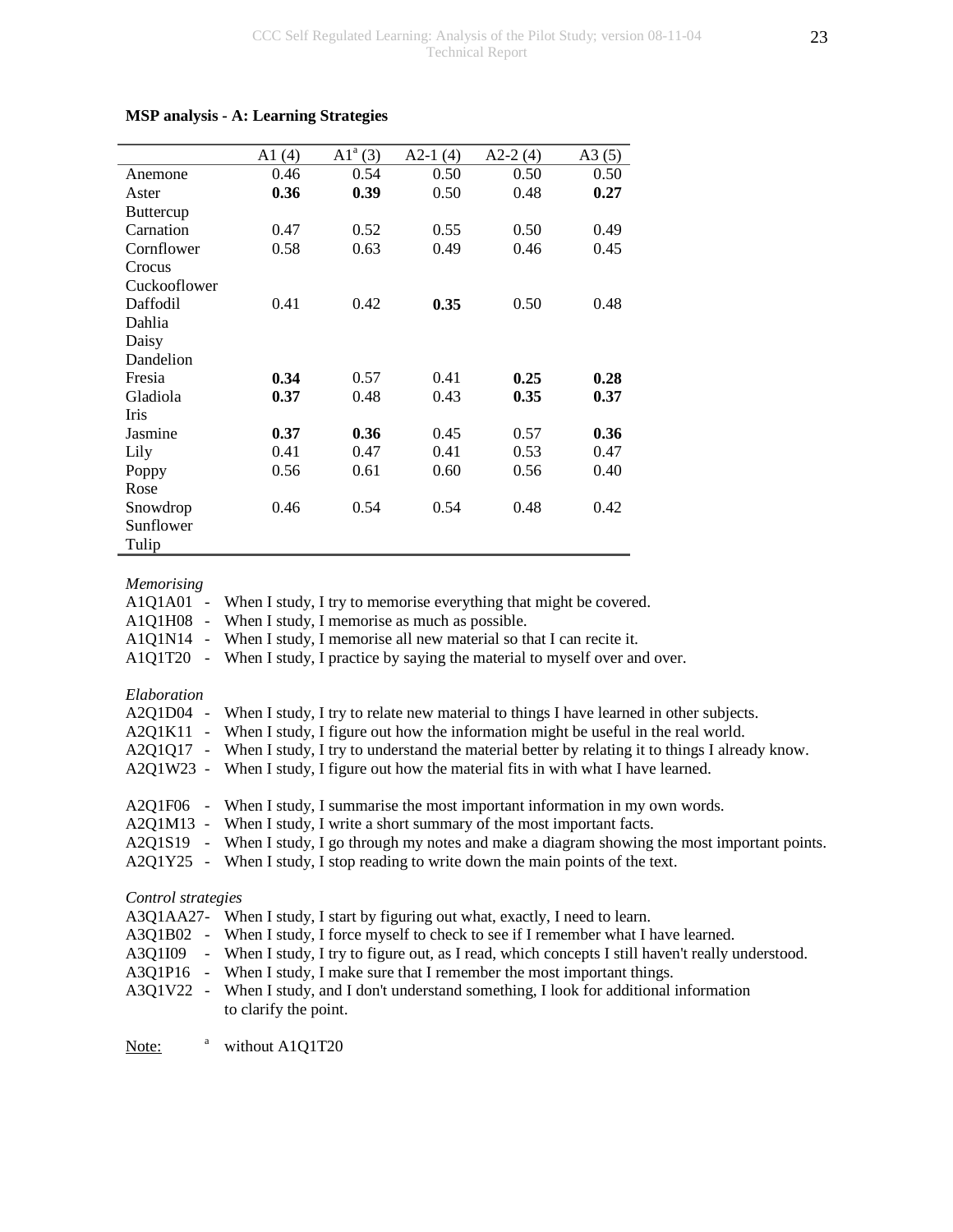|                  | B2(3) | B3(3) | B4(4) | $B4^a(3)$ | $B7$ math $(4)$ | $B7$ verb. $(4)$ |
|------------------|-------|-------|-------|-----------|-----------------|------------------|
| Anemone          | 0.70  | 0.54  | 0.53  | 0.73      | 0.69            | 0.67             |
| Aster            | 0.55  | 0.37  | 0.30  | 0.39      | 0.57            | 0.70             |
| <b>Buttercup</b> |       |       |       |           |                 |                  |
| Carnation        | 0.66  | 0.40  | 0.40  | 0.51      | 0.71            | 0.73             |
| Cornflower       | 0.73  | 0.64  | 0.46  | 0.61      | 0.75            | 0.82             |
| Crocus           |       |       |       |           |                 |                  |
| Cuckooflower     |       |       |       |           |                 |                  |
| Daffodil         | 0.65  | 0.69  | 0.31  | 0.49      | 0.69            | 0.69             |
| Dahlia           |       |       |       |           |                 |                  |
| Daisy            |       |       |       |           |                 |                  |
| Dandelion        |       |       |       |           |                 |                  |
| Fresia           | 0.63  | 0.75  | 0.38  | 0.60      | 0.46            | 0.56             |
| Gladiola         | 0.41  | 0.38  | 0.39  | 0.50      | 0.60            | 0.58             |
| Iris             |       |       |       |           |                 |                  |
| Jasmine          | 0.56  | 0.66  | 0.38  | 0.57      | 0.57            | 0.70             |
| Lily             | 0.72  | 0.66  | 0.48  | 0.61      | 0.61            | 0.70             |
| Poppy            | 0.62  | 0.74  | 0.43  | 0.60      | 0.59            | 0.64             |
| Rose             |       |       |       |           |                 |                  |
| Snowdrop         | 0.62  | 0.53  | 0.50  | 0.62      | 0.49            | 0.38             |
| Sunflower        |       |       |       |           |                 |                  |
| Tulip            |       |       |       |           |                 |                  |

#### **MSP analysis - B: Motivational Preferences**

#### *Instrumental motivation*

|  | B2Q1C03 - I study to increase my job opportunities.                    |
|--|------------------------------------------------------------------------|
|  | B2Q1J10 - I study to ensure that my future will be financially secure. |
|  | B2Q1R18 - I study to get a good job.                                   |

*Competitive motivation* 

- B3Q1G07 I study because I want to be one of the best.
- B3Q1O15 I study because I want to show that I'm smarter than others.
- B3Q1X24 I study because I want to perform better than others.

*Interest-based motivation* 

- B4Q1E05 When I study, I don't notice the time passing.
- B4Q1L12 I study because the subject matter is very important to me.
- B4Q1U21 I study because I am very interested in the subject matter.
- B4Q1Z26 I study because working on the subject matter is fun.

#### *Interest (subject-related)*

|       | B7Q2B29 - I do math in my spare time.                               |
|-------|---------------------------------------------------------------------|
|       | B7Q2E32 - When I do math, I sometimes get totally absorbed.         |
|       | B7Q2G34 - Math is important to me personally.                       |
|       | B7Q2J37 - Because doing math is fun, I wouldn't want to give it up. |
|       |                                                                     |
|       | B7Q2A28 - Reading is important to me personally.                    |
|       | B7Q2D31 - Because reading is fun, I wouldn't want to give it up.    |
|       | B7Q2F33 - I read in my spare time.                                  |
|       | B7Q2I36 - When I read, I sometimes get totally absorbed.            |
| Note: |                                                                     |

 $\frac{110 \text{ k}}{a}$  without B4Q1E05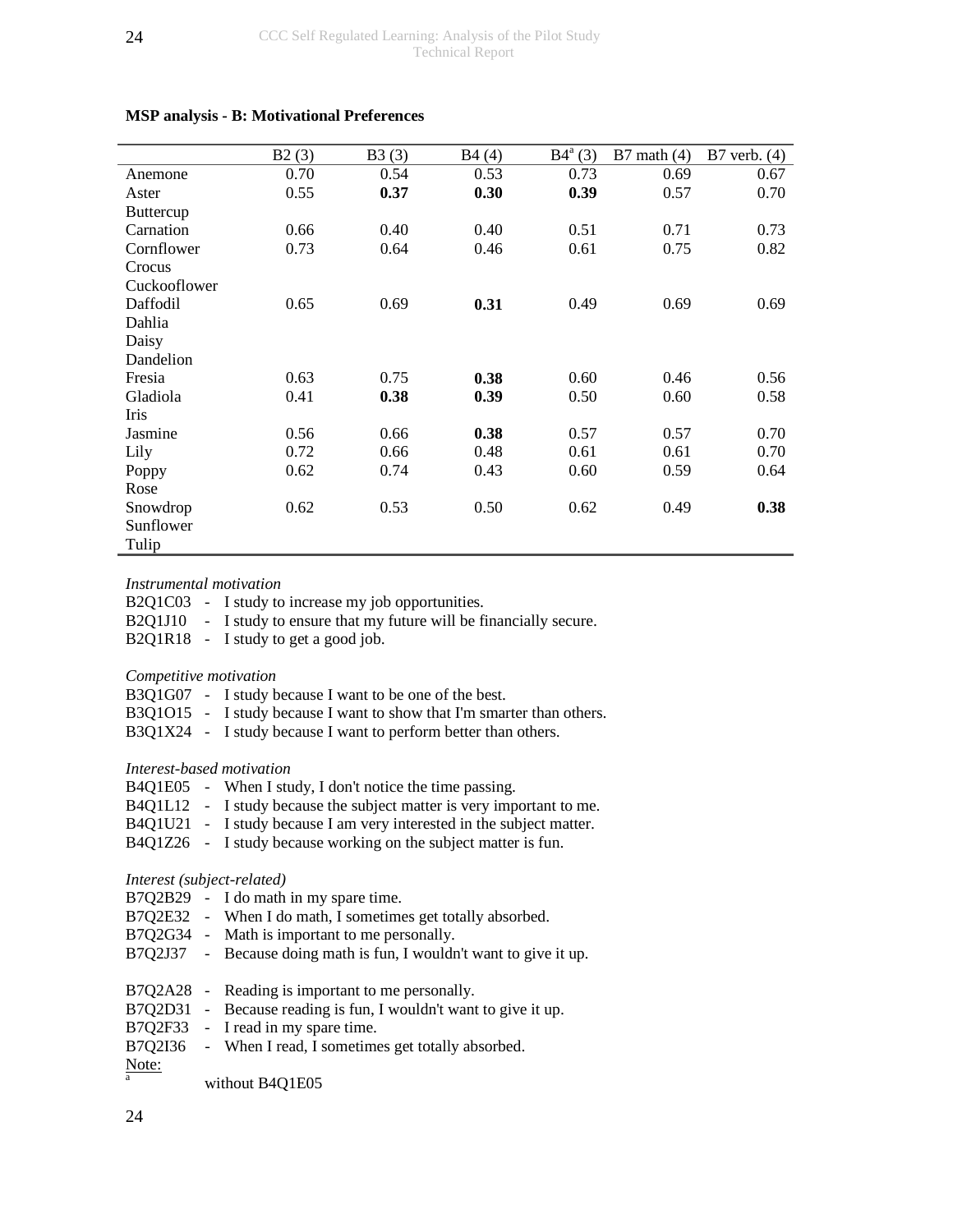#### **MSP analysis - C: Goal Orientation**

|                  | C1(5) | C2(4) |
|------------------|-------|-------|
| Anemone          | 0.34  | 0.55  |
| Aster            | 0.36  | 0.50  |
| <b>Buttercup</b> |       |       |
| Carnation        | 0.33  | 0.40  |
| Cornflower       | 0.38  | 0.62  |
| Crocus           |       |       |
| Cuckooflower     |       |       |
| Daffodil         | 0.44  | 0.54  |
| Dahlia           |       |       |
| Daisy            |       |       |
| Dandelion        |       |       |
| Fresia           | 0.29  | 0.60  |
| Gladiola         | 0.37  | 0.50  |
| <b>Iris</b>      |       |       |
| Jasmine          | 0.33  | 0.52  |
| Lily             | 0.38  | 0.49  |
| Poppy            | 0.49  | 0.63  |
| Rose             |       |       |
| Snowdrop         | 0.41  | 0.54  |
| Sunflower        |       |       |
| Tulip            |       |       |

*Task orientation* 

C1Q3B02 - I feel most successful if what I have learned really makes sense to me.

C1Q3G07 - I feel most successful if I discover a new approach to solving a problem.

C1Q3L12 - I feel most successful if a class makes me think about things.

C1Q3Q17 - I feel most successful if something I studied makes me want to find out more.

C1Q3T20 - I feel most successful if I finally master a complex problem.

#### *Ego orientation*

C2Q3I09 - I feel most successful if I get better grades than the others.

C2Q3O15 - I feel most successful if I'm the only one who knows the right answer.

C2Q3U21 - I feel most successful if I know more than the others.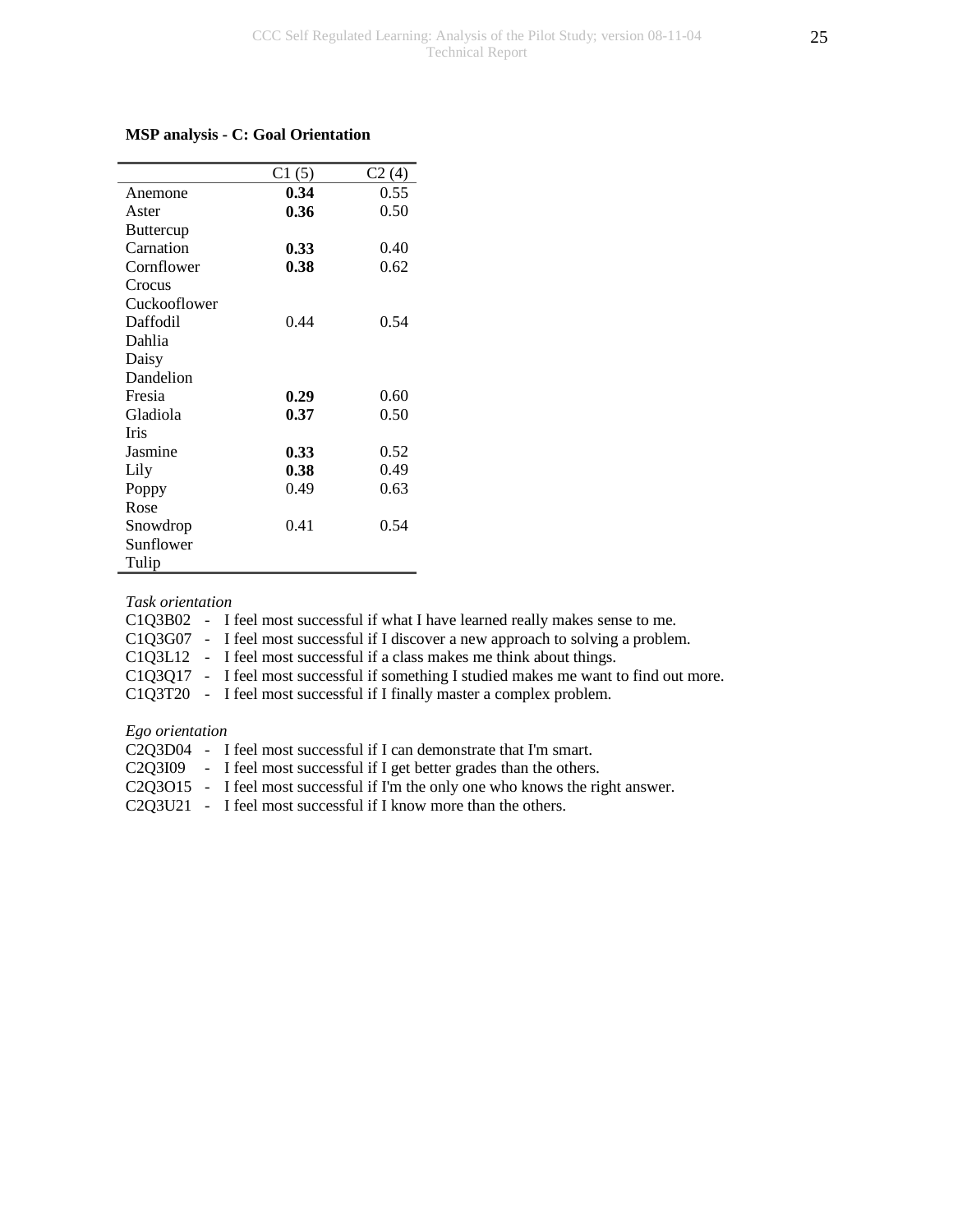|                  | D1(5) | D2(15) | $D2-1(3)$ | $D2-2(4)$ | $D2-3(8)$ | $D2-3^a(4)$ |
|------------------|-------|--------|-----------|-----------|-----------|-------------|
| Anemone          | 0.50  | 0.54   | 0.63      | 0.63      | 0.67      | 0.59        |
| Aster            | 0.36  | 0.45   | 0.39      | 0.40      | 0.33      | 0.54        |
| <b>Buttercup</b> |       |        |           |           |           |             |
| Carnation        | 0.53  | 0.56   | 0.72      | 0.72      | 0.63      | 0.60        |
| Cornflower       | 0.45  | 0.54   | 0.50      | 0.69      | 0.69      | 0.64        |
| Crocus           |       |        |           |           |           |             |
| Cuckooflower     |       |        |           |           |           |             |
| Daffodil         | 0.53  | 0.62   | 0.67      | 0.55      | 0.71      | 0.68        |
| Dahlia           |       |        |           |           |           |             |
| Daisy            |       |        |           |           |           |             |
| Dandelion        |       |        |           |           |           |             |
| Fresia           | 0.34  | 0.32   | 0.28      | 0.42      | 0.22      | 0.41        |
| Gladiola         | 0.59  | 0.48   | 0.40      | 0.53      | 0.54      | 0.56        |
| Iris             |       |        |           |           |           |             |
| Jasmine          | 0.40  | 0.50   | 0.81      | 0.69      | 0.71      | 0.61        |
| Lily             | 0.50  | 0.51   | 0.74      | 0.74      | 0.79      | 0.61        |
| Poppy            | 0.48  | 0.54   | 0.63      | 0.73      | 0.73      | 0.60        |
| Rose             |       |        |           |           |           |             |
| Snowdrop         | 0.38  | 0.54   | 0.48      | 0.54      | 0.53      | 0.65        |
| Sunflower        |       |        |           |           |           |             |
| Tulip            |       |        |           |           |           |             |

#### **MSP analysis – D (part one): Self-Related Cognitions**

*Agency beliefs: effort* 

| D1Q4A23 - |  |  |  | I can really pay attention when I'm trying to learn something. |
|-----------|--|--|--|----------------------------------------------------------------|
|-----------|--|--|--|----------------------------------------------------------------|

- D1Q4B24 It's not hard for me to really put in enough effort in school.
- D1Q4D26 When it comes down to learning, I can really work hard.
- D1Q4F28 Making myself listen carefully to my teachers is easy.
- D1Q4H30 If I decide to, I can listen very carefully.

#### *Agency beliefs: ability*

- D2Q4C25 I can learn the things I need to learn pretty fast, without really trying a lot.
- D2Q4E27 I'm pretty smart-even without working very hard.
- D2Q4G29 When it comes to learning, I'm pretty smart.

#### *Control expectation*

- D2Q4I31 When I sit myself down to learn something really hard, I can learn it.
- D2Q4J32 If I decide not to get any bad grades, I can really do it.
- D2Q4K33 If I decide not to get any problems wrong, I can really do it.
- D2Q4L34 If I want to learn something well, I can.

#### *Self efficacy*

|  | D2Q4M35 - I believe I will receive excellent grades.                                         |
|--|----------------------------------------------------------------------------------------------|
|  | D2Q4N36 - I'm certain I can understand the most difficult material presented in readings.    |
|  | D2Q4O37 - I'm confident I can understand the basic concepts taught.                          |
|  | D2Q4P38 - I'm confident I can understand the most complex material presented by the teacher. |
|  | D2Q4Q39 - I'm confident I can do an excellent job on assignments and tests.                  |
|  | D2Q4R40 - When studying, I expect to do well.                                                |
|  | D2Q4S41 - I'm certain I can master the skills being taught.                                  |
|  | D2Q4T42 - Considering the difficulty of the subject matter, the teacher, and my skills,      |
|  | I think I will do wel                                                                        |
|  |                                                                                              |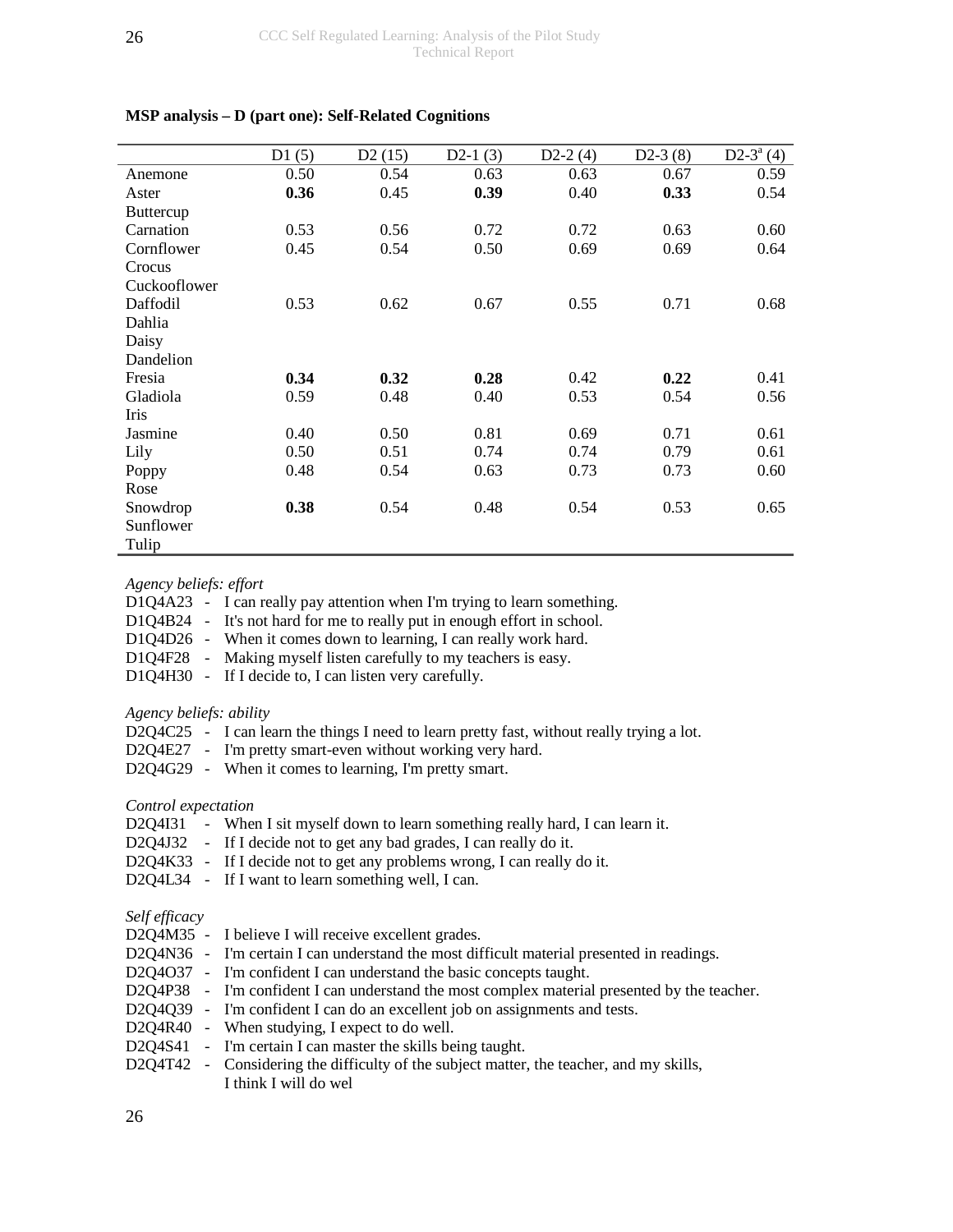|                  | D3(3) | D4(3) | D <sub>5</sub> $(3)$ | D6(4) |
|------------------|-------|-------|----------------------|-------|
| Anemone          | 0.66  | 0.77  | 0.59                 | 0.41  |
| Aster            | 0.69  | 0.77  | 0.59                 | 0.38  |
| <b>Buttercup</b> |       |       |                      |       |
| Carnation        | 0.58  | 0.77  | 0.59                 | 0.42  |
| Cornflower       | 0.66  | 0.65  | 0.73                 | 0.40  |
| Crocus           |       |       |                      |       |
| Cuckooflower     |       |       |                      |       |
| Daffodil         | 0.72  | 0.91  | 0.74                 | 0.40  |
| Dahlia           |       |       |                      |       |
| Daisy            |       |       |                      |       |
| Dandelion        |       |       |                      |       |
| Fresia           | 0.62  | 0.76  | 0.59                 | 0.26  |
| Gladiola         | 0.56  | 0.79  | 0.58                 | 0.31  |
| <b>Iris</b>      |       |       |                      |       |
| Jasmine          | 0.66  | 0.82  | 0.77                 | 0.22  |
| Lily             | 0.68  | 0.74  | 0.56                 | 0.43  |
| Poppy            | 0.57  | 0.87  | 0.64                 | 0.36  |
| Rose             |       |       |                      |       |
| Snowdrop         | 0.64  | 0.76  | 0.63                 | 0.34  |
| Sunflower        |       |       |                      |       |
| Tulip            |       |       |                      |       |

#### **MSP analysis – D (part two): Self-Related Cognitions**

*Self-concept verbal* 

- D3Q3A01 I'm hopeless in English classes (R).
- D3Q3J10 I learn things quickly in English classes.
- D3Q3R18 I get good marks in English.

#### *Self-concept math*

- D4Q3F06 I get good marks in mathematics.
- D4Q3K11 Mathematics is one of my best subjects.
- D4Q3P16 I have always done well in mathematics.

*Self-concept academic* 

- D5Q3E05 I learn things quickly in most school subjects.
- D5Q3N14 I do well in tests in most school subjects.
- D5Q3V22 I'm good at most school subjects.

#### *Self-concept general*

- D6Q3C03 Overall, I have a lot to be proud of.
- D6Q3H08 Overall, I'm a failure (R).
- D6Q3M13 Most things I do, I do well.
- D6Q3S19 If I really try, I can do almost anything I want to do.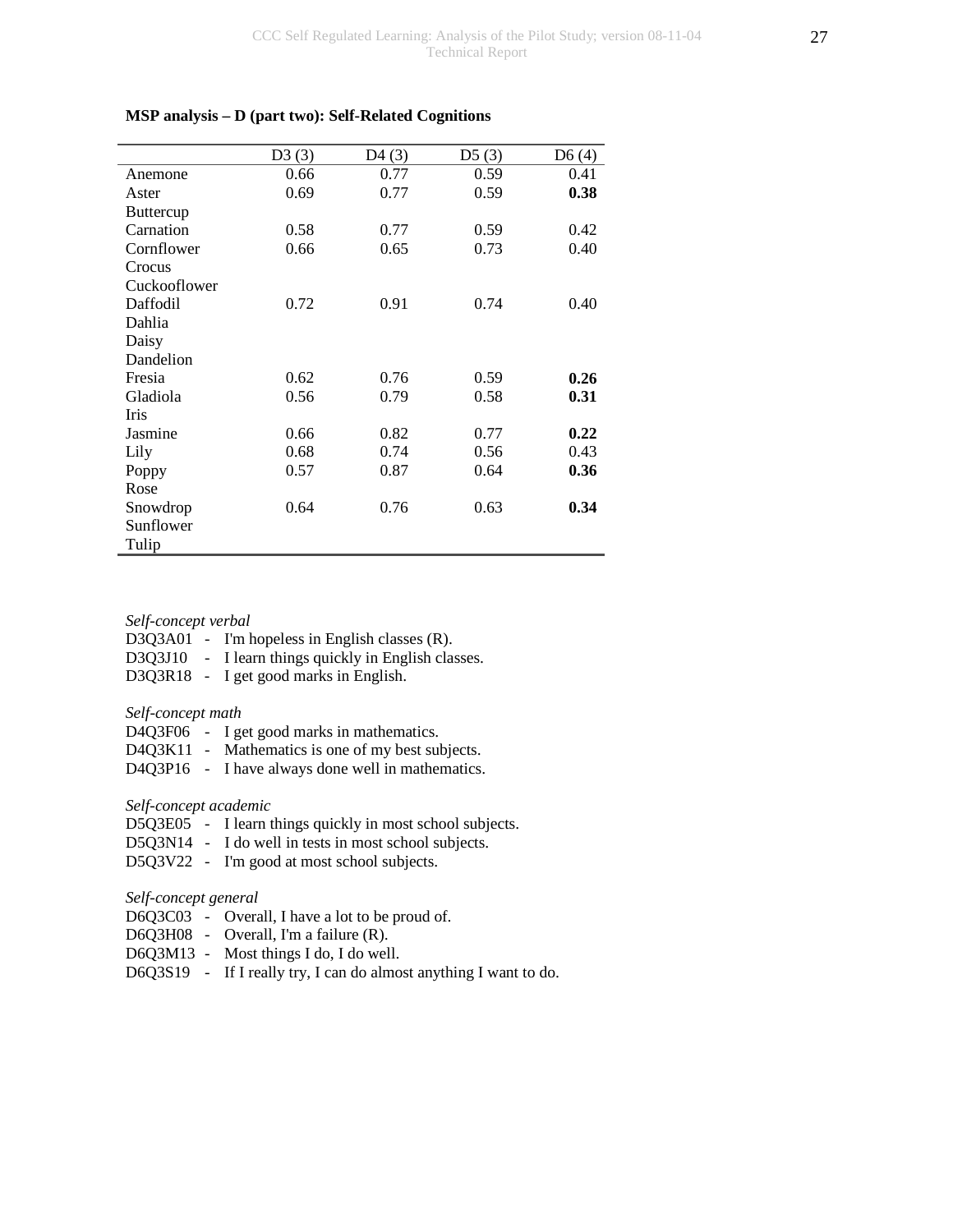|                  | E1(4) | $E2$ math $(3)$ | $E2$ verb. $(3)$ |
|------------------|-------|-----------------|------------------|
| Anemone          | 0.68  | 0.71            | 0.56             |
| Aster            | 0.51  | 0.60            | 0.34             |
| <b>Buttercup</b> |       |                 |                  |
| Carnation        | 0.69  | 0.80            | 0.80             |
| Cornflower       | 0.68  | 0.46            | 0.40             |
| Crocus           |       |                 |                  |
| Cuckooflower     |       |                 |                  |
| Daffodil         | 0.60  | 0.72            | 0.56             |
| Dahlia           |       |                 |                  |
| Daisy            |       |                 |                  |
| Dandelion        |       |                 |                  |
| Fresia           | 0.49  | 0.48            | 0.64             |
| Gladiola         | 0.60  | 0.62            | 0.49             |
| Iris             |       |                 |                  |
| Jasmine          | 0.59  | 0.51            | 0.39             |
| Lily             | 0.66  | 0.70            | 0.53             |
| Poppy            | 0.68  | 0.70            | 0.50             |
| Rose             |       |                 |                  |
| Snowdrop         | 0.60  | 0.17            | 0.36             |
| Sunflower        |       |                 |                  |
| Tulip            |       |                 |                  |

#### **MSP analysis - E: Action Control: Effort and Persistence**

*Effort and Persistence in learning: general* 

| E1Q5C03 |  |  | When studying, I work as hard as possible. |
|---------|--|--|--------------------------------------------|
|---------|--|--|--------------------------------------------|

|  | E1Q5E05 |  |  |  | When studying, I keep working even if the material is difficult. |
|--|---------|--|--|--|------------------------------------------------------------------|
|--|---------|--|--|--|------------------------------------------------------------------|

E1Q5G07 - When studying, I try to do my best to acquire the knowledge and skills taught.

E1Q5I09 - When studying, I put forth my best effort.

*Effort and Persistence: subject related*

- E2Q5B02 I am ambitious in trying to achieve good grades in math.
- E2Q5F06 I work hard in my math class.
- E2Q5J10 I persist when I have to cope with a math problem.

E2Q5A01 - I work hard in my English class.

E2Q5D04 - I persist when I have to cope with a difficult or long text.

E2Q5H08 - I am ambitious in trying to achieve good grades in English.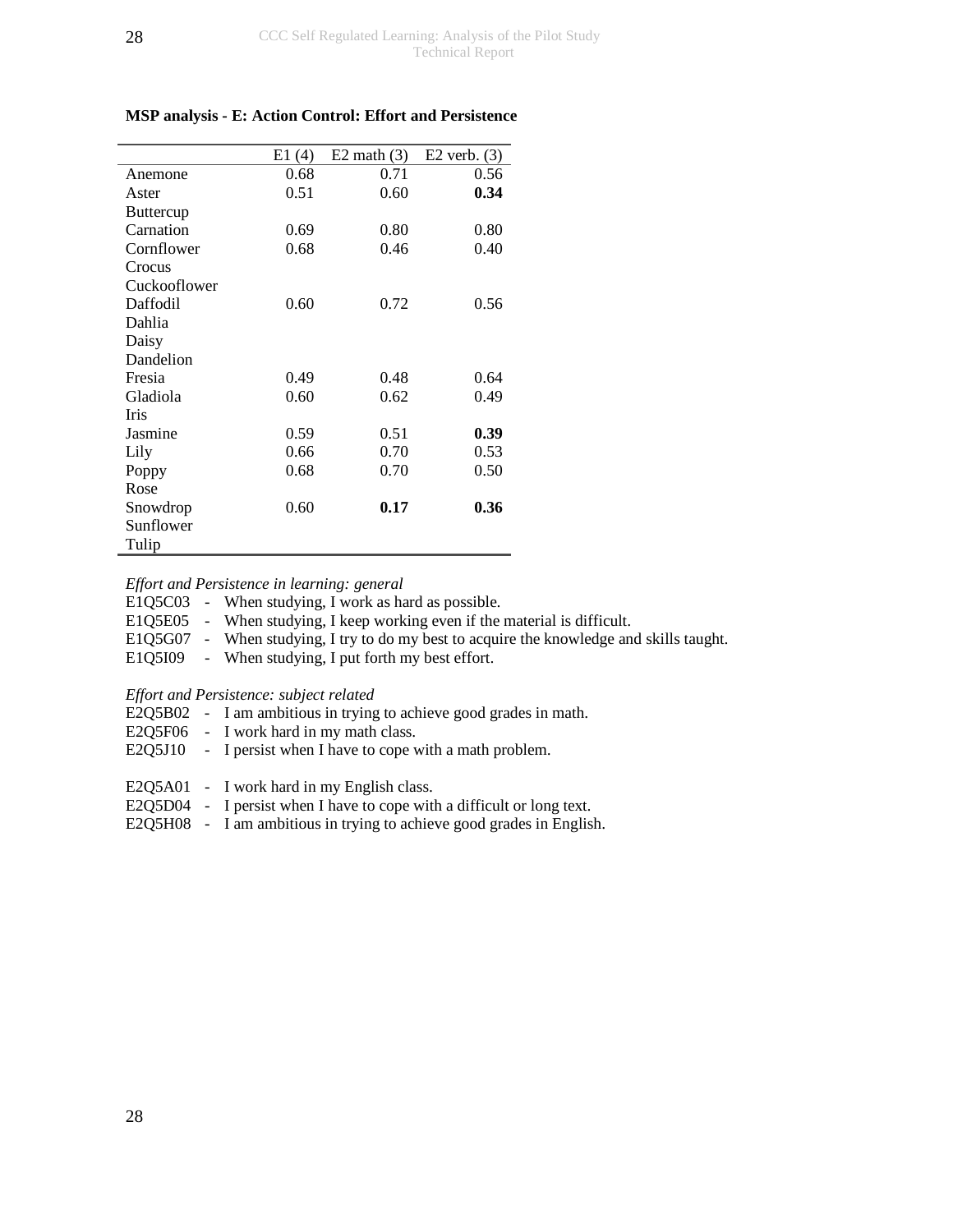|              | F1(4) | F2(4) |
|--------------|-------|-------|
| Anemone      | 0.53  | 0.67  |
| Aster        | 0.28  | 0.38  |
| Buttercup    |       |       |
| Carnation    | 0.43  | 0.51  |
| Cornflower   | 0.46  | 0.58  |
| Crocus       |       |       |
| Cuckooflower |       |       |
| Daffodil     | 0.29  | 0.53  |
| Dahlia       |       |       |
| Daisy        |       |       |
| Dandelion    |       |       |
| Fresia       | 0.27  | 0.47  |
| Gladiola     | 0.12  | 0.22  |
| Iris         |       |       |
| Jasmine      | 0.22  | 0.46  |
| Lily         | 0.35  | 0.52  |
| Poppy        | 0.21  | 0.56  |
| Rose         |       |       |
| Snowdrop     | 0.23  | 0.40  |
| Sunflower    |       |       |
| Tulip        |       |       |

#### **MSP analysis - F: Learning Preferences**

#### *Cooperative learning*

| F1Q6A11 | Working in a group now helps me work with other people later. |  |  |
|---------|---------------------------------------------------------------|--|--|
|---------|---------------------------------------------------------------|--|--|

- F1Q6D14 I do not like working with other people (R).
- F1Q6G17 Working in a group scares me (R).
- F1Q6J20 We get the work done faster if we all work together.

*Competitive learning* 

- F2Q6C13 I like to try to be better than other students.
- F2Q6F16 Trying to be better than others makes me work well.
- F2Q6H18 I would like to be the best at something.
- F2Q6K21 I learn faster if I'm trying to do better than the others.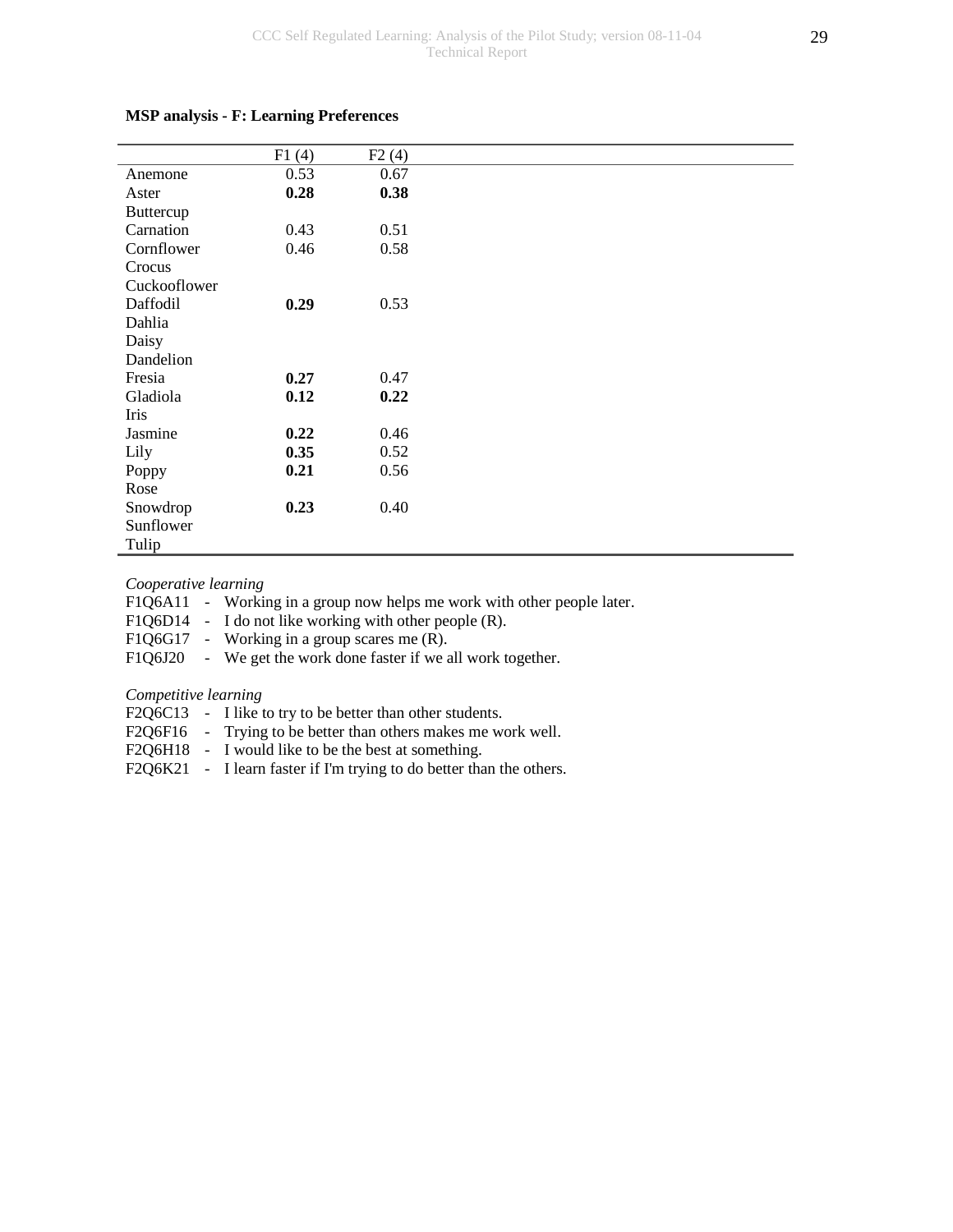|                  | G1(3) | G2(4) | $G2^a(3)$ | G3(4) | $\overline{\text{G3}^{\text{b}}\text{ (3)}}$ | G(11) |
|------------------|-------|-------|-----------|-------|----------------------------------------------|-------|
| Anemone          | 0.59  | 0.58  | 0.63      | 0.55  | 0.64                                         | 0.47  |
| Aster            | 0.38  | 0.39  | 0.39      | 0.41  | 0.56                                         | 0.22  |
| <b>Buttercup</b> |       |       |           |       |                                              |       |
| Carnation        | 0.38  | 0.48  | 0.50      | 0.48  | 0.58                                         | 0.29  |
| Cornflower       | 0.40  | 0.47  | 0.55      | 0.51  | 0.59                                         | 0.32  |
| Crocus           |       |       |           |       |                                              |       |
| Cuckooflower     |       |       |           |       |                                              |       |
| Daffodil         | 0.39  | 0.42  | 0.50      | 0.29  | 0.39                                         | 0.13  |
| Dahlia           |       |       |           |       |                                              |       |
| Daisy            |       |       |           |       |                                              |       |
| Dandelion        |       |       |           |       |                                              |       |
| Fresia           | 0.31  | 0.34  | 0.46      | 0.36  | 0.44                                         | 0.21  |
| Gladiola         | 0.24  | 0.38  | 0.42      | 0.39  | 0.45                                         | 0.22  |
| Iris             |       |       |           |       |                                              |       |
| Jasmine          | 0.35  | 0.33  | 0.45      | 0.31  | 0.44                                         | 0.13  |
| Lily             | 0.17  | 0.36  | 0.48      | 0.41  | 0.46                                         | 0.13  |
| Poppy            | 0.35  | 0.44  | 0.55      | 0.39  | 0.44                                         | 0.15  |
| Rose             |       |       |           |       |                                              |       |
| Snowdrop         | 0.21  | 0.39  | 0.45      | 0.27  | 0.29                                         | 0.18  |
| Sunflower        |       |       |           |       |                                              |       |
| Tulip            |       |       |           |       |                                              |       |

#### **MSP analysis - G – Implicit Theories of Learning**

| G1Q6B12 |  |  | Natural ability determines how fast one can learn (R). |  |  |  |  |
|---------|--|--|--------------------------------------------------------|--|--|--|--|
|---------|--|--|--------------------------------------------------------|--|--|--|--|

G1Q6E15 - There are natural individual differences in learning potential (R).

G1Q6I19 - No matter how hard some students try, they will never become good learners (R).

| G2Q6L22 | I believe that studying hard is the main factor in learning. |  |  |  |  |
|---------|--------------------------------------------------------------|--|--|--|--|
|         |                                                              |  |  |  |  |
|         |                                                              |  |  |  |  |

G2Q6M23 - I believe that effort is the main factor determining my academic performance.

- G2Q6N24 I feel that my academic performance is determined by my effort.
- G2Q6O25 I believe that if I fail, it is because I do not study hard enough.

G3Q6P26 - Intelligence cannot be changed (R).

G3Q6Q27 - The smarter you are, the less time you need to study (R).

G3Q6R28 - Geniuses are born, not made (R).

G3Q6S29 - You don't need to try very hard to get good grades if you are smart (R).

| а | without G2Q6O25 |
|---|-----------------|
| h | without G3Q6P26 |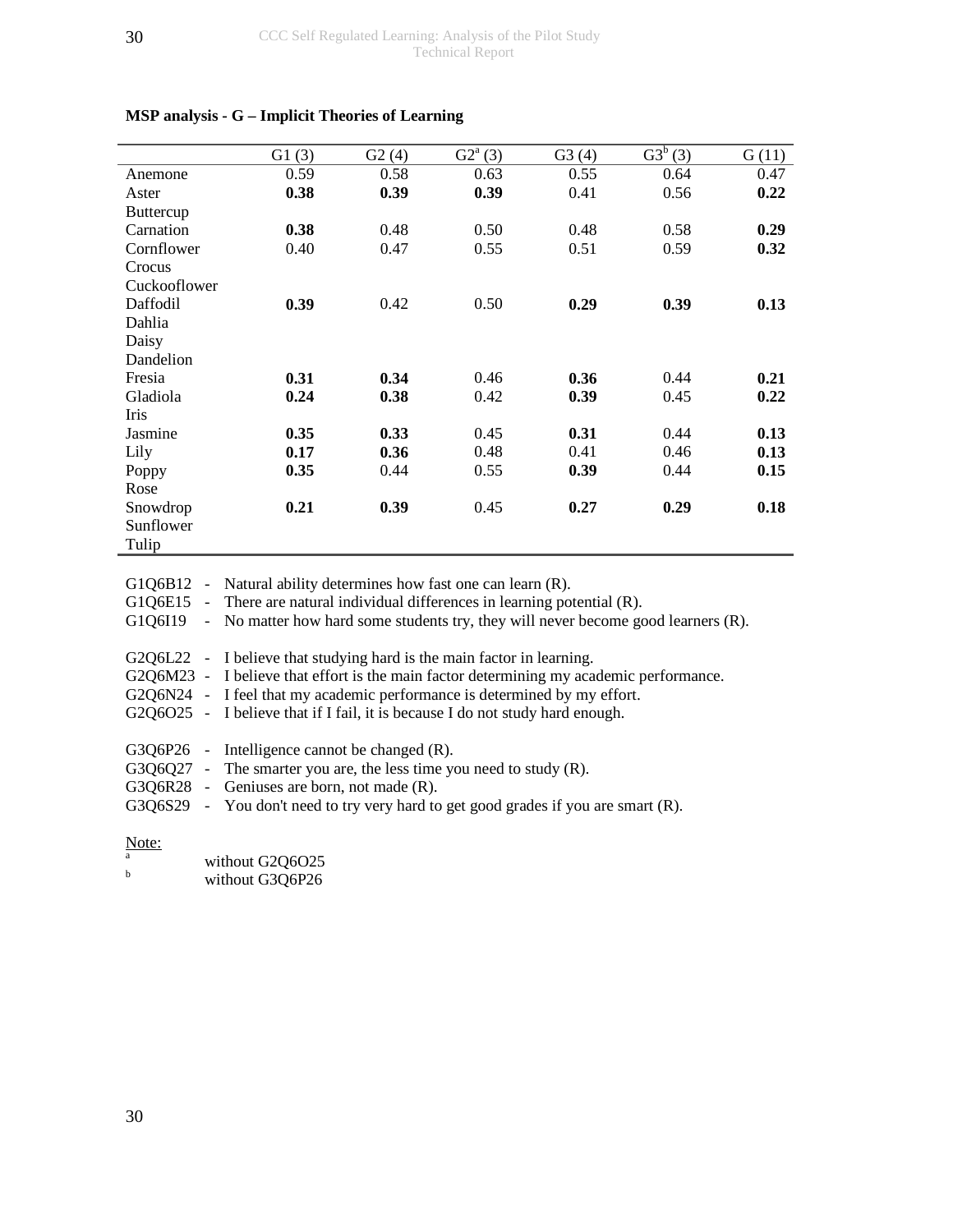|              | <b>Total</b> | <b>Boys</b>    | Girls                     | Low ISEI                  | Mid ISEI  | High ISEI                |
|--------------|--------------|----------------|---------------------------|---------------------------|-----------|--------------------------|
| Anemone      | 10.5(2.8)    | 10.2(2.9)      | 10.7(2.7)                 | $9.1(2.7)$ **             | 10.6(2.8) | 10.8(2.7)                |
| Aster        | 9.1(2.9)     | 8.8(2.9)       | 9.4(2.8)                  | $9.5(3.1)^{*}$            | 9.0(2.7)  | $8.6(2.9)^*$             |
| Buttercup    |              |                |                           |                           |           |                          |
| Carnation    | 10.7(3.0)    | 10.4(3.2)      | 11.0(2.8)                 | 11.2(3.3)                 | 10.6(3.0) | $10.8(3.2)^*$            |
| Cornflower   | 11.5(3.1)    | 10.4(2.9)      | 12.5(3.0)                 | $11.8(3.1)$ <sup>**</sup> | 11.6(3.1) | 11.0(3.1)                |
| Crocus       | 9.5(2.6)     | 9.0(2.7)       | 9.9(2.5)                  | 10.3(2.8)                 | 9.6(2.5)  | 8.7(3.3)                 |
| Cuckooflower | 10.0(2.3)    | 10.0(2.4)      | 10.0(2.1)                 | 10.2(2.5)                 | 10.1(2.6) | $10.0(2.1)$ <sup>*</sup> |
| Daffodil     | 8.8(2.2)     | 8.6(2.3)       | 9.0(2.0)                  | 8.6(2.1)                  | 9.0(2.1)  | 8.5(2.6)                 |
| Dahlia       | 9.6(2.3)     | 9.2(3.2)       | 10.0(3.0)                 |                           |           |                          |
| Daisy        | 10.1(2.3)    |                |                           |                           |           |                          |
| Dandelion    | 10.9(3.0)    | 10.5(3.0)      | 11.5(2.7)                 | 11.0(3.3)                 | 11.1(2.9) | $10.4(2.8)^*$            |
| Fresia       | 7.7(2.3)     | 7.7(2.3)       | 7.6(2.2)                  | $8.7(3.2)$ **             | 7.5(2.2)  | 7.4 $(2.3)$ **           |
| Gladiola     | 9.5(2.6)     | 8.7(2.6)       | 9.4(2.5)                  | 9.7(2.5)                  | 9.5(2.7)  | 9.7(2.3)                 |
| Iris         |              |                |                           |                           |           |                          |
| Jasmine      | 9.6(2.5)     | 9.7(2.5)       | 9.5(2.5)                  | $10.3(1.7)$ <sup>**</sup> | 9.6(2.6)  | 9.8(2.4)                 |
| Lily         | 10.5(2.6)    | 10.4(2.5)      | 10.6(2.6)                 | 11.1(2.5)                 | 10.4(2.7) | $10.0(2.3)$ <sup>*</sup> |
| Poppy        | 7.6(2.6)     | 7.8(2.8)       | 7.4(2.4)                  | 7.8 $(2.1)$ **            | 7.5(2.5)  | 8.0(2.9)                 |
| Rose         | 11.2(2.7)    | $11.2(2.7)$ ** | $11.2(2.8)$ <sup>**</sup> |                           |           | ---                      |
| Snowdrop     | 10.0(2.7)    | 10.1(2.8)      | 9.8(2.6)                  |                           |           | $---$                    |
| Sunflower    | 8.8(2.6)     | 8.7(2.3)       | 8.9(2.8)                  |                           |           |                          |
| Orchid       | 10.9(2.5)    | 10.9(2.5)      | 11.0(2.6)                 |                           |           |                          |
| Magnolia     | 9.8(2.7)     | 9.5(3.0)       | 10.0(2.4)                 |                           |           |                          |
| Tulip        | 10.8(3.0)    | 10.6(3.2)      | 10.9(2.8)                 |                           |           |                          |
| Honeysuckle  | 10.1(2.8)    | 10.1(2.7)      | 10.1(2.9)                 |                           |           |                          |
| Violet       | 11.3(2.5)    | 11.2(2.5)      | 11.4(2.5)                 | 11.4(2.4)                 | 11.3(2.6) | 11.4(2.6)                |

### **Descriptives: A1 (Memorising)**

*Memorising* 

A1Q1A01 - When I study, I try to memorise everything that might be covered.

A1Q1H08 - When I study, I memorise as much as possible.

A1Q1N14 - When I study, I memorise all new material so that I can recite it.

A1Q1T20 - When I study, I practice by saying the material to myself over and over.

# Note:<br>\*

 $\frac{4}{10}$  #cases less than 50

#cases less than 30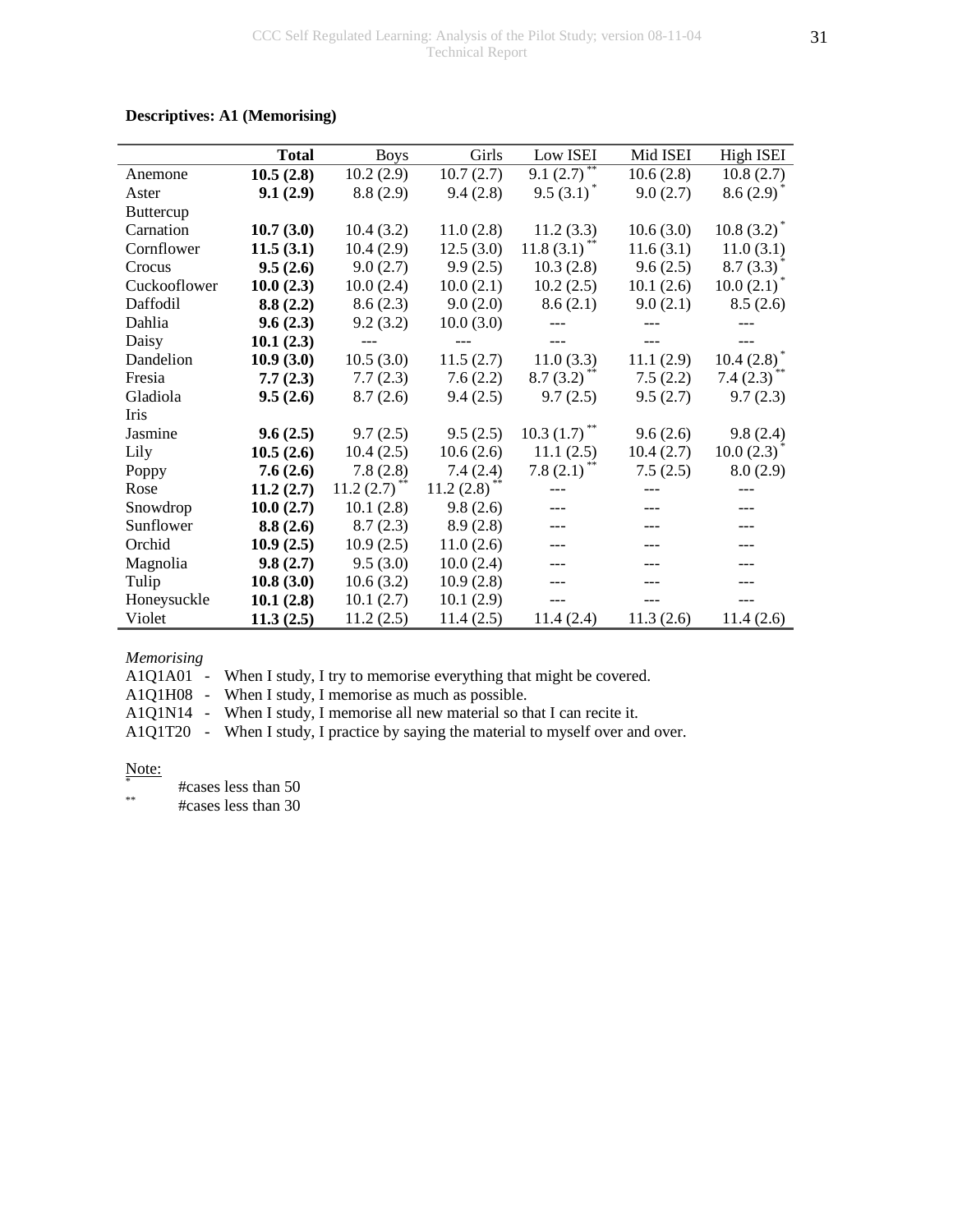|              | <b>Total</b> | <b>Boys</b>    | Girls                     | Low ISEI      | Mid ISEI  | High ISEI               |
|--------------|--------------|----------------|---------------------------|---------------|-----------|-------------------------|
| Anemone      | 10.1(2.8)    | 10.1(2.9)      | 10.1(2.7)                 | $9.1(3.0)$ ** | 10.1(2.8) | 10.5(2.7)               |
| Aster        | 9.8(2.9)     | 10.0(2.8)      | 9.6(3.0)                  | $9.9(2.4)^*$  | 9.8(2.9)  | $9.4(2.8)$ <sup>*</sup> |
| Buttercup    |              |                |                           |               |           |                         |
| Carnation    | 9.9(3.0)     | 9.9(3.1)       | 9.8(2.8)                  | 9.7(3.2)      | 9.8(3.0)  | 10.1(3.0)               |
| Cornflower   | 10.4(2.9)    | 10.1(2.9)      | 10.7(2.9)                 | $9.8(2.9)$ ** | 10.6(3.0) | $10.5(2.6)^*$           |
| Crocus       | 10.1(2.7)    | 9.9(2.8)       | 10.2(2.6)                 | $9.8(3.2)$ ** | 10.2(2.6) | $10.3(3.0)^{*}$         |
| Cuckooflower | 9.5(2.6)     | 9.6(2.8)       | 9.4(2.6)                  | 9.3(2.6)      | 9.6(2.6)  | 10.0(2.6)               |
| Daffodil     | 9.2(2.3)     | 9.0(2.4)       | 9.5(2.2)                  | 8.7(2.2)      | 9.5(2.2)  | $9.2(2.9)^{*}$          |
| Dahlia       | 9.7(2.7)     | 9.7(2.8)       | 9.6(2.7)                  |               |           |                         |
| Daisy        | 10.0(2.5)    |                |                           |               |           |                         |
| Dandelion    | 10.1(2.9)    | 10.1(3.0)      | 10.1(2.9)                 | $9.9(3.0)$ ** | 9.9(3.1)  | $10.7 (2.7)^*$          |
| Fresia       | 9.4(3.1)     | 9.7(3.1)       | 9.2(3.1)                  | $8.2(3.5)$ ** | 9.2(2.9)  | $9.5(2.9)$ **           |
| Gladiola     | 9.2(2.5)     | 9.2(2.5)       | 9.1(2.5)                  | 8.6(2.4)      | 9.3(2.5)  | 9.4(2.4)                |
| Iris         |              |                |                           |               |           |                         |
| Jasmine      | 9.3(2.6)     | 9.4(2.3)       | 9.2(2.7)                  | $8.5(1.9)$ ** | 9.1(2.5)  | 10.2(2.8)               |
| Lily         | 10.1(2.6)    | 10.4(2.7)      | 9.8(2.5)                  | 10.6(2.6)     | 10.1(2.7) | 9.8(2.5)                |
| Poppy        | 9.0(2.6)     | 9.2(2.6)       | 8.7(2.5)                  | $9.6(2.3)$ ** | 8.7(2.5)  | 9.6(2.5)                |
| Rose         | 10.4(2.7)    | $10.4(3.1)$ ** | $10.5(2.0)$ <sup>**</sup> |               |           | $---$                   |
| Snowdrop     | 9.5(2.7)     | 9.8(2.8)       | 9.1(2.7)                  |               |           |                         |
| Sunflower    | 9.7(2.7)     | 9.7(2.7)       | 9.6(2.6)                  |               |           |                         |
| Orchid       | 10.0(2.6)    | 10.3(2.5)      | 9.7(2.7)                  |               |           |                         |
| Magnolia     | 9.5(2.9)     | 9.9(3.1)       | 8.9(2.5)                  |               |           |                         |
| Tulip        | 10.6(3.1)    | 10.5(3.3)      | 10.8(3.0)                 |               |           |                         |
| Honeysuckle  | 10.3(2.6)    | 10.1(2.6)      | 10.4(2.6)                 |               |           |                         |
| Violet       | 11.4(2.4)    | 11.3(2.6)      | 11.5(2.2)                 | 11.1(2.4)     | 11.5(2.3) | 11.4(2.7)               |

#### **Descriptives A2-1 (Elaboration)**

#### *Elaboration*

A2Q1D04 - When I study, I try to relate new material to things I have learned in other subjects.

A2Q1K11 - When I study, I figure out how the information might be useful in the real world.

A2Q1Q17 - When I study, I try to understand the material better by relating it to things I already know.

A2Q1W23 - When I study, I figure out how the material fits in with what I have learned.

|    | $\frac{4}{2}$ decay than 50            |  |  |  |
|----|----------------------------------------|--|--|--|
| 米米 | $\frac{4}{2}$ execution $\frac{30}{2}$ |  |  |  |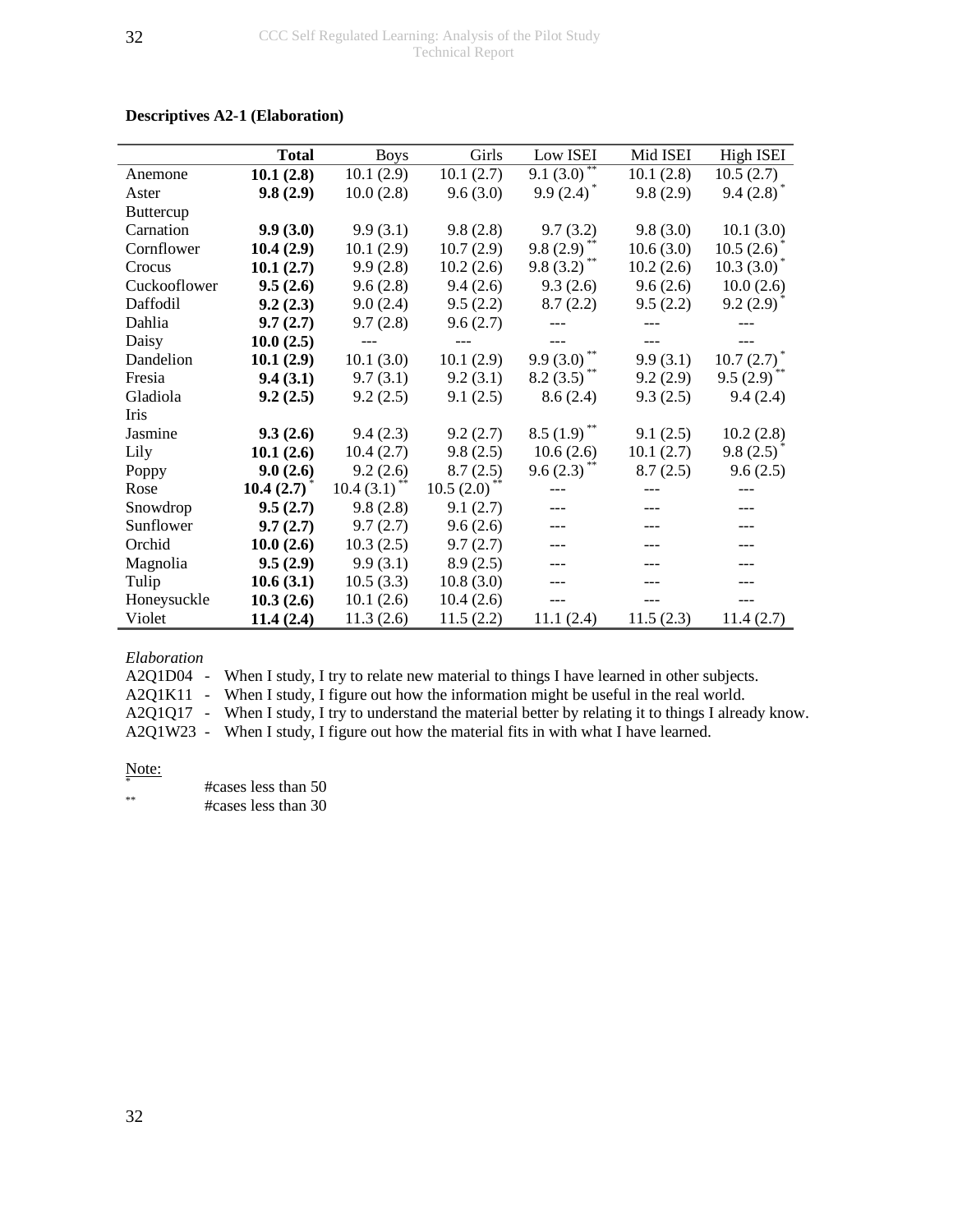|              | <b>Total</b>   | <b>Boys</b>                | Girls                     | Low ISEI                              | Mid ISEI  | High ISEI                  |
|--------------|----------------|----------------------------|---------------------------|---------------------------------------|-----------|----------------------------|
| Anemone      | 14.0(3.4)      | 13.4(3.2)                  | 14.6(3.4)                 | $12.\overline{5}$ (3.6) <sup>**</sup> | 14.1(3.6) | 14.6(3.0)                  |
| Aster        | 14.2(2.9)      | 13.9(3.1)                  | 14.4(2.8)                 | 14.7 $(3.5)^*$                        | 14.2(2.8) | $13.7(3.7)^{*}$            |
| Buttercup    |                |                            |                           |                                       |           |                            |
| Carnation    | 14.5(3.3)      | 13.9(3.5)                  | 14.9(3.1)                 | 14.7(3.6)                             | 14.3(3.4) | 15.2(3.0)                  |
| Cornflower   | 14.7(3.3)      | 13.4(3.2)                  | 15.9(2.9)                 | 14.8 $(3.5)$ <sup>**</sup>            | 14.7(3.5) | 14.6 $(2.9)^*$             |
| Crocus       | 13.9(3.2)      | 13.0(3.3)                  | 14.7(2.8)                 | $11.9(3.7)$ **                        | 13.9(3.0) | $13.8(4.3)^{*}$            |
| Cuckooflower | 12.3(2.7)      | 12.1(2.8)                  | 12.6(2.7)                 | 11.7(2.5)                             | 12.4(3.0) | 12.8(2.5)                  |
| Daffodil     | 11.7(2.9)      | 11.1(2.9)                  | 12.3(2.8)                 | 11.5(3.3)                             | 11.9(2.7) | $12.1(3.3)$ <sup>*</sup>   |
| Dahlia       | 14.3(3.1)      | 13.9(3.2)                  | 14.6(3.0)                 |                                       |           |                            |
| Daisy        | 14.0(2.7)      |                            |                           |                                       |           |                            |
| Dandelion    | 14.3(3.5)      | 13.8(3.3)                  | 15.1(3.6)                 | $13.4(3.3)$ **                        | 14.7(3.5) | 14.6 $(3.2)^*$             |
| Fresia       | 14.6(2.7)      | 14.3(2.9)                  | 15.1(2.5)                 | 15.7 $(2.9)$ <sup>**</sup>            | 14.5(2.7) | 14.3 $(2.7)$ <sup>**</sup> |
| Gladiola     | 12.7(2.9)      | 12.6(3.0)                  | 12.8(2.8)                 | 12.3(2.6)                             | 12.8(2.9) | 12.9(3.0)                  |
| <b>Iris</b>  |                |                            |                           |                                       |           |                            |
| Jasmine      | 13.5(2.9)      | 13.0(2.9)                  | 14.0(2.7)                 | $12.8(2.0)$ <sup>**</sup>             | 13.5(2.9) | 14.2(3.0)                  |
| Lily         | 13.9(3.2)      | 13.5(3.3)                  | 14.3(3.1)                 | 14.1(3.4)                             | 13.9(3.2) | 14.2 $(3.2)^{\degree}$     |
| Poppy        | 10.9(3.0)      | 10.9(3.2)                  | 10.8(2.7)                 | $11.5(2.5)$ <sup>**</sup>             | 10.6(2.9) | 11.6(3.0)                  |
| Rose         | 13.9 $(3.2)^*$ | 14.3 $(3.1)$ <sup>**</sup> | $13.5(3.3)$ <sup>**</sup> |                                       |           |                            |
| Snowdrop     | 13.1(3.2)      | 13.0(3.3)                  | 13.2(3.0)                 | $---$                                 |           |                            |
| Sunflower    | 13.6(3.1)      | 13.4(2.8)                  | 13.7(3.4)                 |                                       |           |                            |
| Orchid       | 13.9(3.1)      | 13.6(3.0)                  | 14.1(3.1)                 | ---                                   |           | ---                        |
| Magnolia     | 13.3(3.3)      | 13.3(3.6)                  | 13.3(3.0)                 |                                       |           |                            |
| Tulip        | 14.3(3.6)      | 13.7(3.9)                  | 14.8(3.2)                 | ---                                   |           |                            |
| Honeysuckle  | 13.7(3.2)      | 13.3(3.3)                  | 14.0(3.0)                 |                                       |           |                            |
| Violet       | 14.4(2.7)      | 14.2(2.9)                  | 14.6(2.6)                 | 14.7(2.6)                             | 14.4(2.8) | 14.8(2.6)                  |

### **Descriptives A3 (Control strategies)**

#### *Control strategies*

A3Q1AA27 - When I study, I start by figuring out what, exactly, I need to learn.

A3Q1B02 - When I study, I force myself to check to see if I remember what I have learned.<br>A3Q1I09 - When I study, I try to figure out, as I read, which concepts I still haven't really u

When I study, I try to figure out, as I read, which concepts I still haven't really understood.

A3Q1P16 - When I study, I make sure that I remember the most important things.

A3Q1V22 - When I study, and I don't understand something, I look for additional information to clarify the point.

| 木  | $\frac{4}{2}$ reases less than 50 |
|----|-----------------------------------|
| 米米 | $\frac{4}{2}$ reases less than 30 |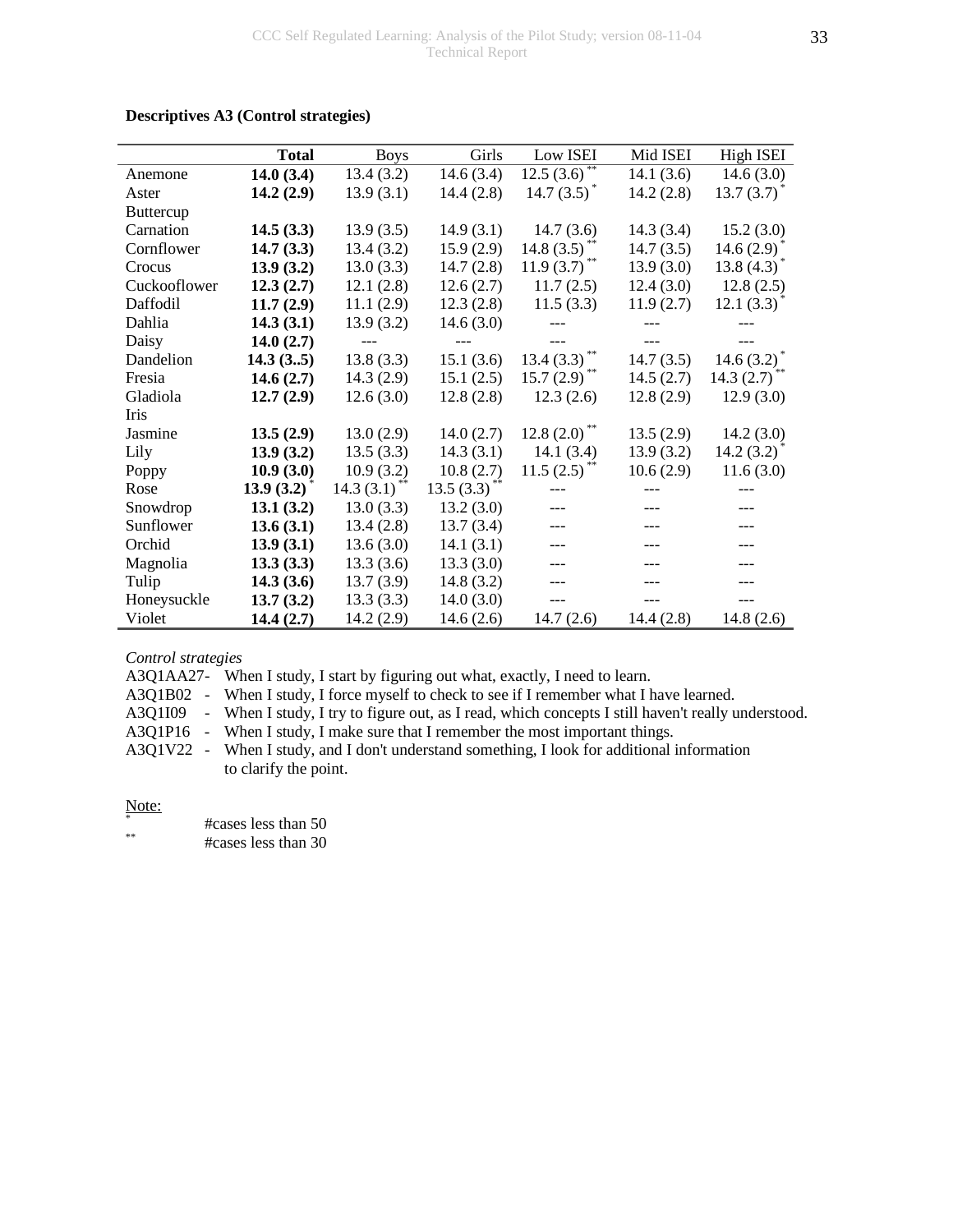| <b>Total</b> | <b>Boys</b> | Girls    | Low ISEI | Mid ISEI                                                                                                                              | High ISEI               |
|--------------|-------------|----------|----------|---------------------------------------------------------------------------------------------------------------------------------------|-------------------------|
| 8.3(2.7)     | 8.5(2.5)    | 8.2(2.9) |          | 8.5(2.7)                                                                                                                              | 8.2(2.7)                |
| 9.0(2.4)     | 9.1(2.3)    | 8.9(2.5) |          | 9.0(2.4)                                                                                                                              | $8.7(2.8)$ <sup>*</sup> |
|              |             |          |          |                                                                                                                                       |                         |
| 7.7(2.7)     | 7.7(2.6)    | 7.7(2.7) | 7.8(2.9) | 7.6(2.6)                                                                                                                              | 8.1(2.7)                |
| 9.2(2.6)     | 9.1(2.6)    | 9.4(2.6) |          | 9.1(2.8)                                                                                                                              | $9.0(2.6)$ **           |
| 8.8(2.4)     | 8.5(2.5)    | 9.0(2.3) | 9.5(2.4) | 8.7(2.3)                                                                                                                              | $9.2(2.9)$ <sup>*</sup> |
| 8.9(2.3)     | 9.0(2.3)    | 8.8(2.3) | 8.4(2.5) | 9.1(2.3)                                                                                                                              | 9.1(2.3)                |
| 8.6(2.1)     | 8.3(2.1)    | 9.0(2.0) | 8.7(2.0) | 8.7(2.0)                                                                                                                              | 8.6(2.4)                |
| 9.1(2.5)     | 9.0(2.5)    | 9.1(2.5) |          |                                                                                                                                       |                         |
| 9.9(2.1)     | $---$       |          |          |                                                                                                                                       |                         |
| 8.5(2.8)     | 8.4(2.9)    | 8.7(2.8) |          | 8.5(3.0)                                                                                                                              | $8.9(2.9)^*$            |
| 8.7(2.6)     | 9.1(2.5)    | 8.2(2.7) | 8.7(3.0) | 8.5(2.6)                                                                                                                              | $9.3(2.4)$ **           |
| 8.0(2.4)     | 7.9(2.4)    | 8.0(2.3) |          | 8.0(2.3)                                                                                                                              | 8.1(2.5)                |
|              |             |          |          |                                                                                                                                       |                         |
| 8.6(2.4)     | 8.7(2.2)    | 8.5(2.5) |          | 8.6(2.3)                                                                                                                              | 8.9(2.5)                |
| 8.6(2.6)     | 8.7(2.5)    | 8.5(2.7) | 8.9(2.4) | 8.6(2.7)                                                                                                                              | $8.3(2.7)$ <sup>*</sup> |
| 8.4(2.4)     | 8.6(2.6)    | 8.2(2.2) |          | 8.5(2.4)                                                                                                                              | 8.3(2.5)                |
|              |             |          |          |                                                                                                                                       |                         |
| 9.6(2.3)     | 9.6(2.3)    | 9.6(2.2) |          |                                                                                                                                       |                         |
| 8.5(2.4)     | 8.6(2.4)    | 8.4(2.5) |          |                                                                                                                                       |                         |
| 9.1(2.3)     | 9.1(2.3)    | 9.1(2.3) |          |                                                                                                                                       |                         |
| 8.0(2.3)     | 8.1(2.6)    | 7.9(1.9) |          |                                                                                                                                       |                         |
| 8.3(2.6)     | 8.1(2.7)    | 8.5(2.6) |          |                                                                                                                                       |                         |
| 8.8(2.6)     | 9.0(2.6)    | 8.6(2.5) |          |                                                                                                                                       |                         |
| 9.7(1.8)     | 9.8(2.0)    | 9.7(1.7) | 9.7(1.7) | 9.8(1.7)                                                                                                                              | 9.8(2.0)                |
|              |             |          |          | $7.1(2.8)$ **<br>$9.5(1.8)^{*}$<br>$9.9(2.4)$ **<br>$8.0(2.5)$ <sup>*</sup><br>7.9(2.3)<br>7.3 $(1.7)$ <sup>**</sup><br>$8.5(2.4)$ ** |                         |

#### **Descriptives B2 (Instrumental motivation)**

*Instrumental motivation* 

B2Q1C03 - I study to increase my job opportunities.

B2Q1J10 - I study to ensure that my future will be financially secure.

B2Q1R18 - I study to get a good job.

|    | #cases less than 50                              |
|----|--------------------------------------------------|
| 米米 | $\frac{4}{2}$ freedom Recall established than 30 |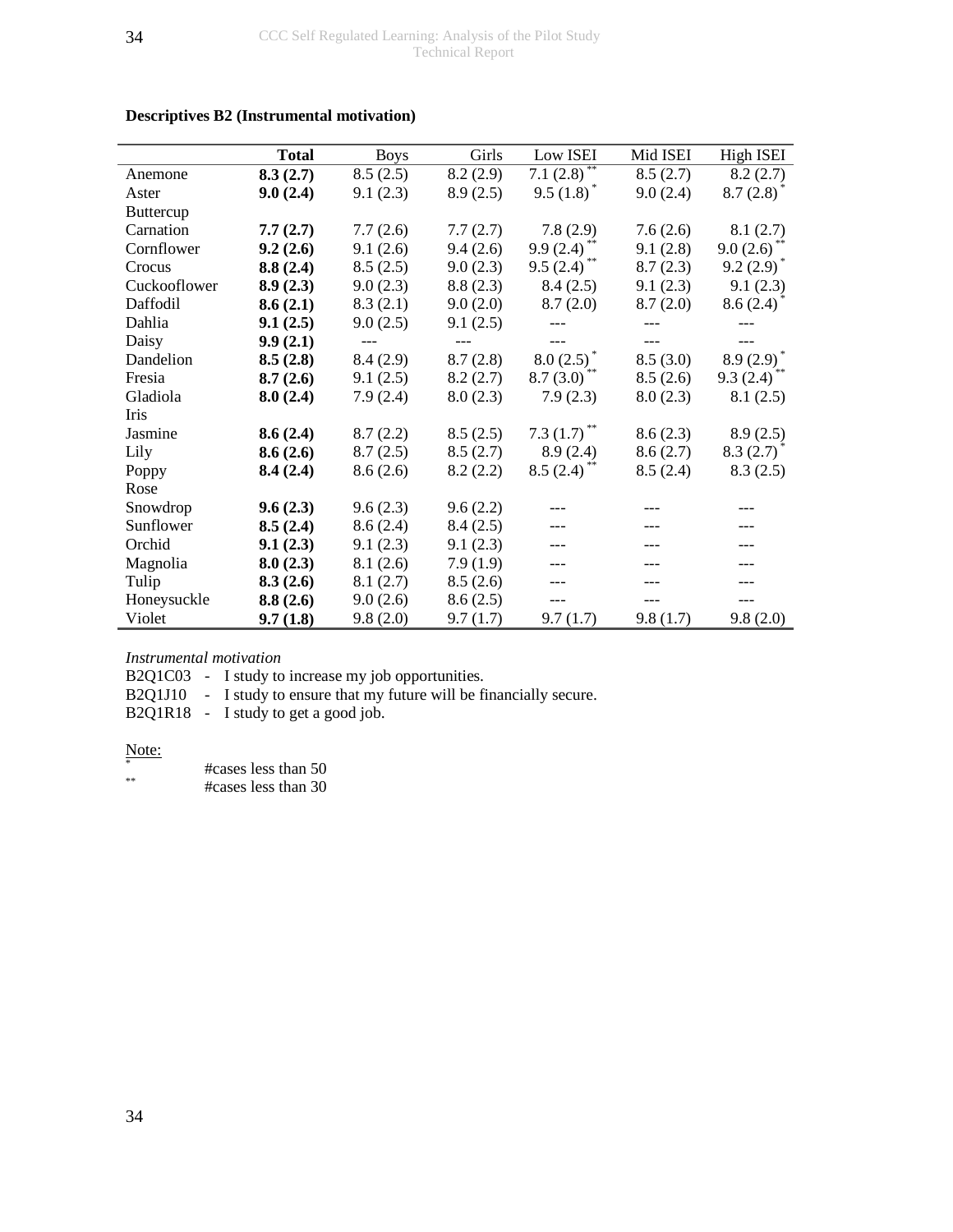|              | <b>Total</b> | <b>Boys</b>   | Girls                     | Low ISEI                      | Mid ISEI | High ISEI               |
|--------------|--------------|---------------|---------------------------|-------------------------------|----------|-------------------------|
| Anemone      | 7.1(2.8)     | 7.4(2.6)      | 6.9(2.8)                  | $6.4(2.6)$ **                 | 7.0(2.7) | 7.2(2.7)                |
| Aster        | 5.2(2.2)     | 5.7(2.1)      | 4.9(2.2)                  | $5.7(2.3)^*$                  | 5.1(2.2) | 5.0(2.1)                |
| Buttercup    |              |               |                           |                               |          |                         |
| Carnation    | 7.5(2.7)     | 8.0(2.7)      | 7.1(2.7)                  | 7.5(2.6)                      | 7.4(2.8) | 8.0(2.8)                |
| Cornflower   | 6.8(2.6)     | 7.1(2.7)      | 6.5(2.4)                  | $6.6(2.4)$ **                 | 7.1(2.7) | 6.5(2.4)                |
| Crocus       | 6.2(2.5)     | 6.6(2.7)      | 5.8(2.4)                  | 5.3 $(2.2)$ **                | 6.3(2.5) | 5.7(2.6)                |
| Cuckooflower | 7.6(2.9)     | 8.0(2.8)      | 7.2(3.0)                  | 7.3(2.8)                      | 7.8(3.0) | 7.9(2.7)                |
| Daffodil     | 6.2(2.5)     | 6.4(2.7)      | 6.0(2.4)                  | 6.0(2.5)                      | 6.3(2.5) | 6.7 $(3.0)^*$           |
| Dahlia       | 6.2(2.7)     | 6.6(2.7)      | 5.8(2.7)                  |                               |          |                         |
| Daisy        | 6.2(2.6)     |               | $---$                     |                               |          |                         |
| Dandelion    | 6.8(2.8)     | 7.0(2.8)      | 6.3(2.7)                  | $6.4\left(2.2\right)$ $^{**}$ | 6.6(2.8) | 6.9 $(3.2)^*$           |
| Fresia       | 7.0(2.6)     | 7.3(2.6)      | 6.7(2.4)                  | 5.8(2.1)                      | 6.9(2.5) | 7.4 $(2.8)$ **          |
| Gladiola     | 8.1(2.6)     | 7.8(2.6)      | 8.5(2.6)                  | 7.7(2.5)                      | 8.2(2.6) | 8.4(2.7)                |
| Iris         |              |               |                           |                               |          |                         |
| Jasmine      | 6.6(2.7)     | 7.0(2.7)      | 6.2(2.7)                  | 5.9 $(2.3)$ <sup>**</sup>     | 6.7(2.8) | 6.6(2.6)                |
| Lily         | 7.3(2.6)     | 7.7(2.5)      | 7.0(2.6)                  | 7.0(2.7)                      | 7.4(2.6) | $7.6(2.3)$ <sup>*</sup> |
| Poppy        | 6.5(2.8)     | 7.1(2.9)      | 5.9(2.6)                  | $6.1(2.6)$ **                 | 6.4(2.8) | 6.9(2.9)                |
| Rose         | 6.0 $(2.7)$  | $5.9(3.0)$ ** | 6.1 $(2.2)$ <sup>**</sup> |                               | $---$    | ---                     |
| Snowdrop     | 6.2(2.7)     | 6.8(2.7)      | 5.6(2.4)                  |                               |          |                         |
| Sunflower    | 6.2(2.7)     | 7.2(2.5)      | 5.4(2.5)                  |                               |          |                         |
| Orchid       | 6.9(2.7)     | 7.7(2.5)      | 6.2(2.7)                  |                               |          |                         |
| Magnolia     | 6.3(2.4)     | 6.6(2.5)      | 5.9(2.1)                  |                               |          |                         |
| Tulip        | 7.5(2.9)     | 7.7(2.9)      | 7.3(2.8)                  |                               |          |                         |
| Honeysuckle  | 8.4(2.1)     | 8.5(2.0)      | 8.4(2.1)                  |                               |          |                         |
| Violet       | 9.4(2.1)     | 9.4(2.1)      | 9.4(2.0)                  | 9.6(2.1)                      | 9.4(2.0) | 9.4(1.9)                |

#### **Descriptives B7 Math (Interest subject-related)**

*Interest (subject-related)* 

B7Q2E32 - When I do math, I sometimes get totally absorbed.

B7Q2G34 - Math is important to me personally.

B7Q2J37 - Because doing math is fun, I wouldn't want to give it up.

| <b>INULC.</b> |                                   |
|---------------|-----------------------------------|
| $\ast$        | $\frac{4}{2}$ reases less than 50 |
| 米米            | $\frac{4}{2}$ exected than 30     |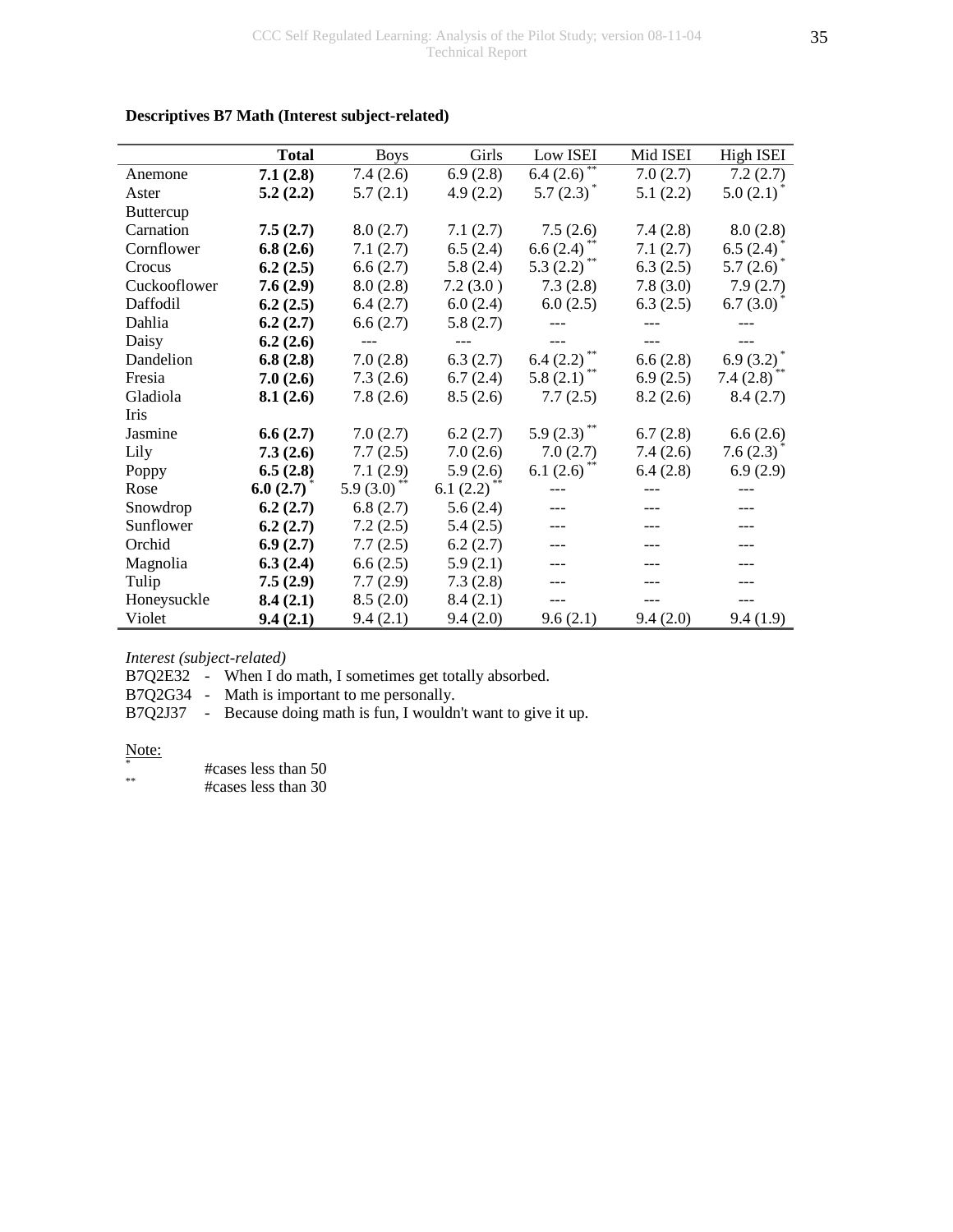|              | <b>Total</b> | <b>Boys</b>    | Girls         | Low ISEI       | Mid ISEI | High ISEI                 |
|--------------|--------------|----------------|---------------|----------------|----------|---------------------------|
| Anemone      | 8.6(2.9)     | 8.0(2.8)       | 9.0(2.9)      | $7.9(3.2)$ **  | 8.3(2.9) | 9.2(2.6)                  |
| Aster        | 8.1(3.0)     | 7.0(3.0)       | 8.9(2.7)      | $7.9(2.5)^*$   | 8.3(3.1) | $7.7(2.9)$ <sup>*</sup>   |
| Buttercup    |              |                |               |                |          |                           |
| Carnation    | 8.7(3.0)     | 7.9(2.9)       | 9.3(2.9)      | 8.6(3.0)       | 8.6(3.0) | 9.1(2.8)                  |
| Cornflower   | 7.8(3.1)     | 6.5(2.8)       | 9.1(2.9)      | $7.8(2.9)$ **  | 7.7(3.1) | $8.3(3.3)^*$              |
| Crocus       | 8.3(2.8)     | 7.0(2.8)       | 9.5(2.4)      | 7.6 $(3.2)$ ** | 8.4(2.8) | $8.9(2.9)$ **             |
| Cuckooflower | 8.3(3.0)     | 7.2(2.9)       | 9.4(2.6)      | 8.3(3.0)       | 8.2(3.0) | 8.6(2.9)                  |
| Daffodil     | 7.6(2.9)     | 6.1(2.4)       | 9.3(2.4)      | 7.9(2.8)       | 7.9(2.9) | 6.8 $(2.7)$ <sup>**</sup> |
| Dahlia       | 8.2(3.0)     | 7.2(2.9)       | 9.3(2.6)      |                |          |                           |
| Daisy        | 7.9(3.0)     |                | $---$         |                |          |                           |
| Dandelion    | 8.2(3.0)     | 7.8(3.0)       | 8.9(3.0)      | $7.6(3.5)$ **  | 8.3(3.0) | $8.3(3.4)^*$              |
| Fresia       | 8.4(2.7)     | 7.7(2.6)       | 9.1(2.5)      | 6.8 $(2.7)$    | 8.6(2.7) | 7.9 $(2.5)$ **            |
| Gladiola     | 8.6(2.4)     | 8.5(2.4)       | 8.6(2.4)      | 8.8(2.2)       | 8.5(2.5) | 8.8(2.3)                  |
| Iris         |              |                |               |                |          |                           |
| Jasmine      | 8.2(3.2)     | 7.0(3.1)       | 9.3(2.9)      | $9.2(2.5)$ **  | 7.7(3.2) | 9.1(3.2)                  |
| Lily         | 8.5(2.9)     | 8.2(2.9)       | 8.8(2.9)      | 8.3(3.2)       | 8.5(2.8) | $9.1(2.8)$ <sup>*</sup>   |
| Poppy        | 8.3(3.0)     | 7.5(3.0)       | 9.0(2.9)      | $8.6(3.0)$ **  | 8.1(3.1) | 8.8(2.7)                  |
| Rose         | 8.0(2.7)     | $8.1 (2.8)$ ** | $7.9(2.6)$ ** |                |          |                           |
| Snowdrop     | 7.6(2.6)     | 7.3(2.6)       | 8.0(2.5)      |                |          |                           |
| Sunflower    | 8.1(2.9)     | 7.1(2.9)       | 9.0(2.7)      |                |          |                           |
| Orchid       | 8.3(2.7)     | 7.7(2.5)       | 8.9(2.8)      |                |          |                           |
| Magnolia     | 7.7(3.0)     | 6.7(2.9)       | 8.8(2.7)      |                |          |                           |
| Tulip        | 8.5(3.0)     | 8.0(3.1)       | 9.0(2.8)      |                |          |                           |
| Honeysuckle  | 9.4(2.0)     | 8.9(1.9)       | 9.7(2.0)      |                |          |                           |
| Violet       | 9.9(1.9)     | 9.6(2.1)       | 10.2(1.8)     | 10.1(1.8)      | 9.9(2.0) | 9.9(2.0)                  |

#### **Descriptives B7 Verb (Interest subject-related)**

B7Q2D31 - Because reading is fun, I wouldn't want to give it up.

B7Q2F33 - I read in my spare time.

B7Q2I36 - When I read, I sometimes get totally absorbed.

| 木  | $\frac{4}{2}$ reases less than 50 |
|----|-----------------------------------|
| 米米 | $\frac{4}{2}$ reases less than 30 |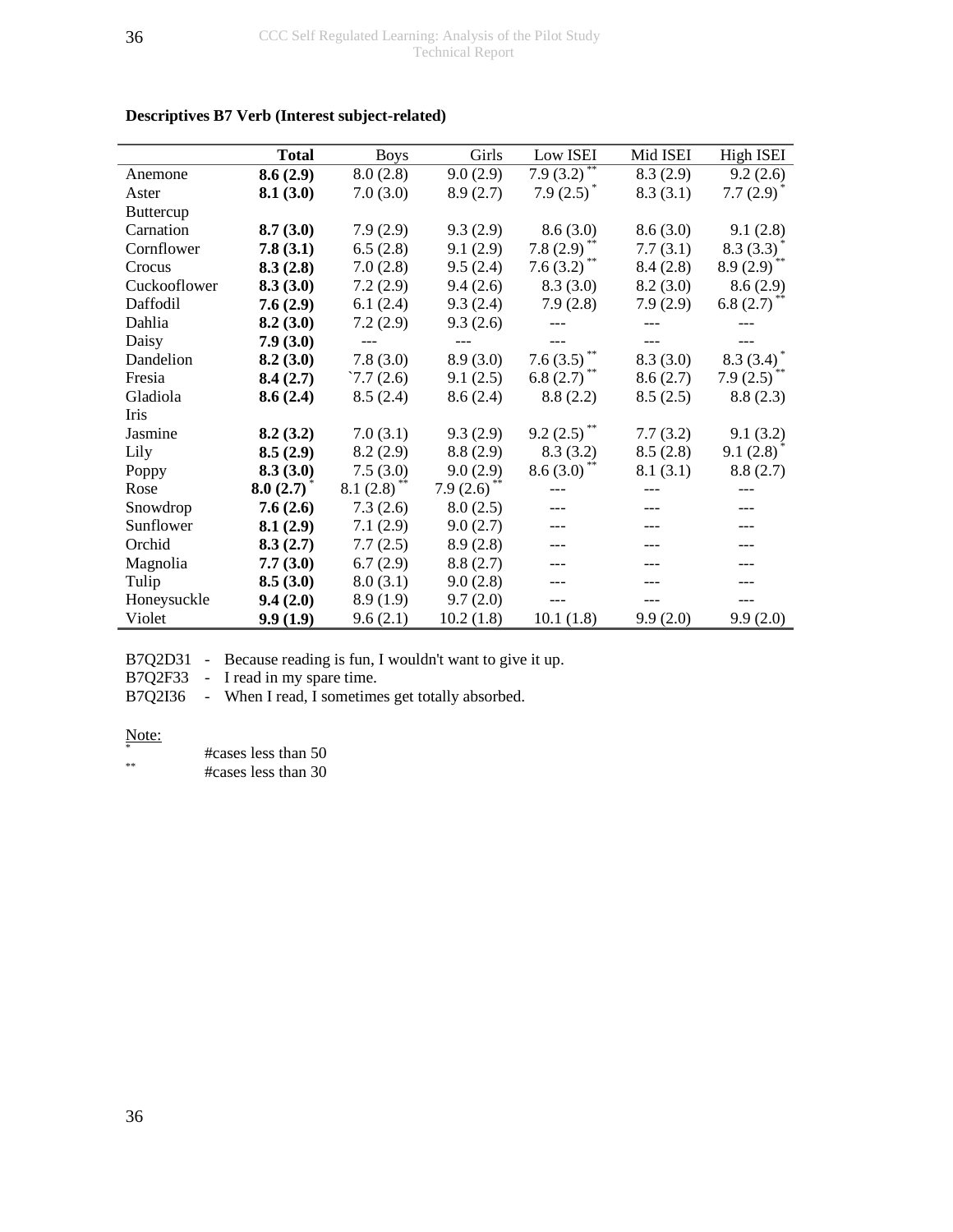|              | <b>Total</b>              | <b>Boys</b>    | Girls                     | Low ISEI                   | Mid ISEI  | High ISEI                 |
|--------------|---------------------------|----------------|---------------------------|----------------------------|-----------|---------------------------|
| Anemone      | 10.9(2.7)                 | 11.3(2.8)      | 10.6(2.7)                 | $11.6(2.4)$ <sup>*</sup>   | 10.6(7.3) | 11.2(2.9)                 |
| Aster        | 10.8(2.6)                 | 10.5(2.7)      | 10.9(2.6)                 | $10.6(3.3)$ <sup>*</sup>   | 10.7(2.5) | $11.6(2.7)^*$             |
| Buttercup    |                           |                |                           |                            |           |                           |
| Carnation    | 11.8(2.8)                 | 11.9(2.7)      | 11.6(2.9)                 | 11.7(2.6)                  | 11.5(2.9) | 12.3(2.9)                 |
| Cornflower   | 11.5(2.8)                 | 11.5(2.8)      | 11.4(2.8)                 | $11.2(2.5)$ <sup>**</sup>  | 11.3(2.9) | 12.2 $(2.4)$ <sup>*</sup> |
| Crocus       | 10.4(2.6)                 | 10.0(2.6)      | 10.6(2.6)                 | $9.9(2.6)$ **              | 10.3(2.5) | 11.1 $(2.8)^*$            |
| Cuckooflower | 11.4(2.5)                 | 11.5(2.4)      | 11.3(2.5)                 | 10.4(2.7)                  | 11.3(2.5) | 12.1(2.1)                 |
| Daffodil     | 10.7(2.7)                 | 10.9(2.6)      | 10.4(2.8)                 | 10.6(2.8)                  | 10.5(2.7) | 11.4(2.7)                 |
| Dahlia       | 10.8(2.5)                 | 10.9(2.6)      | 10.6(2.5)                 |                            |           |                           |
| Daisy        |                           |                |                           |                            |           |                           |
| Dandelion    | 11.4(2.8)                 | 11.4(2.6)      | 11.2(3.0)                 | 11.1 $(3.3)$ <sup>**</sup> | 11.3(2.7) | $12.1 (2.5)^*$            |
| Fresia       | 11.4(2.4)                 | 11.4(2.4)      | 11.4(2.4)                 | $11.5(2.5)$ **             | 11.5(2.3) | 11.5(2.4)                 |
| Gladiola     | 10.7(2.9)                 | 10.8(2.8)      | 10.6(2.9)                 | 10.1(3.0)                  | 10.8(2.7) | 10.6(3.2)                 |
| Iris         |                           |                |                           |                            |           |                           |
| Jasmine      | 10.5(2.5)                 | 10.9(2.5)      | 10.3(2.5)                 | $10.3(3.3)$ <sup>**</sup>  | 10.4(2.4) | 10.6(2.4)                 |
| Lily         | 11.1(2.6)                 | 11.1(2.3)      | 11.0(2.7)                 | 11.1(2.7)                  | 11.1(2.4) | 11.4(2.7)                 |
| Poppy        | 11.9(2.6)                 | 12.2(2.7)      | 11.6(2.6)                 | $11.9(2.8)$ <sup>**</sup>  | 11.9(2.7) | 12.4(2.3)                 |
| Rose         | 11.9 $(2.6)$ <sup>*</sup> | $11.6(2.7)$ ** | $12.2(2.5)$ <sup>**</sup> |                            |           | ---                       |
| Snowdrop     | 11.2(2.8)                 | 11.3(2.8)      | 11.0(2.8)                 | $---$                      |           | ---                       |
| Sunflower    | 11.3(2.5)                 | 11.9(2.6)      | 10.8(2.4)                 |                            |           |                           |
| Orchid       | 10.3(2.6)                 | 10.7(2.7)      | 10.0(2.6)                 |                            |           |                           |
| Magnolia     | 10.3(2.8)                 | 10.8(2.7)      | 9.6(2.8)                  | ---                        |           | ---                       |
| Tulip        | 12.0(3.0)                 | 11.9(2.9)      | 12.1(3.0)                 |                            |           |                           |
| Honeysuckle  | 12.5(2.6)                 | 12.6(2.6)      | 12.5(2.6)                 |                            |           |                           |
| Violet       | 11.5(2.7)                 | 11.6(2.7)      | 11.4(2.8)                 | 10.9(2.7)                  | 11.6(2.7) | 11.5(2.9)                 |

#### **Descriptives: D2-2 (Control expectation)**

*Control expectation* 

D2Q4I31 - When I sit myself down to learn something really hard, I can learn it.

D2Q4J32 - If I decide not to get any bad grades, I can really do it.

D2Q4K33 - If I decide not to get any problems wrong, I can really do it.

D2Q4L34 - If I want to learn something well, I can.

#### Note: \*

#cases less than 50

#cases less than 30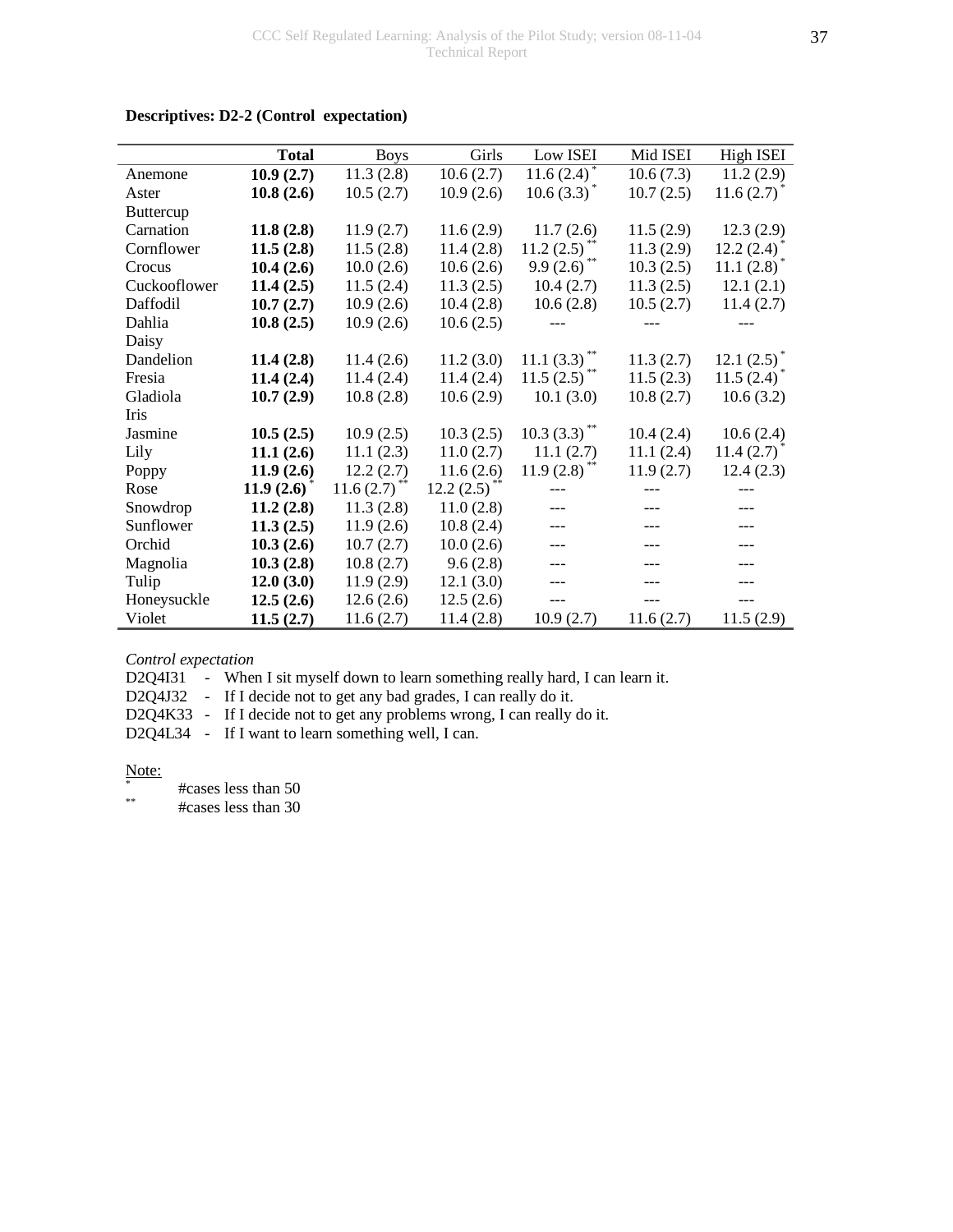|                  | <b>Total</b>              | <b>Boys</b>    | Girls                   | Low ISEI                  | Mid ISEI  | High ISEI                |
|------------------|---------------------------|----------------|-------------------------|---------------------------|-----------|--------------------------|
| Anemone          | 10.3(2.6)                 | 10.6(2.4)      | $\overline{10.0}$ (2.7) | $10.4~(2.0)^{*}$          | 10.1(2.5) | 10.7(2.9)                |
| Aster            | 10.0(2.5)                 | 10.2(2.4)      | 9.8(2.5)                | $10.0(3.0)$ <sup>*</sup>  | 9.9(2.3)  | $10.7(2.9)^{*}$          |
| <b>Buttercup</b> |                           |                |                         |                           |           |                          |
| Carnation        | 10.9(2.8)                 | 11.2(2.9)      | 10.5(2.6)               | 10.8(2.8)                 | 10.7(2.8) | 11.5(2.5)                |
| Cornflower       | 11.3(2.8)                 | 11.5(3.0)      | 11.0(2.6)               | $10.8(2.9)$ **            | 11.2(3.0) | $11.8(2.4)$ <sup>*</sup> |
| Crocus           | 8.8(2.2)                  | 9.0(2.3)       | 8.6(2.0)                | $8.9(1.9)$ **             | 8.6(2.1)  | $9.4(2.6)^*$             |
| Cuckooflower     | 9.9(2.5)                  | 10.6(2.4)      | 9.5(2.4)                | 9.8(2.6)                  | 9.6(2.3)  | 10.8(2.7)                |
| Daffodil         | 10.1(2.6)                 | 10.6(2.7)      | 9.7(2.4)                | 10.3(2.7)                 | 10.0(2.4) | 10.6(3.1)                |
| Dahlia           | 10.3(2.4)                 | 10.7(2.4)      | 9.8(2.4)                |                           |           |                          |
| Daisy            |                           |                |                         |                           |           |                          |
| Dandelion        | 10.3(2.6)                 | 10.8(2.3)      | 9.6(2.8)                | $10.7(2.6)$ **            | 10.0(2.4) | $11.5(2.5)^*$            |
| Fresia           | 10.4(2.3)                 | 10.4(2.3)      | 10.4(2.3)               | $10.1 (1.7)$ **           | 10.3(2.1) | $10.6(2.1)^*$            |
| Gladiola         | 8.9(2.7)                  | 9.0(2.6)       | 8.9(2.9)                | 8.0(2.2)                  | 9.1(2.8)  | 8.9(3.1)                 |
| Iris             |                           |                |                         |                           |           |                          |
| Jasmine          | 10.1(2.4)                 | 10.8(2.5)      | 9.6(2.3)                | $9.7(2.5)$ <sup>**</sup>  | 10.0(2.4) | 10.1(2.4)                |
| Lily             | 10.2(2.4)                 | 10.8(2.3)      | 9.8(2.4)                | 10.6(2.4)                 | 10.3(2.3) | $10.1 (2.5)^*$           |
| Poppy            | 10.4(2.8)                 | 11.1(2.8)      | 9.7(2.7)                | $10.0(2.7)$ <sup>**</sup> | 10.3(2.9) | 11.3(2.5)                |
| Rose             | 10.6 $(2.4)$ <sup>*</sup> | $10.5(2.7)$ ** | $10.7(2.1)$ **          |                           |           |                          |
| Snowdrop         | 10.0(2.7)                 | 10.4(2.7)      | 9.5(2.6)                |                           |           |                          |
| Sunflower        | 10.3(2.5)                 | 10.9(2.5)      | 9.6(2.3)                |                           |           |                          |
| Orchid           | 9.5(2.4)                  | 10.1(2.3)      | 8.9(2.4)                | ---                       |           |                          |
| Magnolia         | 9.9(2.7)                  | 10.1(2.3)      | 8.9(2.4)                | ---                       |           | ---                      |
| Tulip            | 11.1(3.0)                 | 11.3(3.0)      | 11.0(2.9)               |                           |           |                          |
| Honeysuckle      | 10.9(2.6)                 | 10.9(2.7)      | 10.9(2.5)               |                           |           |                          |
| Violet           | 11.5(2.5)                 | 11.5(2.6)      | 11.4(2.5)               | 11.2(2.5)                 | 11.6(2.6) | 11.6(2.5)                |

### Descriptives D2-3<sup>a</sup> (Self efficacy)

D2Q4N36 - I'm certain I can understand the most difficult material presented in readings.

D2Q4P38 - I'm confident I can understand the most complex material presented by the teacher.

D2Q4Q39 - I'm confident I can do an excellent job on assignments and tests.

D2Q4S41 - I'm certain I can master the skills being taught.

| $\ast$ | $\frac{4}{2}$ dess than 50             |  |  |
|--------|----------------------------------------|--|--|
| 米米     | $\frac{4}{2}$ execution $\frac{30}{2}$ |  |  |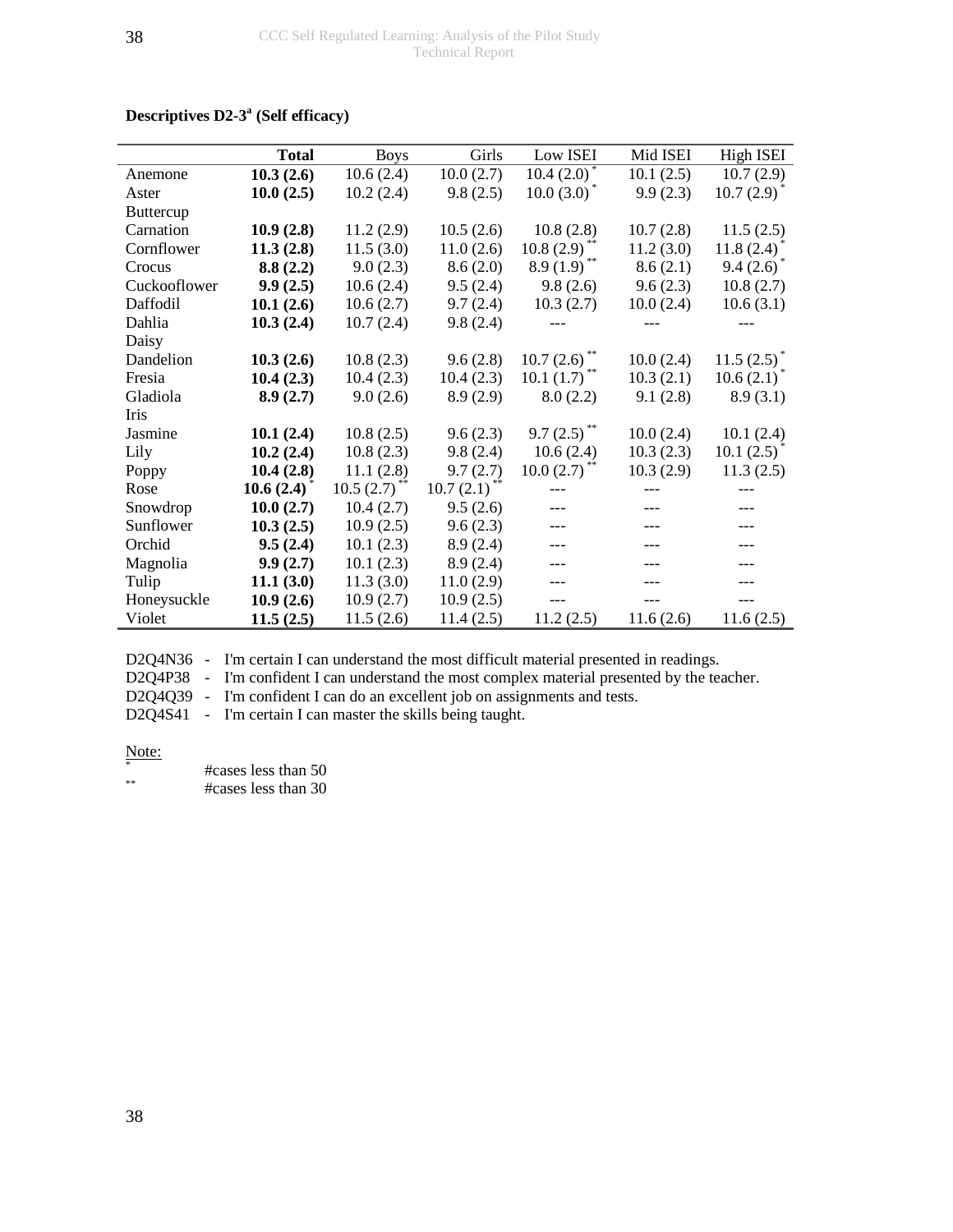| <b>Total</b> |               |                              |                                    |                                                                                                                                                              | High ISEI               |
|--------------|---------------|------------------------------|------------------------------------|--------------------------------------------------------------------------------------------------------------------------------------------------------------|-------------------------|
| 9.1(2.2)     | 8.9(2.1)      |                              |                                    |                                                                                                                                                              | 9.2(2.3)                |
| 8.9(2.2)     | 8.5(2.1)      | 9.3(2.1)                     |                                    | 8.8(2.1)                                                                                                                                                     | $9.6(2.3)^{*}$          |
|              |               |                              |                                    |                                                                                                                                                              |                         |
| 9.5(2.1)     | 9.1(2.3)      | 9.9(2.0)                     | 9.4(2.3)                           | 9.4(2.1)                                                                                                                                                     | 10.0(2.1)               |
| 8.4(2.5)     | 7.8(2.3)      | 9.1(2.5)                     |                                    | 8.5(2.6)                                                                                                                                                     | 8.6(2.4)                |
| 8.4(2.1)     | 7.8(2.0)      | 8.8(2.1)                     |                                    | 8.3(2.1)                                                                                                                                                     | $8.9(2.2)^*$            |
| 9.7(2.0)     | 9.3(2.1)      | 10.1(1.9)                    | 9.1(1.9)                           | 9.7(2.0)                                                                                                                                                     | 10.5(1.8)               |
| 8.7(2.3)     | 8.0(2.3)      | 9.2(2.2)                     | 8.7(2.2)                           | 8.7(2.3)                                                                                                                                                     | 9.1(2.3)                |
| 8.9(2.3)     | 8.4(2.4)      | 9.3(2.1)                     |                                    |                                                                                                                                                              |                         |
|              |               |                              |                                    |                                                                                                                                                              |                         |
| 9.4(2.2)     | 9.7(2.1)      | 9.1(2.1)                     |                                    | 9.4(2.4)                                                                                                                                                     | $9.4\ (2.0)$ $^{**}$    |
| 9.6(2.1)     | 9.2(2.2)      | 10.0(1.9)                    |                                    | 9.4(2.0)                                                                                                                                                     | 9.8(2.1)                |
| 7.2(2.3)     | 7.2(2.3)      | 7.2(2.3)                     | 6.1(2.0)                           | 7.3(2.3)                                                                                                                                                     | 7.7(2.4)                |
|              |               |                              |                                    |                                                                                                                                                              |                         |
| 8.8(2.4)     | 8.5(2.4)      | 8.9(2.3)                     |                                    | 9.0(2.3)                                                                                                                                                     | 8.8(2.3)                |
| 9.0(2.2)     | 9.1(2.1)      | 8.9(2.2)                     | 9.1(2.5)                           | 8.9(2.1)                                                                                                                                                     | $9.6(1.7)$ <sup>*</sup> |
| 9.0(2.3)     | 8.7(2.3)      | 9.3(2.3)                     |                                    | 8.8(2.3)                                                                                                                                                     | 10.0(1.8)               |
|              |               |                              |                                    |                                                                                                                                                              |                         |
| 9.4(2.2)     | 8.8(2.2)      | 9.9(2.1)                     |                                    |                                                                                                                                                              |                         |
| 9.1(2.1)     | 8.9(2.2)      | 9.4(2.0)                     |                                    |                                                                                                                                                              |                         |
| 8.4(2.2)     | 8.1(2.1)      | 8.6(2.2)                     |                                    |                                                                                                                                                              | ---                     |
| 8.5(2.4)     | 8.6(2.2)      | 8.5(2.6)                     | $---$                              |                                                                                                                                                              | ---                     |
| 9.5(2.2)     | 9.1(2.3)      | 9.7(2.1)                     |                                    |                                                                                                                                                              |                         |
| 9.4(2.1)     | 9.0(2.2)      | 9.7(2.0)                     |                                    |                                                                                                                                                              |                         |
| 8.9(2.2)     | 8.7(2.1)      | 9.2(2.2)                     | 8.7(2.1)                           | 9.0(2.2)                                                                                                                                                     | 9.1(2.1)                |
|              | $9.1(2.2)$ ** | <b>Boys</b><br>$9.0(2.5)$ ** | Girls<br>9.3(2.3)<br>$9.2(2.0)$ ** | Low ISEI<br>$9.4(2.2)^{*}$<br>$9.5(2.0)$ <sup>*</sup><br>7.7 $(2.4)$ **<br>$7.9(1.8)$ **<br>$8.8(2.3)$ **<br>$9.2(2.0)$ **<br>$8.5(2.3)$ **<br>$8.3(2.0)$ ** | Mid ISEI<br>9.0(2.1)    |

#### **Descriptives D3 (Self-concept verbal)**

*Self-concept verbal* 

D3Q3A01 - I'm hopeless in English classes (R).

D3Q3J10 - I learn things quickly in English classes.

D3Q3R18 - I get good marks in English.

| $\ast$ | $\frac{4}{2}$ dess than 50             |
|--------|----------------------------------------|
| 米米     | $\frac{4}{2}$ execution $\frac{30}{2}$ |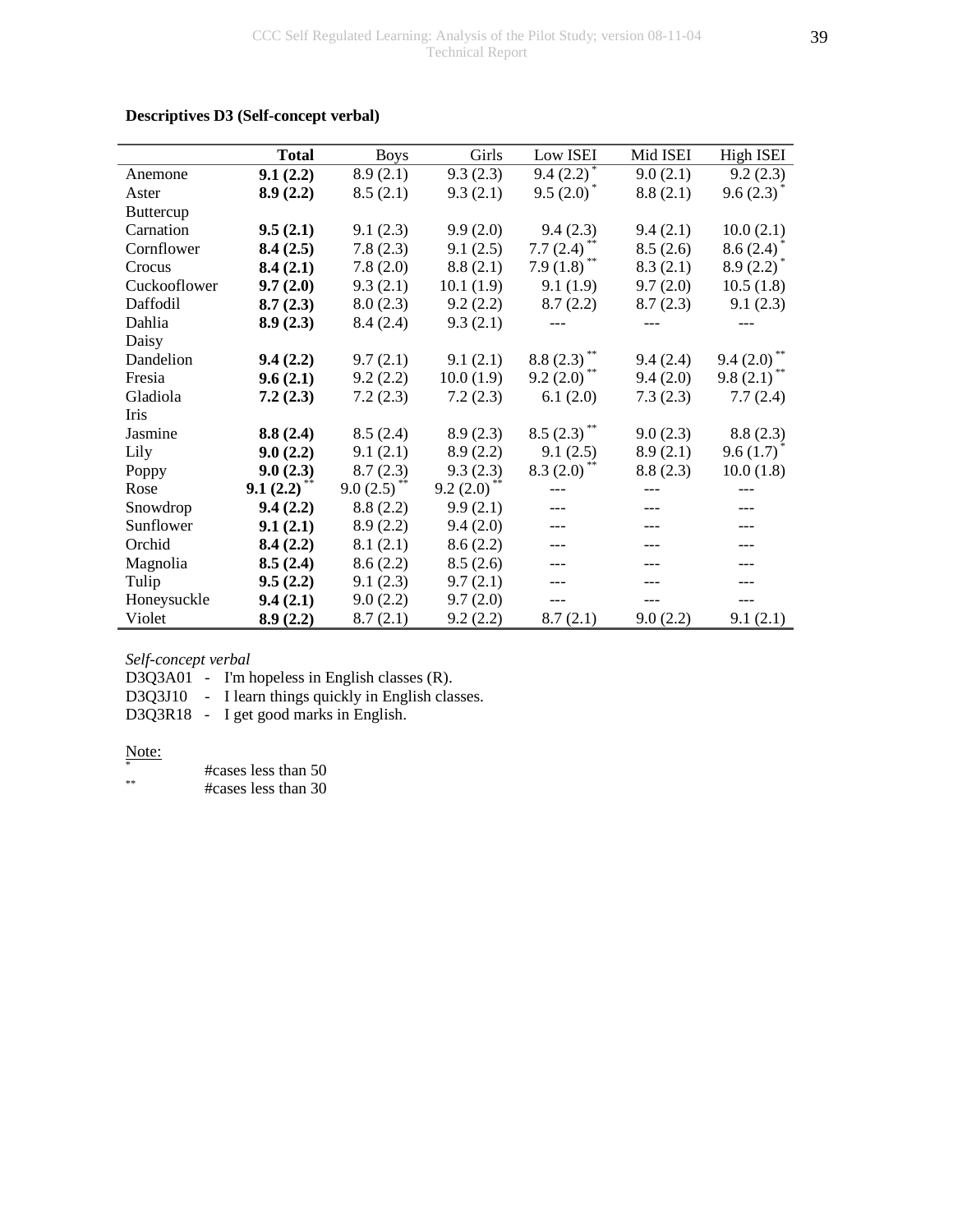|                  | <b>Total</b>            | <b>Boys</b>   | Girls                     | Low ISEI                  | Mid ISEI | High ISEI               |
|------------------|-------------------------|---------------|---------------------------|---------------------------|----------|-------------------------|
| Anemone          | 7.7(2.8)                | 8.5(2.6)      | 7.1(2.8)                  | 7.5(2.6)                  | 7.7(2.8) | 7.8(2.9)                |
| Aster            | 7.1(2.7)                | 7.3(2.6)      | 7.0(2.7)                  | 6.9 $(2.4)^*$             | 7.1(2.7) | 7.3(3.0)                |
| <b>Buttercup</b> |                         |               |                           |                           |          |                         |
| Carnation        | 8.1(2.9)                | 8.4(2.9)      | 7.9(3.0)                  | 7.8(3.1)                  | 8.0(2.9) | 8.7(2.8)                |
| Cornflower       | 8.4(2.9)                | 9.0(2.8)      | 7.7(3.0)                  | $8.4(3.3)$ **             | 8.2(2.9) | $8.3(3.0)^*$            |
| Crocus           | 6.7(2.5)                | 7.1(2.6)      | 6.5(2.5)                  | 7.4 $(2.7)$ <sup>**</sup> | 6.8(2.4) | 7.0(2.7)                |
| Cuckooflower     | 8.6(3.0)                | 9.4(2.6)      | 7.7(3.1)                  | 8.2(3.0)                  | 8.4(3.1) | 9.2(2.6)                |
| Daffodil         | 7.1(3.2)                | 7.8(3.1)      | 6.4(3.2)                  | 7.4(3.3)                  | 6.8(3.2) | 8.1(3.3)                |
| Dahlia           | 7.6(2.9)                | 8.2(2.8)      | 7.0(2.9)                  |                           |          |                         |
| Daisy            |                         |               |                           |                           |          |                         |
| Dandelion        | 7.3(2.9)                | 7.6(2.9)      | 6.7(2.9)                  | 7.2 $(2.4)$ **            | 7.4(2.8) | 7.1 $(3.2)^*$           |
| Fresia           | 7.3(3.1)                | 7.3(3.1)      | 7.3(3.0)                  | $7.9(2.6)$ **             | 7.6(3.2) | $7.2(3.2)^{*}$          |
| Gladiola         | 6.4(2.8)                | 6.6(2.7)      | 6.2(2.9)                  | 5.7(2.7)                  | 6.5(2.8) | 6.5(2.8)                |
| Iris             |                         |               |                           |                           |          |                         |
| Jasmine          | 6.8(3.1)                | 7.8(3.0)      | 6.2(3.0)                  | 5.4 $(2.6)$ **            | 6.9(3.2) | 7.1(3.1)                |
| Lily             | 7.7(2.8)                | 8.0(2.7)      | 7.4(2.9)                  | 7.9(2.8)                  | 7.6(2.8) | $8.4(2.6)$ <sup>*</sup> |
| Poppy            | 6.8(3.3)                | 7.6(3.2)      | 6.0(3.3)                  | 5.3 $(2.8)$ **            | 6.7(3.3) | 8.0(3.3)                |
| Rose             | $7.6(2.9)$ <sup>*</sup> | $7.7(2.7)$ ** | 7.4 $(3.1)$ <sup>**</sup> |                           |          | ---                     |
| Snowdrop         | 7.1(2.9)                | 7.4(2.9)      | 6.8(2.9)                  |                           |          |                         |
| Sunflower        | 7.8(3.0)                | 8.6(2.7)      | 7.0(3.0)                  |                           |          |                         |
| Orchid           | 6.9(3.1)                | 8.2(2.9)      | 5.7(2.7)                  |                           |          |                         |
| Magnolia         | 7.1(2.7)                | 7.5(2.4)      | 6.5(3.0)                  |                           |          | ---                     |
| Tulip            | 8.1(3.1)                | 8.6(2.9)      | 7.7(3.1)                  |                           |          |                         |
| Honeysuckle      | 7.3(2.7)                | 7.6(2.6)      | 7.1(2.7)                  |                           |          |                         |
| Violet           | 7.8(2.8)                | 7.8(2.7)      | 7.7(2.8)                  | 7.8(2.6)                  | 7.8(2.7) | 7.9(3.0)                |

#### **Descriptives D4 (Self-concept math)**

#### *Self-concept math*

D4Q3F06 - I get good marks in mathematics.

D4Q3K11 - Mathematics is one of my best subjects.

D4Q3P16 - I have always done well in mathematics.

| $\ast$ | $\frac{4}{2}$ reases less than 50 |
|--------|-----------------------------------|
| 米米     | $\frac{4}{2}$ exected than 30     |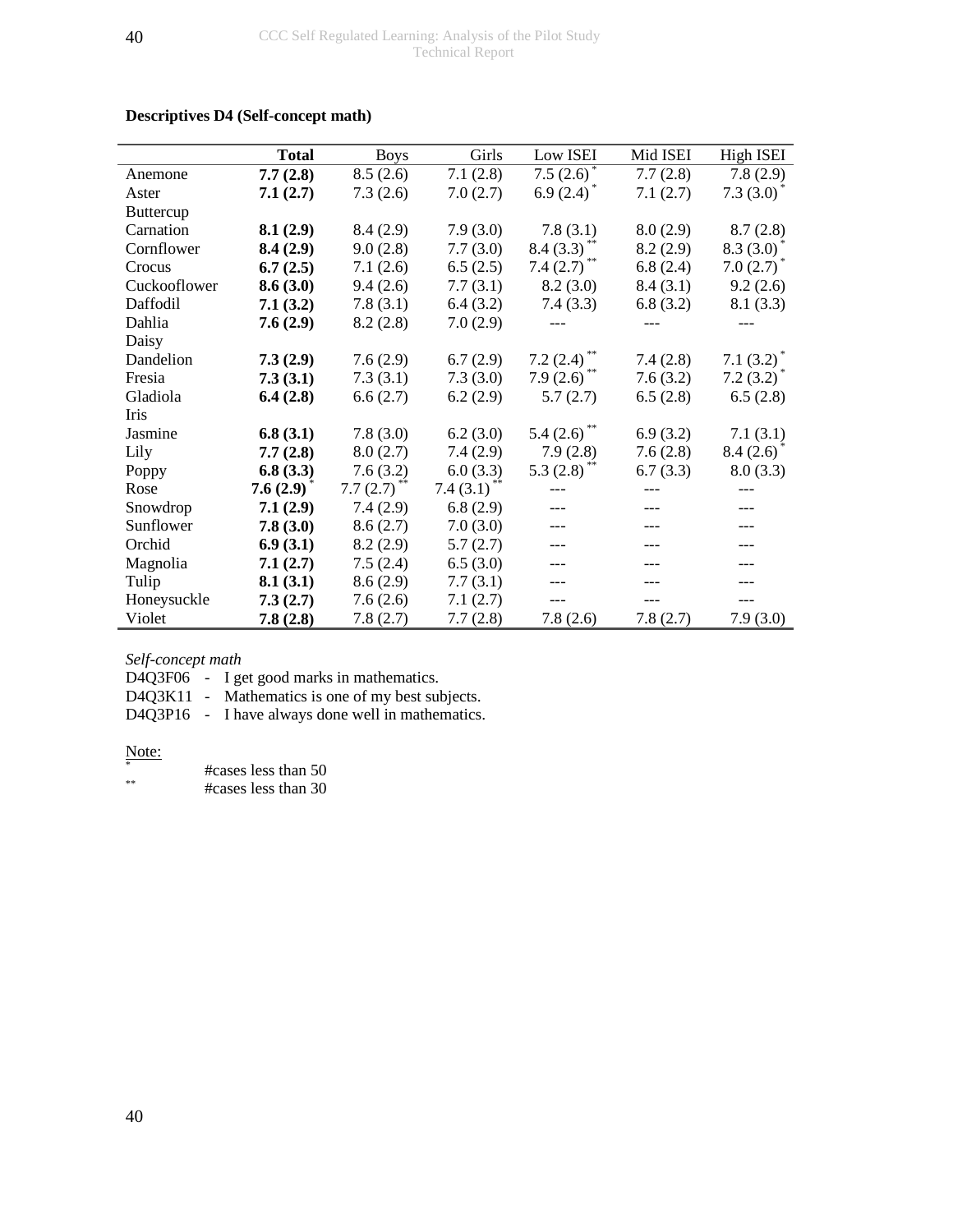|              | <b>Total</b>  | <b>Boys</b>   | Girls          | Low ISEI        | Mid ISEI | High ISEI               |
|--------------|---------------|---------------|----------------|-----------------|----------|-------------------------|
| Anemone      | 8.8(2.0)      | 8.9(1.7)      | 8.7(2.1)       | 9.2 $(1.5)^{*}$ | 8.6(2.0) | 9.1(2.0)                |
| Aster        | 8.4(1.9)      | 8.1(1.9)      | 8.7(1.9)       | $8.5(2.1)^*$    | 8.5(1.8) | 8.3(2.4)                |
| Buttercup    |               |               |                |                 |          |                         |
| Carnation    | 9.1(2.2)      | 9.1(2.2)      | 9.2(2.1)       | 9.1(2.1)        | 9.0(2.1) | 9.5(2.3)                |
| Cornflower   | 9.6(1.9)      | 9.8(1.9)      | 9.5(1.8)       | $8.8(2.1)$ **   | 9.7(1.8) | $9.8(1.7)^{*}$          |
| Crocus       | 8.1(2.1)      | 8.0(2.2)      | 8.3(2.0)       | $8.7(1.6)$ **   | 8.1(2.1) | 8.5(2.1)                |
| Cuckooflower | 9.2(2.1)      | 9.2(2.0)      | 9.1(2.1)       | 8.8(2.4)        | 9.1(1.9) | 9.8(2.0)                |
| Daffodil     | 8.3(2.4)      | 8.5(2.3)      | 8.2(2.5)       | 8.5(2.2)        | 8.4(2.3) | 8.6(2.8)                |
| Dahlia       | 8.5(2.0)      | 8.6(1.9)      | 8.4(2.0)       |                 |          |                         |
| Daisy        |               |               |                |                 |          |                         |
| Dandelion    | 9.1(2.2)      | 9.2(2.1)      | 9.0(2.3)       | $8.4 (2.1)$ **  | 9.0(2.3) | $9.5(2.2)^{*}$          |
| Fresia       | 8.5(2.2)      | 8.3(2.1)      | 8.8(2.3)       | $8.5(2.4)$ **   | 8.4(2.3) | 9.1 $(1.9)^{4*}$        |
| Gladiola     | 6.9(2.0)      | 6.9(2.1)      | 6.8(1.8)       | 6.2(1.7)        | 7.1(2.0) | 7.0(2.0)                |
| Iris         |               |               |                |                 |          |                         |
| Jasmine      | 8.8(2.1)      | 9.4(1.9)      | 8.5(2.2)       | $8.0(2.5)$ **   | 8.9(2.0) | 8.9(1.8)                |
| Lily         | 8.9(2.0)      | 9.1(1.8)      | 8.7(2.1)       | 9.1(2.0)        | 8.7(1.9) | $9.3(2.0)$ <sup>*</sup> |
| Poppy        | 8.5(2.5)      | 8.9(2.4)      | 8.2(2.7)       | 7.8 $(2.7)$ **  | 8.5(2.4) | 9.6(2.2)                |
| Rose         | 8.1 $(2.3)^*$ | $8.8(2.2)$ ** | 7.3 $(2.1)$ ** |                 |          |                         |
| Snowdrop     | 8.7(2.4)      | 8.5(2.3)      | 8.8(2.4)       |                 |          |                         |
| Sunflower    | 8.7(1.7)      | 8.9(1.6)      | 8.5(1.8)       |                 |          |                         |
| Orchid       | 7.7(2.2)      | 8.2(2.2)      | 7.3(2.2)       |                 |          |                         |
| Magnolia     | 8.4(2.1)      | 8.7(1.9)      | 8.1(2.2)       |                 |          |                         |
| Tulip        | 9.1(2.3)      | 9.2(2.2)      | 9.1(2.4)       |                 |          |                         |
| Honeysuckle  | 8.4(2.2)      | 8.5(2.0)      | 8.2(2.4)       |                 |          |                         |
| Violet       | 9.1(2.2)      | 8.9(2.2)      | 9.2(2.1)       | 9.1(2.2)        | 9.2(2.1) | 8.9(2.3)                |

#### **Descriptives D5 (Self-concept academic)**

*Self-concept academic* 

D5Q3E05 - I learn things quickly in most school subjects.

D5Q3N14 - I do well in tests in most school subjects.

D5Q3V22 - I'm good at most school subjects.

|    | $\frac{4}{2}$ reases less than 50                |  |
|----|--------------------------------------------------|--|
| ** | $\frac{4}{2}$ freedom Recall established than 30 |  |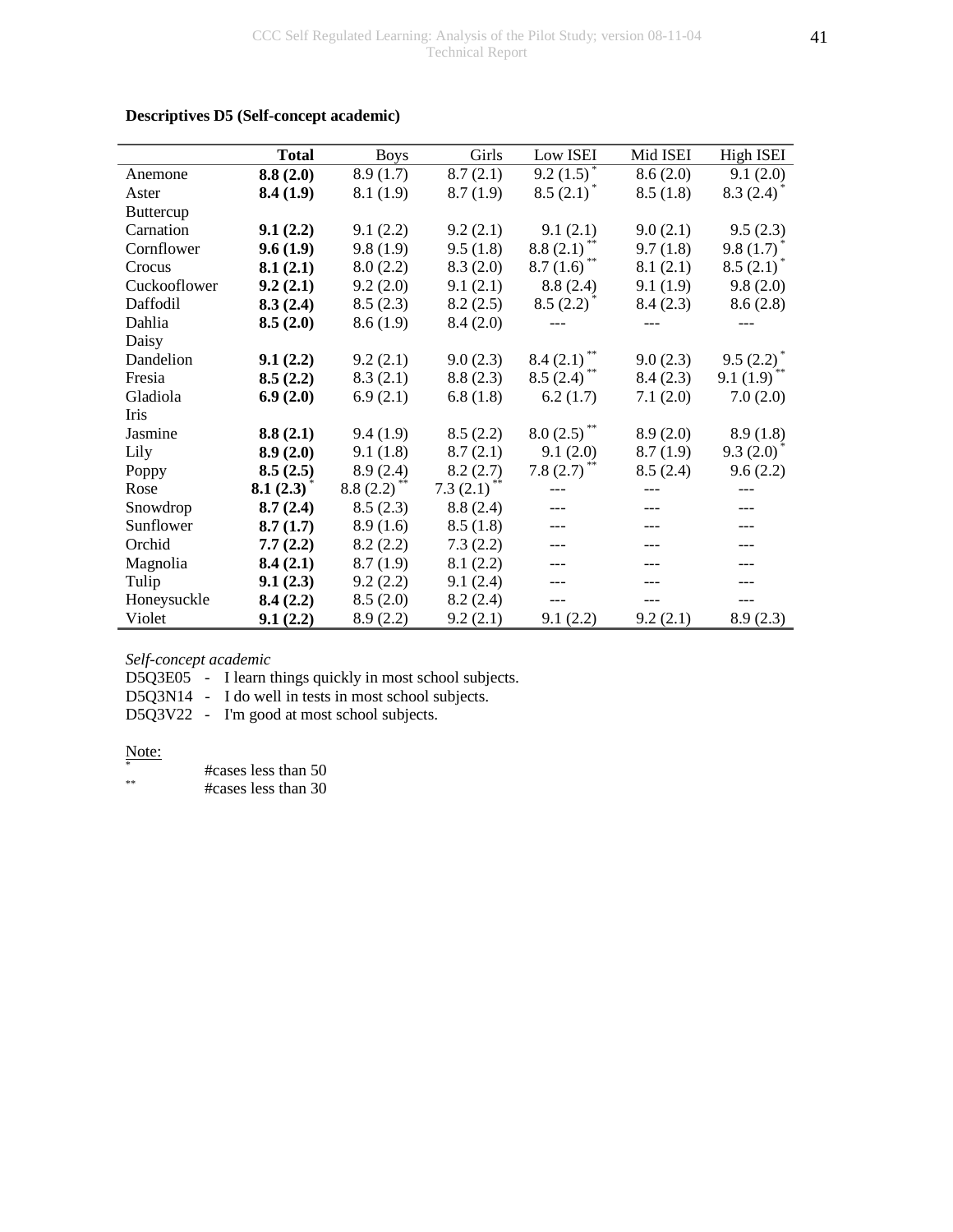|              | <b>Total</b>   | <b>Boys</b>    | Girls                     | Low ISEI                                  | Mid ISEI  | High ISEI                            |
|--------------|----------------|----------------|---------------------------|-------------------------------------------|-----------|--------------------------------------|
| Anemone      | 11.6(2.8)      | 11.3(2.8)      | 11.8(2.7)                 | $11.\overline{6}$ $\overline{(2.6)}^{**}$ | 11.3(2.9) | 12.0(2.6)                            |
| Aster        | 11.7(2.7)      | 11.4(2.7)      | 11.9(2.7)                 | $11.7(3.0)$ <sup>*</sup>                  | 11.8(2.7) | $11.3(2.5)^{*}$                      |
| Buttercup    |                |                |                           |                                           |           |                                      |
| Carnation    | 10.9(3.0)      | 10.4(3.2)      | 11.4(2.6)                 | 10.7(3.1)                                 | 10.9(3.0) | 11.0(2.8)                            |
| Cornflower   | 11.6(2.9)      | 11.0(3.0)      | 12.3(2.6)                 | 12.1 $(3.0)$ <sup>**</sup>                | 11.4(2.9) | $12.5(2.7)^*$                        |
| Crocus       | 10.4(2.7)      | 10.2(2.6)      | 10.5(2.7)                 | $10.7(2.8)$ **                            | 10.5(2.6) | $9.5(2.5)$ **                        |
| Cuckooflower | 11.6(2.5)      | 11.7(2.5)      | 11.8(2.5)                 | 12.3(2.2)                                 | 11.3(2.5) | 12.1(2.3)                            |
| Daffodil     | 11.1(2.8)      | 10.8(2.8)      | 11.4(2.7)                 | $11.4(2.8)$ <sup>*</sup>                  | 11.0(2.8) | $11.6(2.9)$ <sup>*</sup>             |
| Dahlia       | 11.1(2.8)      | 10.7(2.8)      | 11.6(2.7)                 |                                           |           |                                      |
| Daisy        |                |                |                           |                                           |           |                                      |
| Dandelion    | 11.3(3.1)      | 11.0(3.1)      | 11.9(2.9)                 | $11.6(3.5)$ <sup>**</sup>                 | 11.3(3.0) | 11.8 $\left( 2.9\right) ^{\ast\ast}$ |
| Fresia       | 11.0(2.7)      | 10.7(2.5)      | 11.4(2.9)                 | $11.0(3.1)$ **                            | 10.7(2.7) | $10.5(2.9)$ **                       |
| Gladiola     | 10.2(2.8)      | 10.1(2.8)      | 10.3(2.8)                 | 9.4(2.4)                                  | 10.1(2.7) | 11.1(3.1)                            |
| Iris         |                |                |                           |                                           |           |                                      |
| Jasmine      | 10.9(2.5)      | 10.7(2.5)      | 11.0(2.6)                 | $10.7(2.6)$ <sup>**</sup>                 | 11.0(2.3) | 10.9(2.7)                            |
| Lily         | 11.2(2.7)      | 10.9(2.6)      | 11.5(2.8)                 | 11.6(3.0)                                 | 11.1(2.4) | $11.2(3.2)$ <sup>*</sup>             |
| Poppy        | 11.0(3.0)      | 10.8(2.9)      | 11.2(3.0)                 | 10.7 $(2.8)$ <sup>**</sup>                | 11.0(2.9) | 11.1(2.6)                            |
| Rose         | 10.8 $(2.8)^*$ | $10.3(3.0)$ ** | $11.4(2.3)$ <sup>**</sup> |                                           |           | $---$                                |
| Snowdrop     | 11.1(2.9)      | 11.0(3.0)      | 11.3(2.9)                 |                                           |           | ---                                  |
| Sunflower    | 11.6(2.8)      | 11.4(3.1)      | 11.8(2.6)                 |                                           |           |                                      |
| Orchid       | 10.9(2.6)      | 10.3(2.7)      | 11.4(2.5)                 |                                           |           |                                      |
| Magnolia     | 10.6(3.1)      | 9.7(3.2)       | 11.6(2.6)                 |                                           |           | ---                                  |
| Tulip        | 11.3(3.2)      | 10.8(3.4)      | 11.7(2.9)                 |                                           |           |                                      |
| Honeysuckle  | 11.6(2.6)      | 11.1(2.6)      | 12.0(2.6)                 |                                           |           |                                      |
| Violet       | 11.9(2.3)      | 11.8(2.4)      | 12.0(2.3)                 | 11.8(2.4)                                 | 12.0(2.2) | 12.2(2.1)                            |

**Descriptives E1 (Effort and persistence in learning: general)** 

*Effort and Persistence in learning: general* 

 $E1Q5C03$  - When studying, I work as hard as possible.

E1Q5E05 - When studying, I keep working even if the material is difficult.

E1Q5G07 - When studying, I try to do my best to acquire the knowledge and skills taught.

E1Q5I09 - When studying, I put forth my best effort.

| $\ast$ | $\frac{4}{2}$ decay than 50                      |
|--------|--------------------------------------------------|
| **     | $\frac{4}{2}$ freedom Recall established than 30 |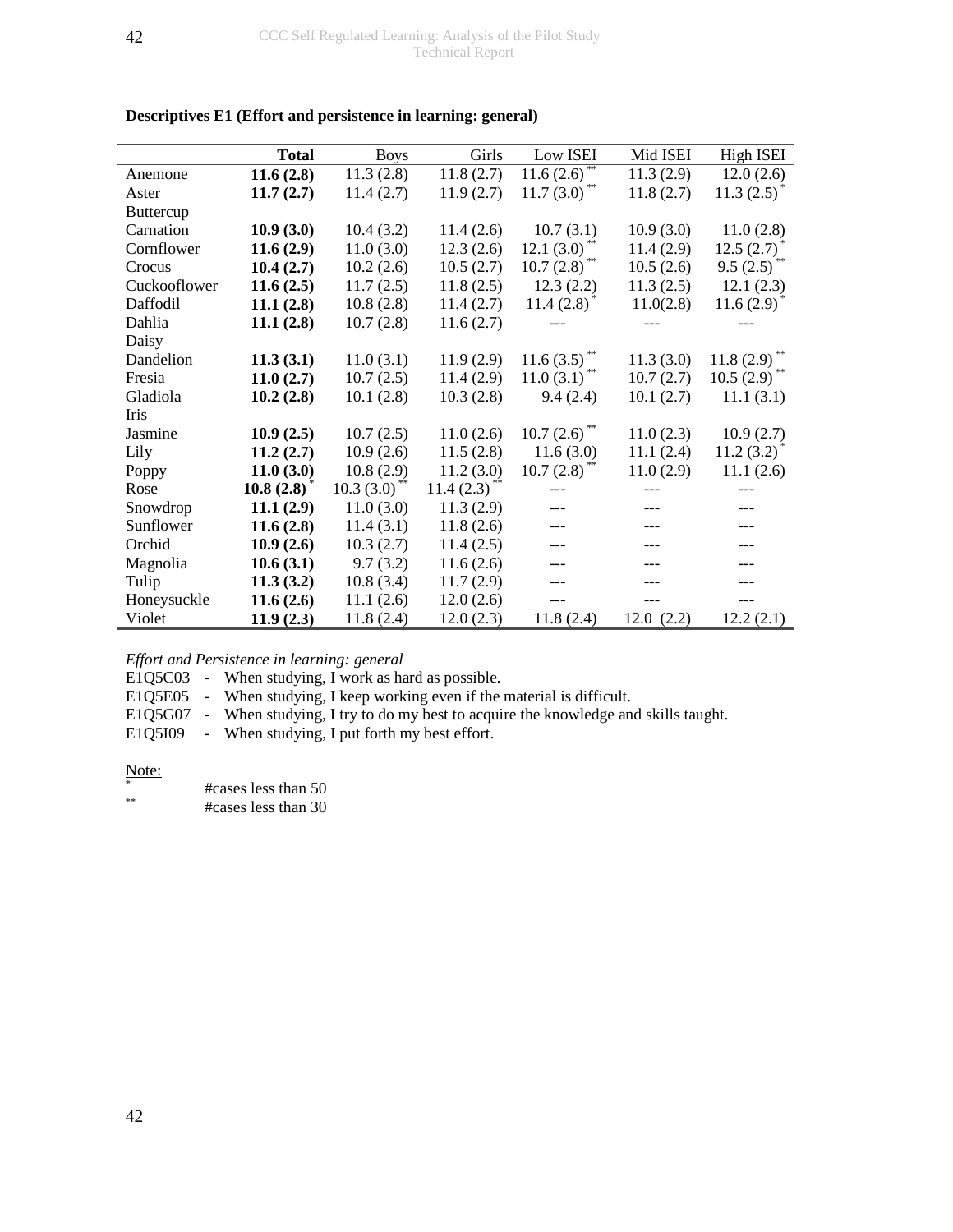|              | <b>Total</b>              | <b>Boys</b>    | Girls                     | Low ISEI                    | Mid ISEI  | High ISEI                 |
|--------------|---------------------------|----------------|---------------------------|-----------------------------|-----------|---------------------------|
| Anemone      | 11.5(3.0)                 | 12.1(2.7)      | 11.0(3.1)                 | $11.\overline{8(2.7)}^{**}$ | 11.2(2.9) | 11.8(3.0)                 |
| Aster        | 10.1(2.9)                 | 10.5(2.9)      | 9.7(3.0)                  | $10.9(2.9)$ **              | 10.0(2.9) | $9.7(2.9)^{*}$            |
| Buttercup    |                           |                |                           |                             |           |                           |
| Carnation    | 11.4(3.1)                 | 12.2(2.9)      | 10.6(3.1)                 | 11.4(3.0)                   | 11.5(3.0) | 11.5(3.3)                 |
| Cornflower   | 11.6(3.0)                 | 12.2(2.8)      | 11.0(3.0)                 | $11.6(2.9)$ **              | 11.7(3.0) | $11.3(3.1)$ <sup>*</sup>  |
| Crocus       | 11.6(2.4)                 | 12.1(2.5)      | 11.2(2.3)                 | $11.6(2.3)$ <sup>**</sup>   | 11.6(2.5) | $11.8(2.3)$ <sup>**</sup> |
| Cuckooflower | 11.3(2.9)                 | 11.8(2.9)      | 10.9(3.1)                 | 11.2(2.9)                   | 11.3(3.0) | 10.9(3.1)                 |
| Daffodil     | 10.2(3.0)                 | 10.8(2.9)      | 9.6(3.0)                  | 10.4(2.8)                   | 10.0(3.1) | $11.1(2.9)^*$             |
| Dahlia       | 10.9(2.9)                 | 11.1(3.0)      | 10.7(2.8)                 |                             |           |                           |
| Daisy        |                           |                |                           |                             |           |                           |
| Dandelion    | 11.4(3.3)                 | 11.9(3.0)      | 10.6(3.7)                 | 11.4 $(4.4)$ <sup>**</sup>  | 11.7(3.1) | $12.0(2.9)$ **            |
| Fresia       | 11.2(3.3)                 | 11.6(3.2)      | 10.8(3.3)                 | $10.0(3.3)$ **              | 11.2(3.0) | $11.5(3.2)$ **            |
| Gladiola     | 13.9(1.9)                 | 14.0(1.9)      | 13.8(1.9)                 | 13.2(2.5)                   | 14.1(1.7) | 13.9(2.0)                 |
| Iris         |                           |                |                           |                             |           |                           |
| Jasmine      | 10.4(3.2)                 | 10.7(3.3)      | 10.1(3.2)                 | $10.9(3.5)$ <sup>**</sup>   | 10.5(3.1) | 9.7(3.3)                  |
| Lily         | 11.4(2.8)                 | 11.8(2.7)      | 11.2(2.9)                 | 11.6(2.9)                   | 11.5(2.8) | 11.9(2.7)                 |
| Poppy        | 11.1(3.2)                 | 11.6(3.2)      | 10.5(3.1)                 | $10.3(3.3)$ <sup>**</sup>   | 11.2(3.0) | 11.5(3.5)                 |
| Rose         | 11.9 $(2.4)$ <sup>*</sup> | $11.9(2.6)$ ** | $12.0(2.1)$ <sup>**</sup> |                             |           |                           |
| Snowdrop     | 11.2(2.9)                 | 11.6(3.0)      | 10.9(2.8)                 | ---                         |           | ---                       |
| Sunflower    | 10.2(2.8)                 | 10.9(2.8)      | 9.8(2.8)                  |                             |           |                           |
| Orchid       | 10.5(3.2)                 | 11.0(3.3)      | 10.1(3.0)                 | ---                         |           |                           |
| Magnolia     | 10.9(3.3)                 | 11.5(3.2)      | 10.2(3.3)                 |                             |           | ---                       |
| Tulip        | 11.5(3.1)                 | 11.9(3.2)      | 11.1(3.0)                 | ---                         |           |                           |
| Honeysuckle  | 12.6(2.5)                 | 12.6(2.5)      | 12.6(2.6)                 |                             |           |                           |
| Violet       | 9.8(3.4)                  | 10.4(3.5)      | 9.3(3.2)                  | 9.7(3.4)                    | 9.7(3.3)  | 10.5(3.6)                 |

### **Descriptives F2 (competitive learning)**

*Competitive learning* 

F2Q6C13 - I like to try to be better than other students.

F2Q6F16 - Trying to be better than others makes me work well.

F2Q6H18 - I would like to be the best at something.

F2Q6K21 - I learn faster if I'm trying to do better than the others.

|    | $\frac{4}{2}$ decay than 50 |
|----|-----------------------------|
| 米米 | $\frac{4}{2}$ decay than 30 |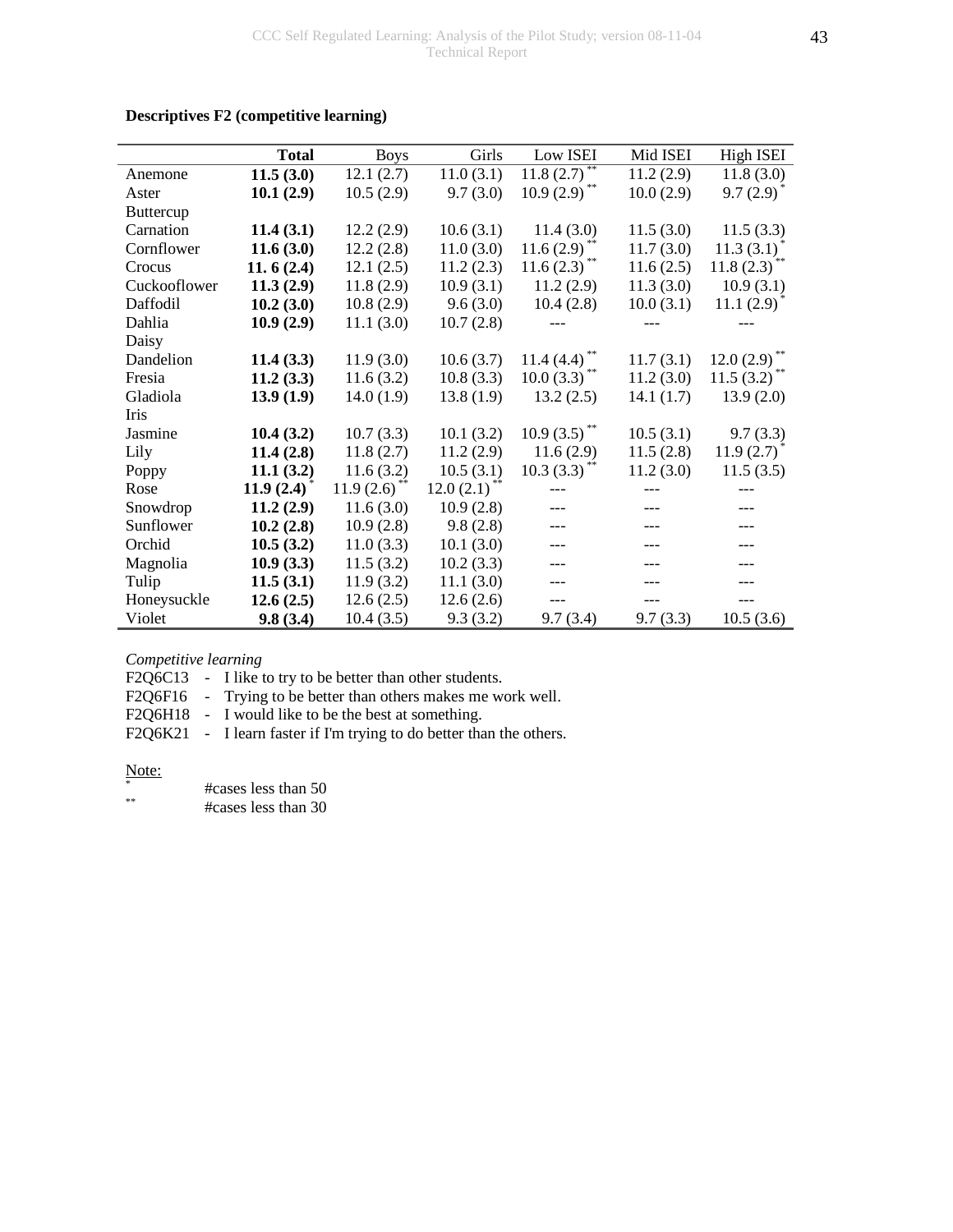44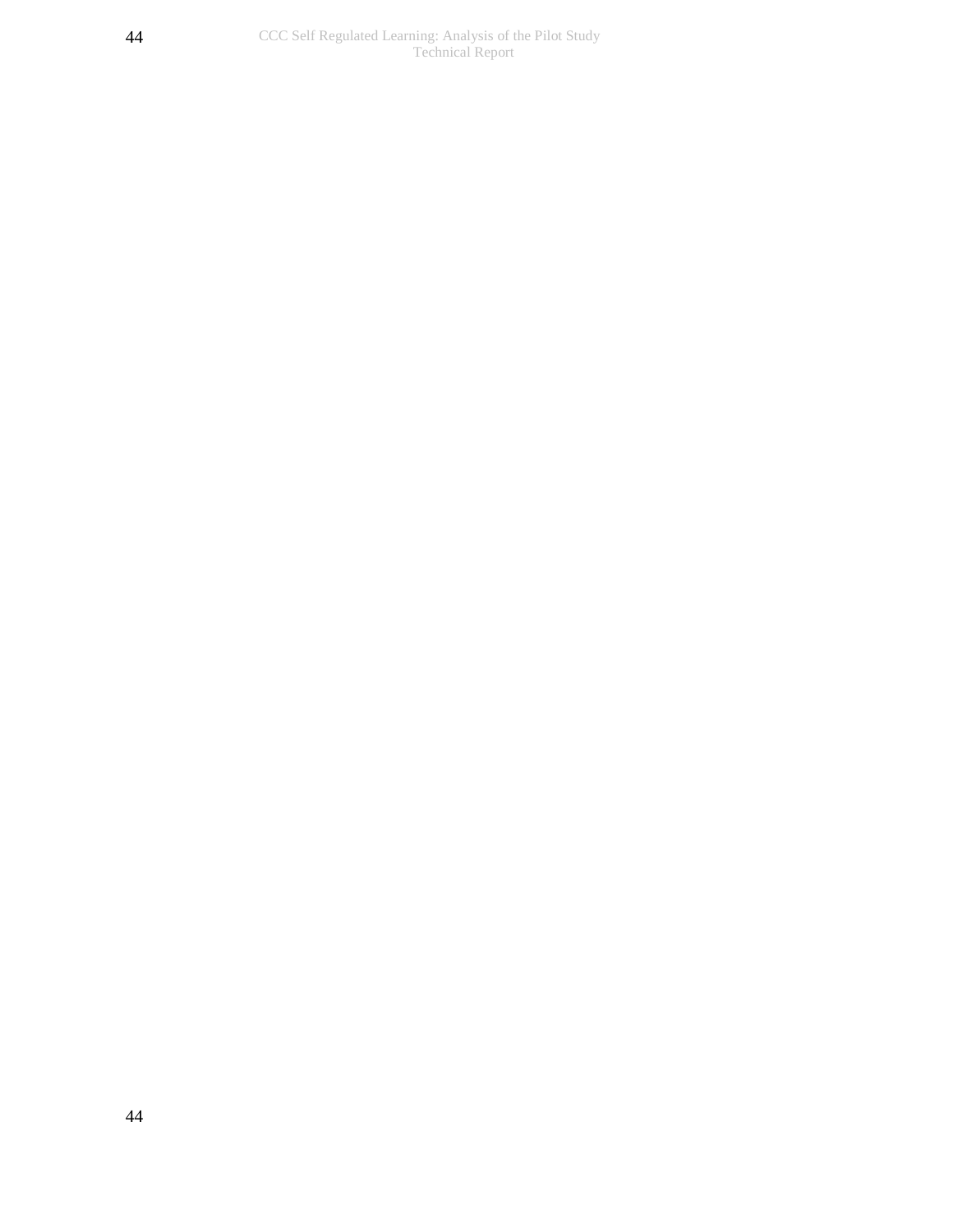|                  | <b>Total</b> | <b>Boys</b> | Girls     | Low ISEI             | Mid ISEI | <b>High ISEI</b>    |
|------------------|--------------|-------------|-----------|----------------------|----------|---------------------|
| Anemone          | 0.77         | 0.77        | 0.78      | $0.83***$            | 0.78     | 0.74                |
| Aster            | 0.72         | 0.73        | 0.73      | $0.76*$              | 0.71     | $0.64*$             |
| <b>Buttercup</b> |              |             |           |                      |          |                     |
| Carnation        | 0.78         | 0.80        | 0.75      | 0.82                 | 0.76     | 0.80                |
| Cornflower       | 0.83         | 0.78        | 0.84      | $0.86^{\ast\ast}$    | 0.81     | 0.84                |
| Crocus           | 0.68         | 0.71        | 0.64      | $0.70^{**}$          | 0.66     | $0.78*$             |
| Cuckooflower     | 0.64         | 0.68        | 0.59      | $0.65*$              | 0.61     | $0.51$ <sup>*</sup> |
| Daffodil         | 0.70         | 0.74        | 0.62      | 0.72                 | 0.66     | $0.71*$             |
| Dahlia           | 0.82         | 0.83        | 0.81      |                      |          |                     |
| Daisy            | 0.56         |             |           |                      |          |                     |
| Dandelion        | 0.75         | 0.75        | 0.75      | $0.78^{\ast\ast}$    | 0.74     | $0.70*$             |
| Fresia           | 0.60         | 0.59        | 0.61      | $0.78^{**}$          | 0.60     | 0.56                |
| Gladiola         | 0.67         | 0.72        | 0.65      | 0.72                 | 0.72     | 0.55                |
| Iris             |              |             |           |                      |          |                     |
| Jasmine          | 0.66         | 0.67        | 0.65      | $\mathbf{0.00}^{**}$ | 0.71     | 0.66                |
| Lily             | 0.69         | 0.68        | 0.70      | 0.64                 | 0.74     | $0.63*$             |
| Poppy            | 0.79         | 0.81        | 0.77      | $\mathbf{0.60}^{**}$ | 0.78     | 0.80                |
| Rose             | 0.63         | $0.68***$   | $0.59***$ |                      |          |                     |
| Snowdrop         | 0.75         | 0.76        | 0.73      |                      |          |                     |
| Sunflower        | 0.71         | 0.65        | 0.74      |                      |          |                     |
| Orchid           | 0.69         | 0.68        | 0.70      |                      |          |                     |
| Magnolia         | 0.69         | 0.72        | 0.67      |                      |          |                     |
| Tulip            | 0.77         | 0.79        | 0.75      |                      |          |                     |
| Honeysuckle      | 0.73         | 0.71        | 0.75      |                      |          |                     |
| Violet           | 0.64         | 0.66        | 0.63      | 0.56                 | 0.63     | 0.74                |

#### **Reliability analysis: A1 (Memorising)**

*Memorising* 

A1Q1A01 - When I study, I try to memorise everything that might be covered.

A1Q1H08 - When I study, I memorise as much as possible.

A1Q1N14 - When I study, I memorise all new material so that I can recite it.

A1Q1T20 - When I study, I practice by saying the material to myself over and over.

# Note:<br>\*

 $\frac{4}{10}$  #cases less than 50

#cases less than 30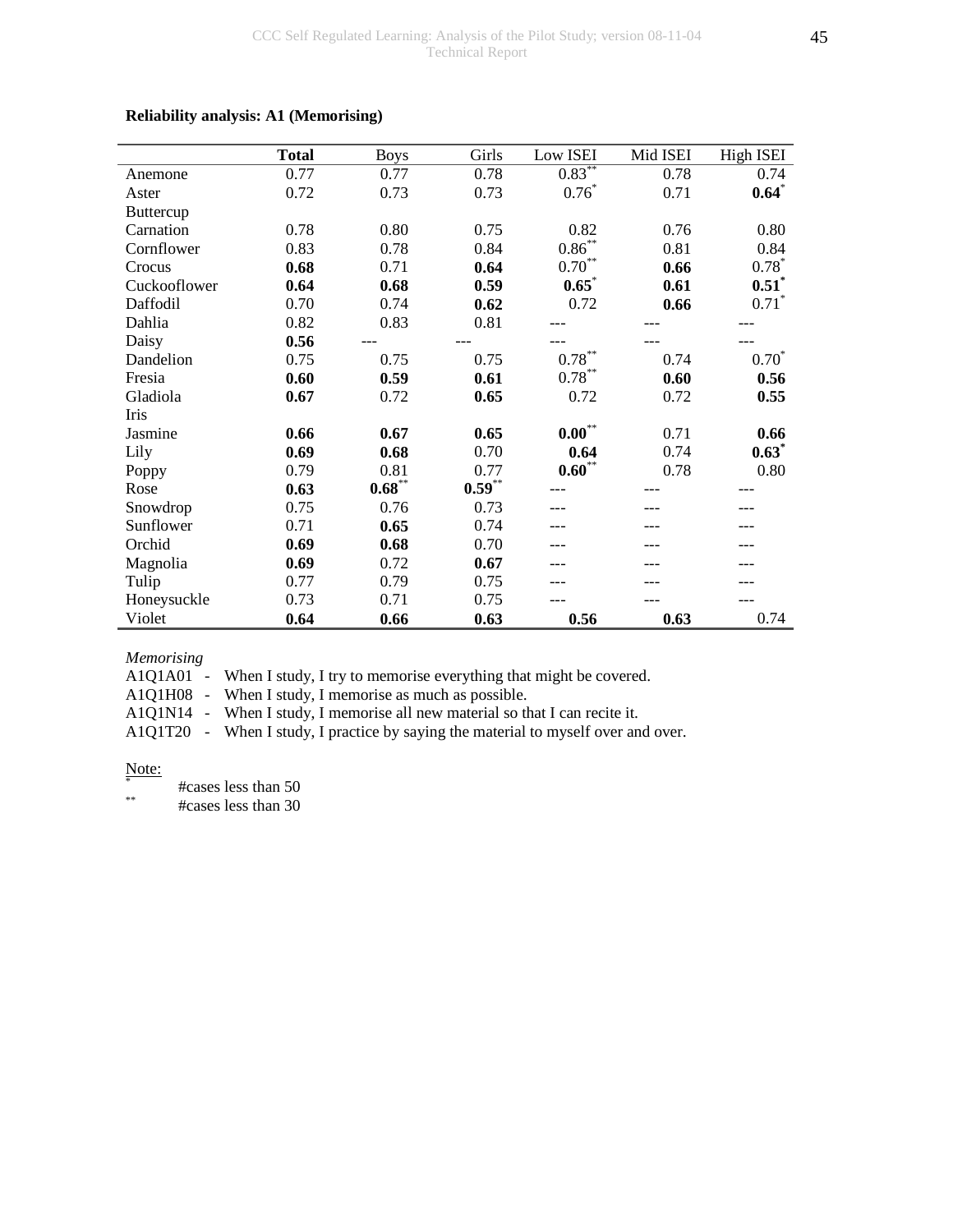|                  | <b>Total</b> | <b>Boys</b>       | Girls                | Low ISEI          | Mid ISEI | High ISEI         |
|------------------|--------------|-------------------|----------------------|-------------------|----------|-------------------|
| Anemone          | 0.78         | 0.80              | 0.76                 | $0.82***$         | 0.79     | 0.78              |
| Aster            | 0.77         | 0.70              | 0.81                 | $0.59*$           | 0.77     | $0.77*$           |
| <b>Buttercup</b> |              |                   |                      |                   |          |                   |
| Carnation        | 0.80         | 0.83              | 0.77                 | 0.82              | 0.81     | 0.83              |
| Cornflower       | 0.76         | 0.81              | 0.70                 | $0.70^{\ast\ast}$ | 0.78     | 0.69              |
| Crocus           | 0.76         | 0.77              | 0.75                 | $0.86^{\ast\ast}$ | 0.74     | $0.82^*$          |
| Cuckooflower     | 0.76         | 0.77              | 0.75                 | 0.76              | 0.77     | 0.75              |
| Daffodil         | 0.77         | 0.82              | 0.70                 | 0.70              | 0.75     | $0.83*$           |
| Dahlia           | 0.72         | 0.74              | 0.70                 |                   |          |                   |
| Daisy            | 0.71         |                   |                      |                   |          |                   |
| Dandelion        | 0.75         | 0.77              | 0.73                 | $0.80^{\ast\ast}$ | 0.80     | $0.61*$           |
| Fresia           | 0.81         | 0.78              | 0.84                 | $0.91***$         | 0.80     | $0.82^{\ast\ast}$ |
| Gladiola         | 0.71         | 0.72              | 0.69                 | 0.72              | 0.72     | 0.67              |
| Iris             |              |                   |                      |                   |          |                   |
| Jasmine          | 0.73         | 0.62              | 0.80                 | $0.62^{**}$       | 0.70     | 0.80              |
| Lily             | 0.76         | 0.80              | 0.72                 | 0.73              | 0.77     | $0.76^*$          |
| Poppy            | 0.77         | 0.79              | 0.75                 | $0.68***$         | 0.78     | 0.73              |
| Rose             | $0.79*$      | $0.86^{\ast\ast}$ | $\mathbf{0.60}^{**}$ |                   |          |                   |
| Snowdrop         | 0.81         | 0.82              | 0.78                 |                   |          |                   |
| Sunflower        | 0.71         | 0.75              | 0.69                 |                   |          |                   |
| Orchid           | 0.71         | 0.70              | 0.71                 |                   |          |                   |
| Magnolia         | 0.78         | 0.83              | 0.71                 |                   |          |                   |
| Tulip            | 0.82         | 0.84              | 0.81                 |                   |          |                   |
| Honeysuckle      | 0.69         | 0.70              | 0.68                 |                   |          |                   |
| Violet           | 0.65         | 0.71              | 0.57                 | 0.61              | 0.62     | 0.77              |

#### **Reliability analysis: A2-1 (Elaboration)**

#### *Elaboration*

A2Q1D04 - When I study, I try to relate new material to things I have learned in other subjects.

A2Q1K11 - When I study, I figure out how the information might be useful in the real world.

A2Q1Q17 - When I study, I try to understand the material better by relating it to things I already know.

A2Q1W23 - When I study, I figure out how the material fits in with what I have learned.

|    | $\frac{4}{2}$ decay than 50            |
|----|----------------------------------------|
| 米米 | $\frac{4}{2}$ execution $\frac{30}{2}$ |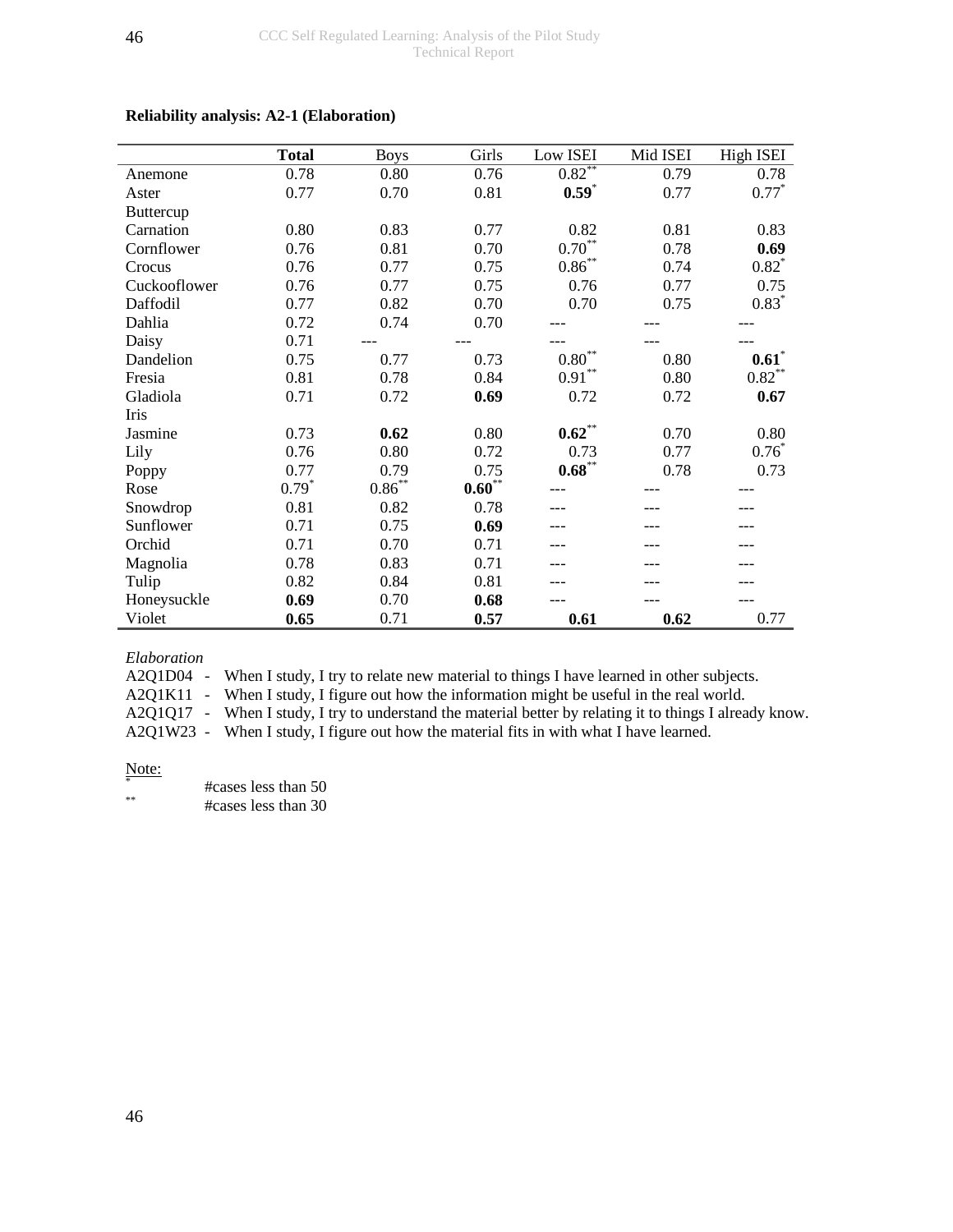|                  | <b>Total</b> | <b>Boys</b>       | Girls             | Low ISEI            | Mid ISEI | High ISEI   |
|------------------|--------------|-------------------|-------------------|---------------------|----------|-------------|
| Anemone          | 0.81         | 0.78              | 0.83              | $0.89***$           | 0.84     | 0.75        |
| Aster            | 0.62         | 0.65              | 0.59              | $0.41$ <sup>*</sup> | 0.61     | $0.75*$     |
| <b>Buttercup</b> |              |                   |                   |                     |          |             |
| Carnation        | 0.80         | 0.81              | 0.78              | 0.85                | 0.82     | 0.72        |
| Cornflower       | 0.77         | 0.76              | 0.70              | $0.81^{\ast\ast}$   | 0.81     | $0.70*$     |
| Crocus           | 0.75         | 0.78              | 0.68              | $0.85***$           | 0.72     | $0.84*$     |
| Cuckooflower     | 0.65         | 0.67              | 0.63              | $0.56^*$            | 0.72     | 0.55        |
| Daffodil         | 0.78         | 0.79              | 0.75              | 0.82                | 0.71     | $0.82*$     |
| Dahlia           | 0.71         | 0.74              | 0.67              |                     |          |             |
| Daisy            | 0.65         |                   |                   |                     |          |             |
| Dandelion        | 0.78         | 0.74              | 0.83              | $0.78^{\ast\ast}$   | 0.80     | $0.72*$     |
| Fresia           | 0.62         | 0.66              | 0.55              | $0.67***$           | 0.61     | $0.50^{**}$ |
| Gladiola         | 0.71         | 0.74              | 0.67              | 0.59                | 0.71     | 0.77        |
| Iris             |              |                   |                   |                     |          |             |
| Jasmine          | 0.70         | 0.68              | 0.70              | $0.10^{**}$         | 0.70     | 0.74        |
| Lily             | 0.79         | 0.83              | 0.74              | 0.80                | 0.79     | $0.81*$     |
| Poppy            | 0.73         | 0.77              | 0.69              | $0.42***$           | 0.74     | 0.72        |
| Rose             | $0.81*$      | $0.81^{\ast\ast}$ | $0.80^{\ast\ast}$ |                     |          |             |
| Snowdrop         | 0.75         | 0.76              | 0.73              |                     |          |             |
| Sunflower        | 0.72         | 0.64              | 0.77              |                     |          |             |
| Orchid           | 0.75         | 0.74              | 0.76              |                     |          |             |
| Magnolia         | 0.78         | 0.80              | 0.75              |                     |          |             |
| Tulip            | 0.83         | 0.85              | 0.78              |                     |          |             |
| Honeysuckle      | 0.73         | 0.76              | 0.71              |                     |          |             |
| Violet           | 0.65         | 0.67              | 0.62              | 0.56                | 0.66     | 0.62        |

#### **Reliability analysis: A3 (Control strategies)**

*Control strategies* 

A3Q1AA27- When I study, I start by figuring out what, exactly, I need to learn.

A3Q1B02 - When I study, I force myself to check to see if I remember what I have learned.<br>A3Q1I09 - When I study, I try to figure out, as I read, which concepts I still haven't really u When I study, I try to figure out, as I read, which concepts I still haven't really understood.

A3Q1P16 - When I study, I make sure that I remember the most important things.

A3Q1V22 - When I study, and I don't understand something, I look for additional information to clarify the point.

| 木  | $\frac{4}{2}$ reases less than 50 |
|----|-----------------------------------|
| 米米 | $\frac{4}{2}$ reases less than 30 |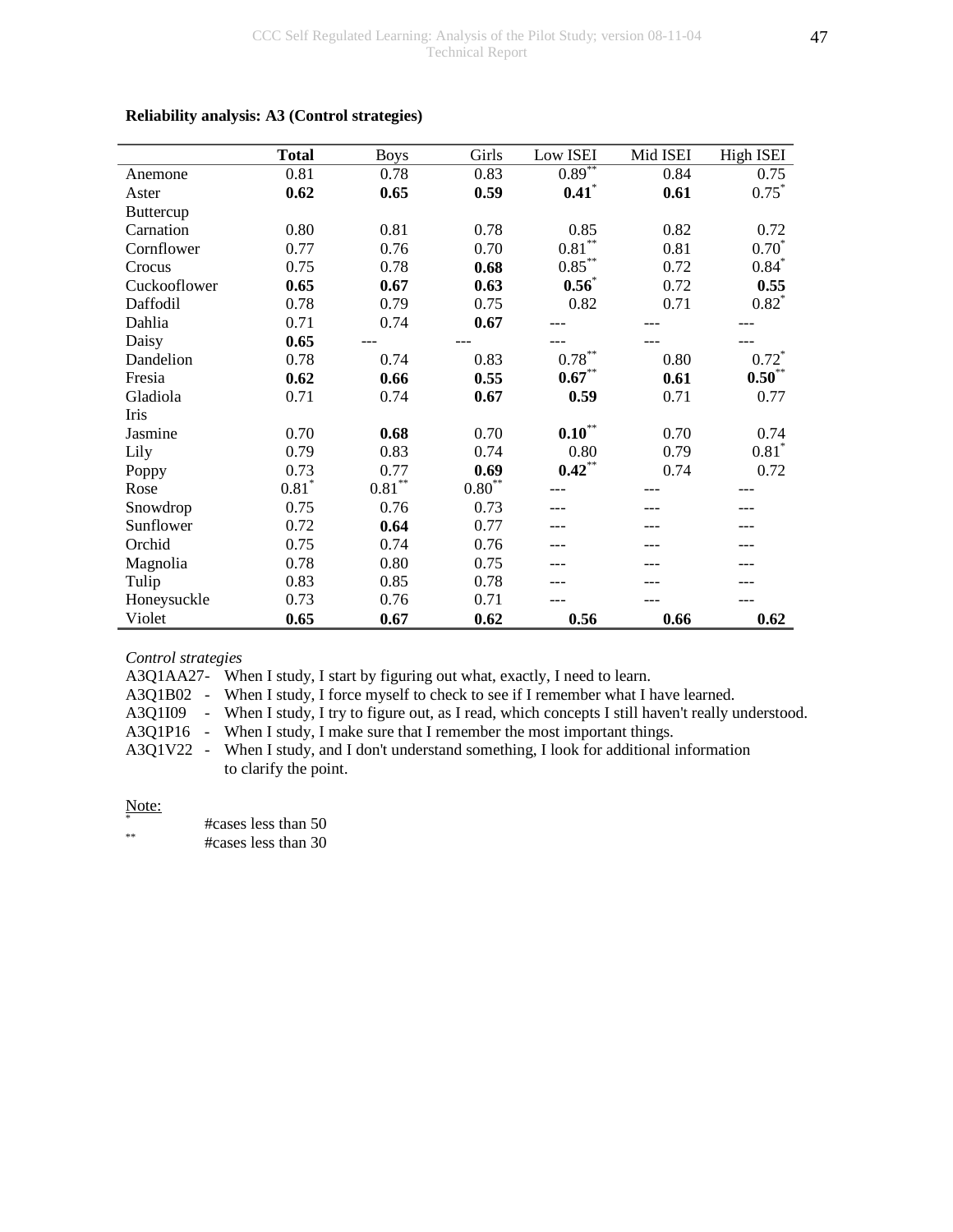|                  | <b>Total</b> | <b>Boys</b> | Girls             | Low ISEI          | Mid ISEI | High ISEI         |
|------------------|--------------|-------------|-------------------|-------------------|----------|-------------------|
| Anemone          | 0.84         | 0.79        | 0.87              | $0.84***$         | 0.84     | 0.84              |
| Aster            | 0.77         | 0.73        | 0.80              | $0.58*$           | 0.77     | $0.84*$           |
| <b>Buttercup</b> |              |             |                   |                   |          |                   |
| Carnation        | 0.84         | 0.83        | 0.84              | 0.87              | 0.81     | 0.86              |
| Cornflower       | 0.86         | 0.86        | 0.85              | $0.85^{\ast\ast}$ | 0.87     | $0.82^{\ast\ast}$ |
| Crocus           | 0.81         | 0.83        | 0.79              | $0.81^{\ast\ast}$ | 0.77     | $0.91*$           |
| Cuckooflower     | 0.70         | 0.74        | 0.67              | $0.80*$           | 0.71     | $0.74*$           |
| Daffodil         | 0.80         | 0.81        | 0.77              | 0.77              | 0.77     | $0.86*$           |
| Dahlia           | 0.84         | 0.84        | 0.83              |                   |          |                   |
| Daisy            | 0.79         |             |                   |                   |          |                   |
| Dandelion        | 0.84         | 0.85        | 0.82              | $0.74***$         | 0.87     | $0.88*$           |
| Fresia           | 0.83         | 0.82        | 0.83              | $0.89^{**}$       | 0.82     | $0.78***$         |
| Gladiola         | 0.67         | 0.67        | 0.67              | 0.62              | 0.66     | 0.69              |
| Iris             |              |             |                   |                   |          |                   |
| Jasmine          | 0.78         | 0.75        | 0.79              | $0.50^{**}$       | 0.75     | 0.86              |
| Lily             | 0.86         | 0.86        | 0.86              | 0.80              | 0.87     | $0.87*$           |
| Poppy            | 0.80         | 0.87        | 0.72              | $0.91^{\ast\ast}$ | 0.82     | 0.78              |
| Rose             | $0.76*$      | $0.57***$   | $0.87^{\ast\ast}$ |                   |          |                   |
| Snowdrop         | 0.83         | 0.85        | 0.82              |                   |          |                   |
| Sunflower        | 0.77         | 0.73        | 0.81              |                   |          |                   |
| Orchid           | 0.75         | 0.74        | 0.77              |                   |          |                   |
| Magnolia         | 0.64         | 0.77        | 0.40              |                   |          |                   |
| Tulip            | 0.81         | 0.82        | 0.81              |                   |          |                   |
| Honeysuckle      | 0.77         | 0.79        | 0.75              |                   |          |                   |
| Violet           | 0.71         | 0.79        | 0.60              | 0.64              | 0.66     | 0.75              |

#### **Reliability analysis: B2 (Instrumental motivation)**

*Instrumental motivation* 

B2Q1C03 - I study to increase my job opportunities.

B2Q1J10 - I study to ensure that my future will be financially secure.

B2Q1R18 - I study to get a good job.

|    | $\frac{4}{2}$ dess than 50                       |
|----|--------------------------------------------------|
| 米米 | $\frac{4}{2}$ freedom Recall established than 30 |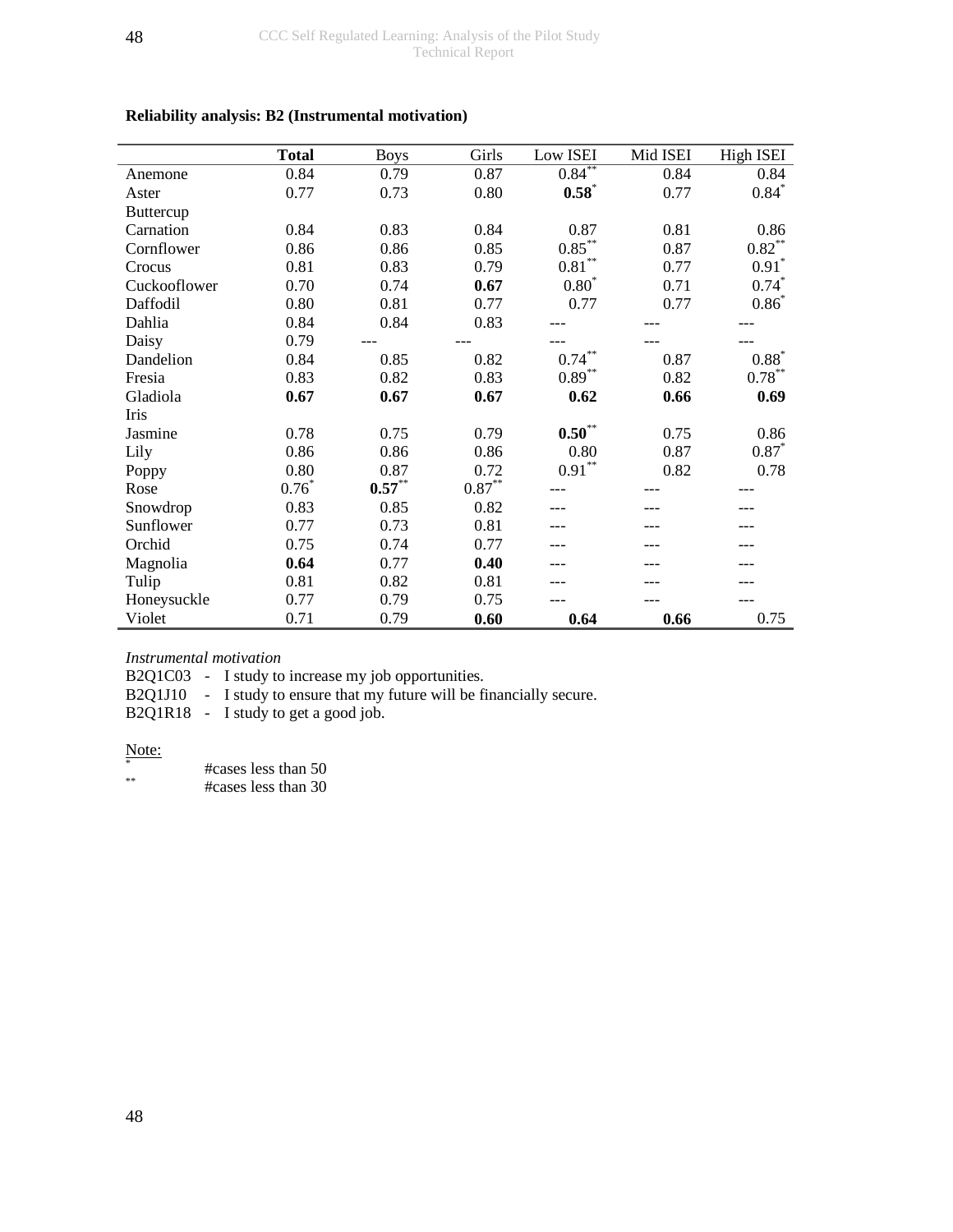|                  | <b>Total</b> | <b>Boys</b>       | Girls     | Low ISEI            | Mid ISEI | <b>High ISEI</b> |
|------------------|--------------|-------------------|-----------|---------------------|----------|------------------|
| Anemone          | 0.84         | 0.83              | 0.85      | $0.82***$           | 0.83     | 0.85             |
| Aster            | 0.77         | 0.69              | 0.82      | $0.74*$             | 0.81     | $0.75*$          |
| <b>Buttercup</b> |              |                   |           |                     |          |                  |
| Carnation        | 0.83         | 0.80              | 0.85      | 0.81                | 0.84     | 0.83             |
| Cornflower       | 0.80         | 0.79              | 0.81      | $0.75^{\ast\ast}$   | 0.83     | $0.72*$          |
| Crocus           | 0.79         | 0.81              | 0.75      | $0.65***$           | 0.77     | $0.83*$          |
| Cuckooflower     | 0.85         | 0.83              | 0.88      | $0.81$ <sup>*</sup> | 0.88     | $0.83*$          |
| Daffodil         | 0.85         | 0.87              | 0.83      | 0.86                | 0.84     | $0.92^*$         |
|                  |              |                   |           |                     |          |                  |
| Dahlia           | 0.85         | 0.84              | 0.86      |                     |          |                  |
| Daisy            | 0.80         |                   |           |                     |          |                  |
| Dandelion        | 0.74         | 0.74              | 0.73      | $0.59***$           | 0.75     | $0.85*$          |
| Fresia           | 0.71         | 0.73              | 0.69      | $0.55***$           | 0.72     | $0.83***$        |
| Gladiola         | 0.79         | 0.77              | 0.81      | 0.74                | 0.79     | 0.82             |
| Iris             |              |                   |           |                     |          |                  |
| Jasmine          | 0.80         | 0.74              | 0.84      | $0.56***$           | 0.83     | 0.80             |
| Lily             | 0.81         | 0.77              | 0.84      | 0.86                | 0.81     | $0.80^{*}$       |
| Poppy            | 0.80         | 0.79              | 0.79      | $0.73***$           | 0.80     | 0.85             |
| Rose             | $0.83*$      | $0.89^{\ast\ast}$ | $0.72***$ |                     |          |                  |
| Snowdrop         | 0.81         | 0.79              | 0.80      |                     |          |                  |
| Sunflower        | 0.85         | 0.78              | 0.87      |                     |          |                  |
| Orchid           | 0.83         | 0.81              | 0.83      |                     |          |                  |
| Magnolia         | 0.62         | 0.71              | 0.46      |                     |          |                  |
| Tulip            | 0.82         | 0.81              | 0.82      |                     |          |                  |
| Honeysuckle      | 0.60         | 0.61              | 0.59      |                     |          |                  |
| Violet           | 0.52         | 0.53              | 0.52      | 0.57                | 0.49     | 0.47             |

#### **Reliability analysis: B7 Math (Interest subject-related)**

*Interest (subject-related)* 

B7Q2E32 - When I do math, I sometimes get totally absorbed.

B7Q2G34 - Math is important to me personally.

B7Q2J37 - Because doing math is fun, I wouldn't want to give it up.

|    | $\frac{4}{2}$ dess than 50                       |
|----|--------------------------------------------------|
| 米米 | $\frac{4}{2}$ freedom Recall established than 30 |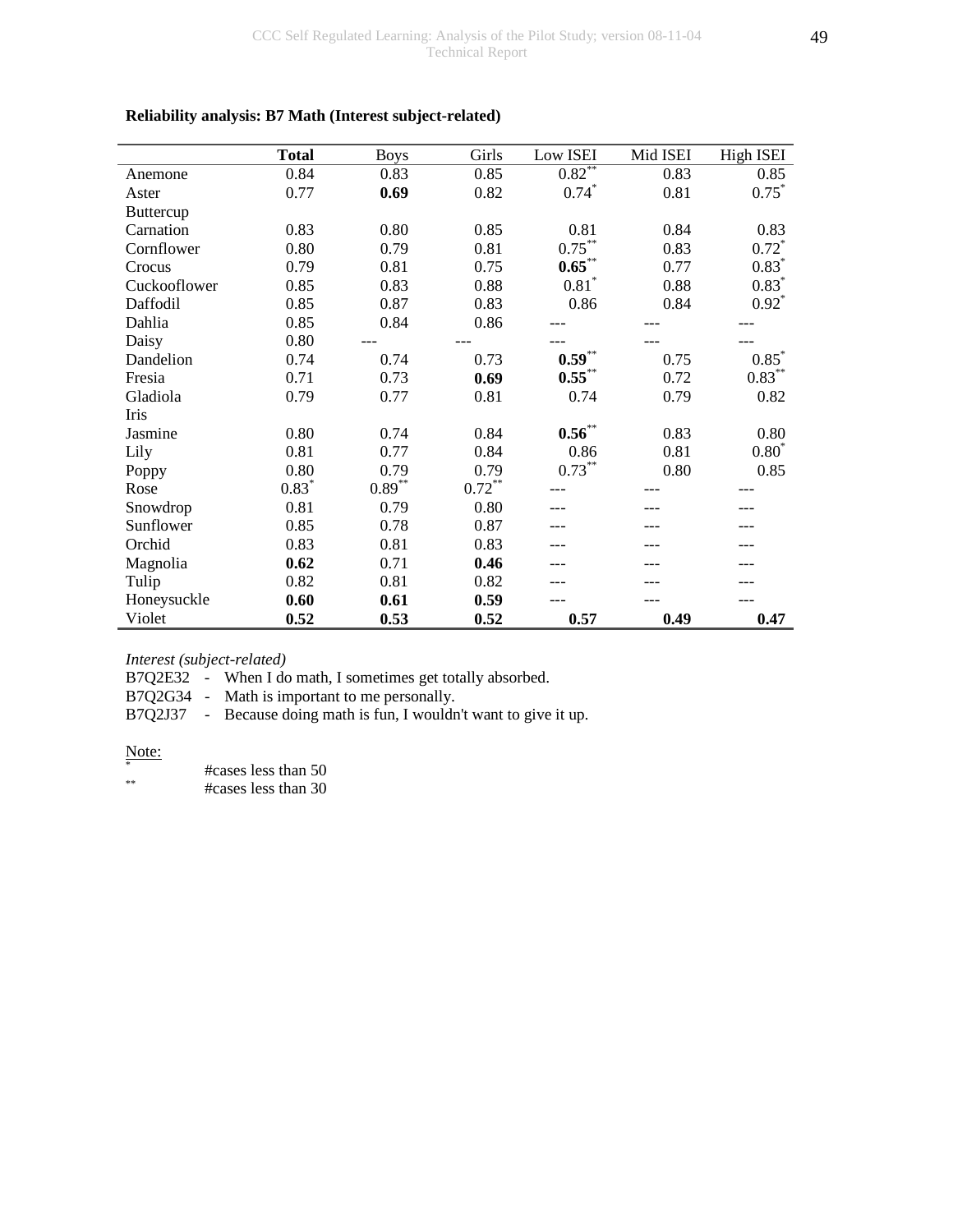|                  | <b>Total</b> | <b>Boys</b>       | Girls     | Low ISEI          | Mid ISEI | High ISEI         |
|------------------|--------------|-------------------|-----------|-------------------|----------|-------------------|
| Anemone          | 0.86         | 0.83              | 0.87      | $0.87***$         | 0.85     | 0.86              |
| Aster            | 0.88         | 0.89              | 0.86      | $0.79*$           | 0.90     | $0.88*$           |
| <b>Buttercup</b> |              |                   |           |                   |          |                   |
| Carnation        | 0.89         | 0.86              | 0.90      | 0.86              | 0.89     | 0.89              |
| Cornflower       | 0.88         | 0.84              | 0.88      | $0.88^{\ast\ast}$ | 0.87     | $0.90*$           |
| Crocus           | 0.83         | 0.83              | 0.74      | $0.93***$         | 0.81     | $0.85^{\ast\ast}$ |
| Cuckooflower     | 0.85         | 0.85              | 0.81      | $0.84*$           | 0.85     | $0.87*$           |
| Daffodil         | 0.86         | 0.80              | 0.80      | 0.81              | 0.87     | $0.84*$           |
| Dahlia           | 0.87         | 0.85              | 0.85      |                   |          |                   |
| Daisy            | 0.87         |                   |           |                   |          |                   |
| Dandelion        | 0.83         | 0.81              | 0.83      | $0.90^{\ast\ast}$ | 0.81     | $0.92^*$          |
| Fresia           | 0.77         | 0.76              | 0.75      | $0.59***$         | 0.79     | $0.57***$         |
| Gladiola         | 0.80         | 0.81              | 0.80      | 0.68              | 0.84     | 0.80              |
| Iris             |              |                   |           |                   |          |                   |
| Jasmine          | 0.87         | 0.83              | 0.86      | $0.69***$         | 0.88     | 0.89              |
| Lily             | 0.86         | 0.88              | 0.85      | 0.88              | 0.86     | $0.91^*$          |
| Poppy            | 0.85         | 0.84              | 0.85      | $0.85^{\ast\ast}$ | 0.87     | 0.82              |
| Rose             | $0.74*$      | $0.75^{\ast\ast}$ | $0.74***$ |                   |          |                   |
| Snowdrop         | 0.75         | 0.75              | 0.75      |                   |          |                   |
| Sunflower        | 0.89         | 0.86              | 0.89      |                   |          |                   |
| Orchid           | 0.81         | 0.76              | 0.83      |                   |          |                   |
| Magnolia         | 0.85         | 0.84              | 0.82      |                   |          |                   |
| Tulip            | 0.87         | 0.89              | 0.83      |                   |          |                   |
| Honeysuckle      | 0.59         | 0.45              | 0.65      |                   |          |                   |
| Violet           | 0.60         | 0.62              | 0.56      | 0.56              | 0.63     | 0.67              |

#### **Reliability analysis: B7 Verb (Interest subject-related)**

*Interest (subject-related)* 

B7Q2D31 - Because reading is fun, I wouldn't want to give it up.

B7Q2F33 - I read in my spare time.

B7Q2I36 - When I read, I sometimes get totally absorbed.

|    | $\frac{4}{2}$ #cases less than 50 |
|----|-----------------------------------|
| 米米 | $\frac{4}{2}$ reases less than 30 |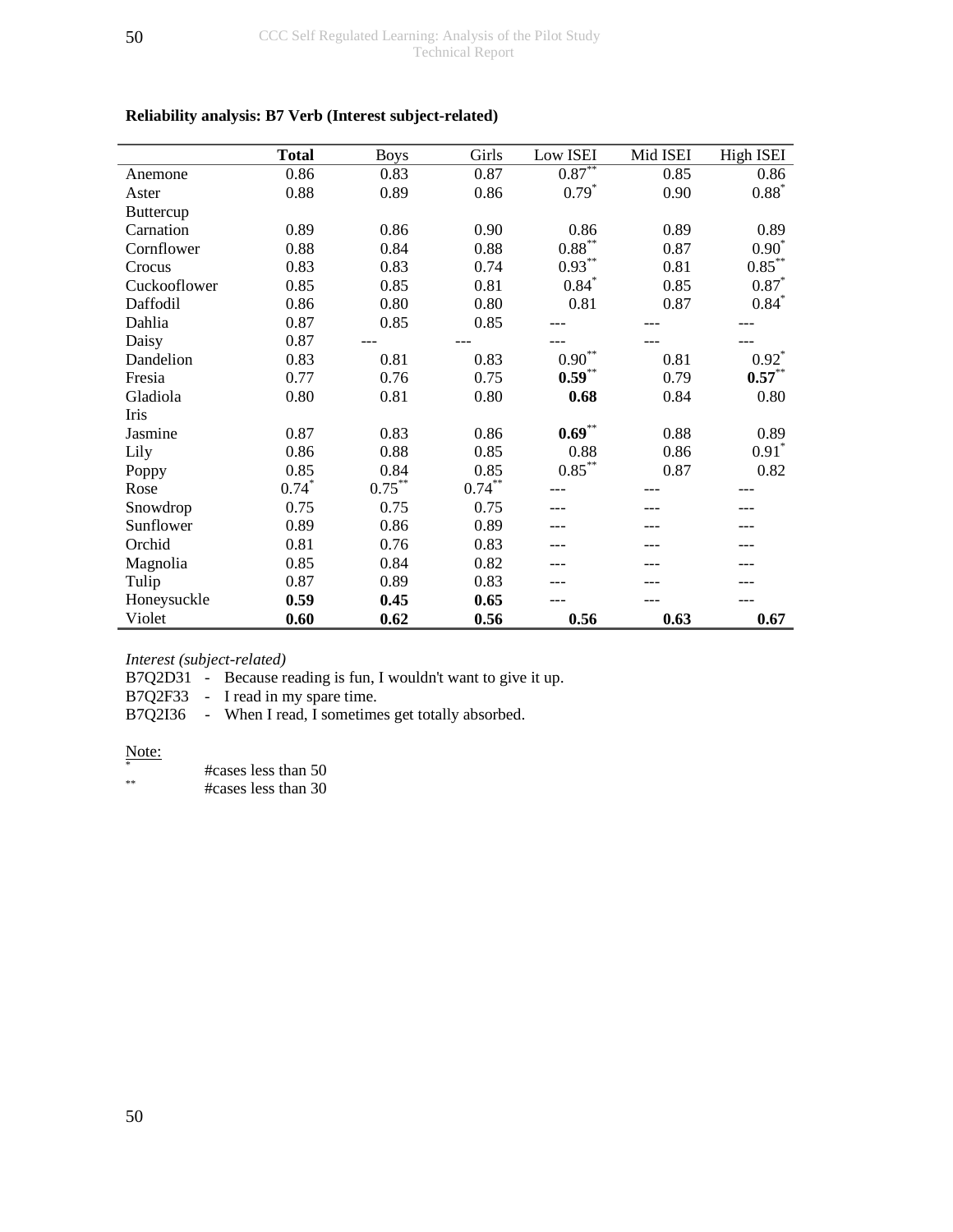|                  | <b>Total</b> | <b>Boys</b> | Girls     | Low ISEI            | Mid ISEI | <b>High ISEI</b> |
|------------------|--------------|-------------|-----------|---------------------|----------|------------------|
| Anemone          | 0.83         | 0.83        | 0.82      | $0.71$ <sup>*</sup> | 0.82     | 0.86             |
| Aster            | 0.77         | 0.80        | 0.76      | $0.87*$             | 0.72     | $0.82^{*}$       |
| <b>Buttercup</b> |              |             |           |                     |          |                  |
| Carnation        | 0.84         | 0.83        | 0.85      | 0.78                | 0.85     | 0.87             |
| Cornflower       | 0.81         | 0.81        | $0.69***$ | 0.82                | 0.81     | $0.81*$          |
| Crocus           | 0.77         | 0.77        | 0.78      | $0.86^{\ast\ast}$   | 0.74     | $0.85^*$         |
| Cuckooflower     | 0.77         | 0.73        | 0.80      | $0.77*$             | 0.78     | 0.79             |
| Daffodil         | 0.84         | 0.82        | 0.86      | 0.83                | 0.83     | $0.87*$          |
| Dahlia           | 0.77         | 0.78        | 0.77      | ---                 |          |                  |
| Daisy            |              |             |           |                     |          |                  |
| Dandelion        | 0.78         | 0.75        | 0.81      | $0.88^{\ast\ast}$   | 0.76     | $0.73*$          |
| Fresia           | 0.69         | 0.71        | 0.67      | $0.61***$           | 0.66     | $0.70*$          |
| Gladiola         | 0.83         | 0.82        | 0.84      | 0.83                | 0.81     | 0.89             |
| Iris             |              |             |           |                     |          |                  |
| Jasmine          | 0.75         | 0.76        | 0.74      | $0.86^{\ast\ast}$   | 0.71     | 0.78             |
| Lily             | 0.80         | 0.73        | 0.84      | 0.80                | 0.78     | $0.82^*$         |
| Poppy            | 0.78         | 0.79        | 0.77      | $0.75^{\ast\ast}$   | 0.80     | 0.73             |
| Rose             | $0.78*$      | $0.83***$   | $0.70***$ |                     |          |                  |
| Snowdrop         | 0.84         | 0.84        | 0.84      |                     |          |                  |
| Sunflower        | 0.79         | 0.80        | 0.76      |                     |          |                  |
| Orchid           | 0.78         | 0.76        | 0.80      |                     |          |                  |
| Magnolia         | 0.79         | 0.76        | 0.81      |                     |          |                  |
| Tulip            | 0.83         | 0.83        | 0.84      |                     |          |                  |
| Honeysuckle      | 0.78         | 0.78        | 0.78      |                     |          |                  |
| Violet           | 0.74         | 0.72        | 0.76      | 0.73                | 0.72     | 0.80             |

#### **Reliability analysis: D2-2 (Control expectation)**

*Control expectation* 

D2Q4I31 - When I sit myself down to learn something really hard, I can learn it.

D2Q4J32 - If I decide not to get any bad grades, I can really do it.

D2Q4K33 - If I decide not to get any problems wrong, I can really do it.

D2Q4L34 - If I want to learn something well, I can.

|    |  | $\frac{4}{2}$ dess than 50             |
|----|--|----------------------------------------|
| 米米 |  | $\frac{4}{2}$ execution $\frac{30}{2}$ |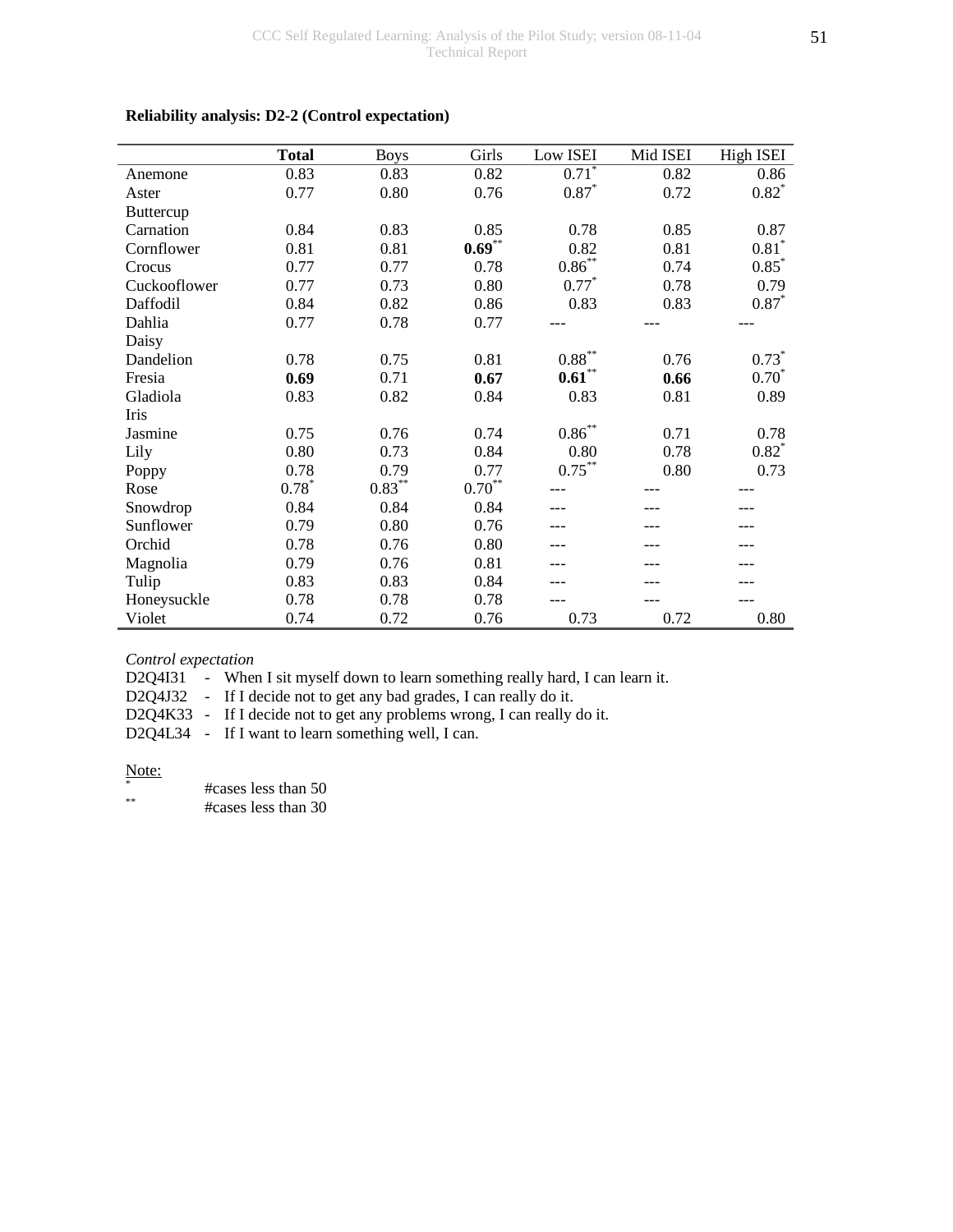|                  | <b>Total</b> | <b>Boys</b> | Girls     | Low ISEI             | Mid ISEI | <b>High ISEI</b> |
|------------------|--------------|-------------|-----------|----------------------|----------|------------------|
| Anemone          | 0.81         | 0.79        | 0.82      | $0.65*$              | 0.80     | 0.83             |
| Aster            | 0.78         | 0.75        | 0.80      | $0.88^\ast$          | 0.72     | $0.86*$          |
| <b>Buttercup</b> |              |             |           |                      |          |                  |
| Carnation        | 0.82         | 0.84        | 0.79      | 0.82                 | 0.82     | 0.79             |
| Cornflower       | 0.83         | 0.84        | 0.83      | $0.85^{\ast\ast}$    | 0.83     | $0.81*$          |
| Crocus           | 0.75         | 0.8         | 0.68      | $\mathbf{0.60}^{**}$ | 0.73     | $0.80^{*}$       |
| Cuckooflower     | 0.81         | 0.81        | 0.79      | $0.78*$              | 0.77     | 0.85             |
| Daffodil         | 0.84         | 0.85        | 0.82      | 0.86                 | 0.79     | 0.92             |
| Dahlia           | 0.81         | 0.80        | 0.82      |                      |          | ---              |
| Daisy            |              |             |           |                      |          |                  |
| Dandelion        | 0.75         | 0.66        | 0.81      | $0.72***$            | 0.71     | $0.79*$          |
| Fresia           | 0.67         | 0.64        | 0.71      | $0.01***$            | 0.65     | 0.54             |
| Gladiola         | 0.78         | 0.75        | 0.81      | 0.66                 | 0.78     | 0.85             |
| Iris             |              |             |           |                      |          |                  |
| Jasmine          | 0.79         | 0.81        | 0.76      | $0.79***$            | 0.78     | 0.80             |
| Lily             | 0.80         | 0.78        | 0.80      | 0.82                 | 0.79     | $0.83*$          |
| Poppy            | 0.83         | 0.81        | 0.83      | $0.82**$             | 0.84     | 0.80             |
| Rose             | $0.73*$      | $0.78***$   | $0.64***$ |                      |          |                  |
| Snowdrop         | 0.83         | 0.82        | 0.82      |                      |          |                  |
| Sunflower        | 0.78         | 0.78        | 0.76      |                      |          |                  |
| Orchid           | 0.78         | 0.72        | 0.80      |                      |          |                  |
| Magnolia         | 0.79         | 0.73        | 0.83      |                      |          |                  |
| Tulip            | 0.85         | 0.87        | 0.82      |                      |          |                  |
| Honeysuckle      | 0.78         | 0.81        | 0.75      |                      |          |                  |
| Violet           | 0.71         | 0.73        | 0.69      | 0.68                 | 0.72     | 0.76             |

#### Reliability analysis: D2-3<sup>a</sup> (Self efficacy)

D2Q4N36 - I'm certain I can understand the most difficult material presented in readings.

D2Q4P38 - I'm confident I can understand the most complex material presented by the teacher.

D2Q4Q39 - I'm confident I can do an excellent job on assignments and tests.

D2Q4S41 - I'm certain I can master the skills being taught.

| $\ast$ | #cases less than 50         |
|--------|-----------------------------|
| 米米     | $\frac{4}{2}$ decay than 30 |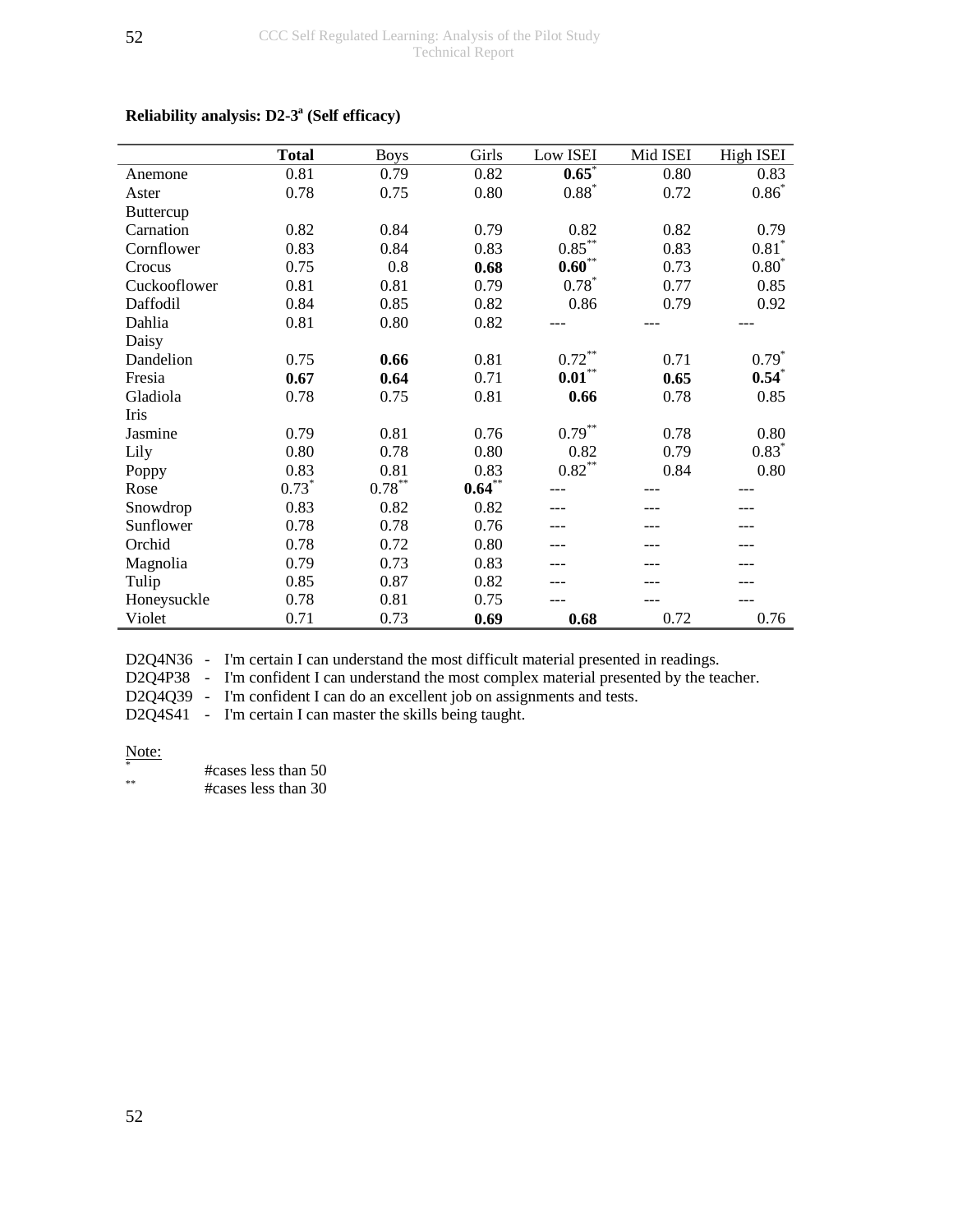|              | <b>Total</b> | <b>Boys</b> | Girls     | Low ISEI          | Mid ISEI | High ISEI           |
|--------------|--------------|-------------|-----------|-------------------|----------|---------------------|
| Anemone      | 0.81         | 0.79        | 0.82      | $0.88*$           | 0.82     | 0.86                |
| Aster        | 0.82         | 0.75        | 0.85      | $0.66*$           | 0.80     | $0.87*$             |
| Buttercup    |              |             |           |                   |          |                     |
| Carnation    | 0.76         | 0.76        | 0.74      | 0.77              | 0.77     | 0.69                |
| Cornflower   | 0.84         | 0.77        | 0.89      | $0.77***$         | 0.86     | $0.86^{*}$          |
| Crocus       | 0.61         | 0.52        | 0.64      | $0.67***$         | 0.58     | $0.72^*$            |
| Cuckooflower | 0.76         | 0.76        | 0.75      | $0.66*$           | 0.77     | 0.79                |
| Daffodil     | 0.84         | 0.80        | 0.84      | 0.77              | 0.85     | 0.88                |
| Dahlia       | 0.81         | 0.86        | 0.75      | ---               |          | $---$               |
| Daisy        |              |             |           |                   |          |                     |
| Dandelion    | 0.76         | 0.75        | 0.77      | $0.90^{\ast\ast}$ | 0.81     | $0.62***$           |
| Fresia       | 0.80         | 0.81        | 0.76      | $0.61**$          | 0.77     | $0.81***$           |
| Gladiola     | 0.75         | 0.77        | 0.73      | 0.66              | 0.75     | 0.82                |
| Iris         |              |             |           |                   |          |                     |
| Jasmine      | 0.82         | 0.83        | 0.81      | $0.77***$         | 0.78     | 0.88                |
| Lily         | 0.82         | 0.85        | 0.81      | $0.83*$           | 0.84     | $0.81$ <sup>*</sup> |
| Poppy        | 0.76         | 0.77        | 0.74      | $0.64***$         | 0.75     | 0.72                |
| Rose         | $0.62***$    | $0.62***$   | $0.67***$ |                   |          |                     |
| Snowdrop     | 0.80         | 0.78        | 0.79      |                   |          |                     |
| Sunflower    | 0.84         | 0.83        | 0.84      |                   |          |                     |
| Orchid       | 0.78         | 0.77        | 0.79      |                   |          |                     |
| Magnolia     | 0.79         | 0.70        | 0.87      |                   |          |                     |
| Tulip        | 0.77         | 0.80        | 0.75      |                   |          |                     |
| Honeysuckle  | 0.63         | 0.66        | 0.58      |                   |          |                     |
| Violet       | 0.54         | 0.49        | 0.57      | 0.39              | 0.53     | 0.57                |

#### **Reliability analysis: D3 (Self-concept verbal)**

*Self-concept verbal* 

D3Q3A01 - I'm hopeless in English classes (R).

D3Q3J10 - I learn things quickly in English classes.

D3Q3R18 - I get good marks in English.

| $\ast$ | $\frac{4}{2}$ reases less than 50 |
|--------|-----------------------------------|
| 米米     | $\frac{4}{2}$ exected than 30     |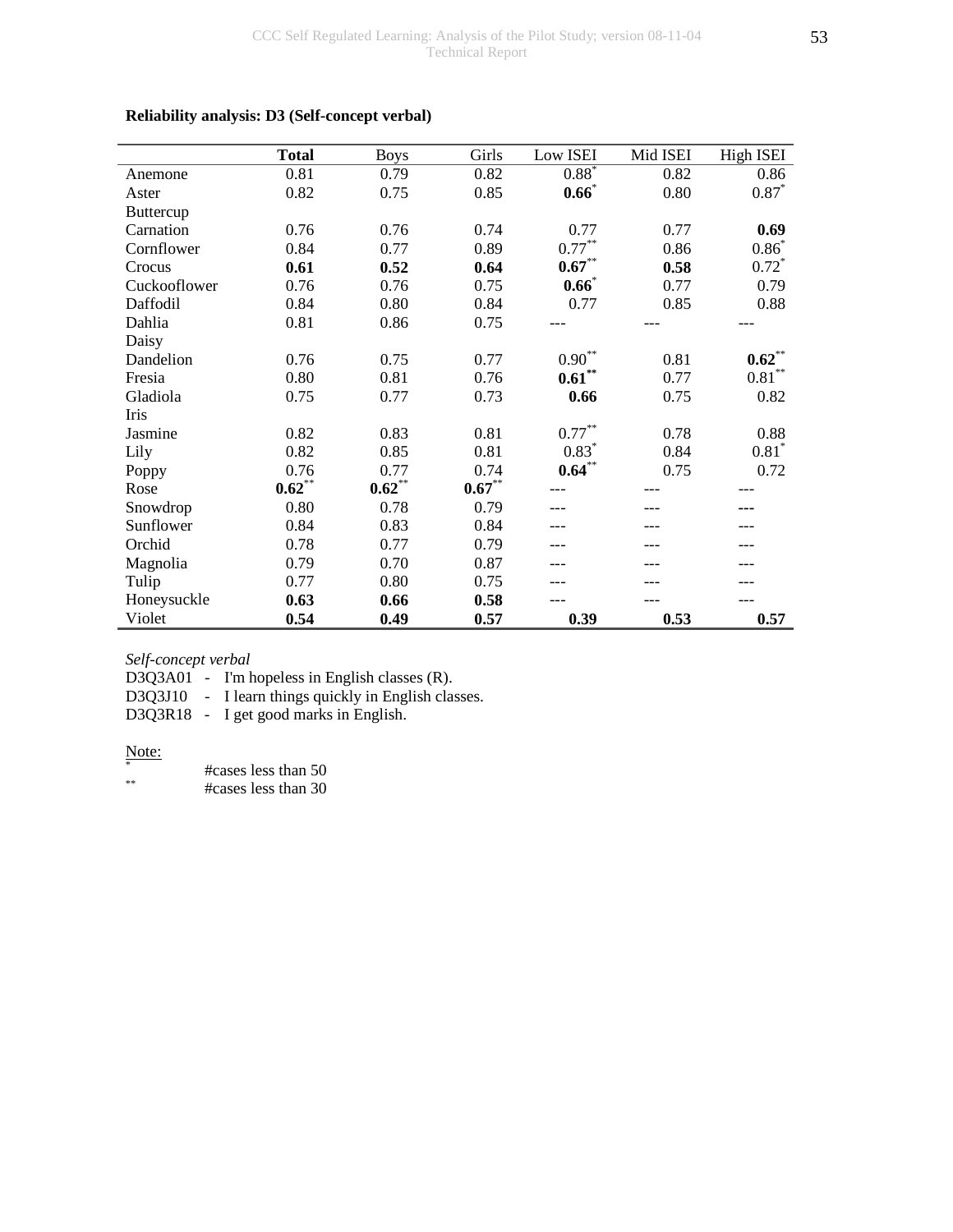|                  | <b>Total</b> | <b>Boys</b>       | Girls             | Low ISEI          | Mid ISEI | <b>High ISEI</b> |
|------------------|--------------|-------------------|-------------------|-------------------|----------|------------------|
| Anemone          | 0.88         | 0.84              | 0.89              | $0.87*$           | 0.88     | 0.90             |
|                  |              |                   |                   | $0.85*$           |          | $0.91*$          |
| Aster            | 0.88         | 0.87              | 0.88              |                   | 0.88     |                  |
| <b>Buttercup</b> |              |                   |                   |                   |          |                  |
| Carnation        | 0.84         | 0.84              | 0.83              | 0.84              | 0.84     | 0.84             |
| Cornflower       | 0.90         | 0.89              | 0.90              | $0.95^{\ast\ast}$ | 0.88     | $0.90*$          |
| Crocus           | 0.81         | 0.80              | 0.81              | $0.88^{\ast\ast}$ | 0.77     | $0.88*$          |
| Cuckooflower     | 0.88         | 0.84              | 0.89              | $0.90*$           | 0.90     | 0.80             |
| Daffodil         | 0.95         | 0.94              | 0.95              | 0.94              | 0.95     | 0.95             |
| Dahlia           | 0.88         | 0.88              | 0.88              |                   |          |                  |
| Daisy            |              |                   |                   |                   |          |                  |
| Dandelion        | 0.83         | 0.82              | 0.84              | $0.55***$         | 0.82     | $0.87*$          |
| Fresia           | 0.88         | 0.88              | 0.88              | $0.79***$         | 0.89     | $0.92^*$         |
| Gladiola         | 0.90         | 0.90              | 0.89              | 0.89              | 0.90     | 0.88             |
| Iris             |              |                   |                   |                   |          |                  |
| Jasmine          | 0.90         | 0.89              | 0.89              | $0.89***$         | 0.91     | 0.88             |
| Lily             | 0.87         | 0.86              | 0.88              | 0.83              | 0.89     | $0.85^{*}$       |
| Poppy            | 0.93         | 0.93              | 0.93              | $0.91^{\ast\ast}$ | 0.93     | 0.94             |
| Rose             | $0.84*$      | $0.81^{\ast\ast}$ | $0.87^{\ast\ast}$ |                   |          |                  |
| Snowdrop         | 0.88         | 0.88              | 0.87              | ---               |          |                  |
| Sunflower        | 0.91         | 0.90              | 0.90              |                   |          |                  |
| Orchid           | 0.92         | 0.92              | 0.89              |                   |          |                  |
| Magnolia         | 0.85         | 0.77              | 0.91              |                   |          |                  |
| Tulip            | 0.87         | 0.87              | 0.86              |                   |          |                  |
| Honeysuckle      | 0.80         | 0.81              | 0.79              |                   |          |                  |
| Violet           | 0.78         | 0.79              | 0.76              | 0.71              | 0.75     | 0.88             |

#### **Reliability analysis: D4 (Self-concept math)**

*Self-concept math* 

D4Q3F06 - I get good marks in mathematics.

D4Q3K11 - Mathematics is one of my best subjects.

D4Q3P16 - I have always done well in mathematics.

| $\ast$ | $\frac{4}{2}$ reases less than 50      |
|--------|----------------------------------------|
| 米米     | $\frac{4}{2}$ execution $\frac{30}{2}$ |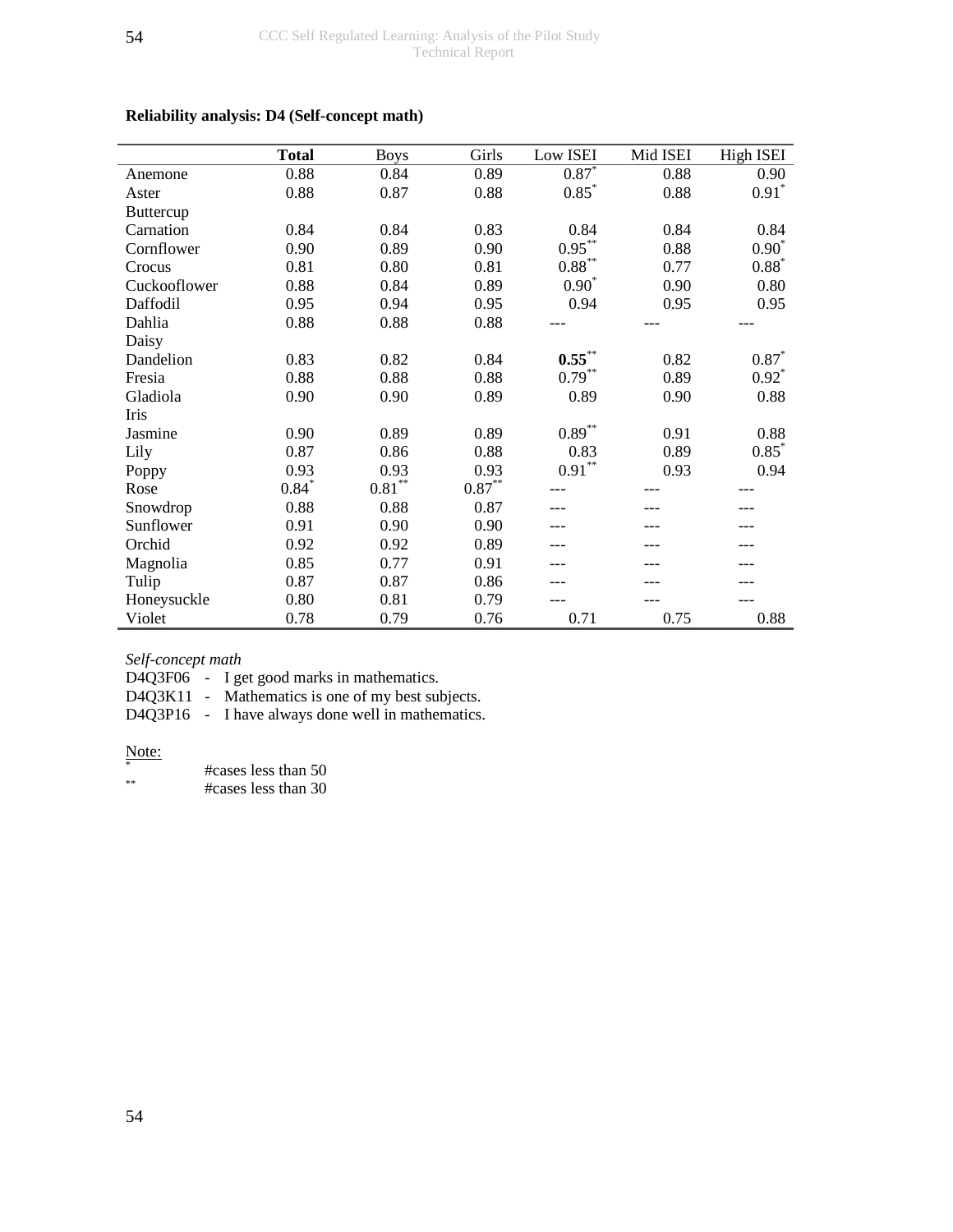|              | <b>Total</b> | <b>Boys</b> | Girls     | Low ISEI          | Mid ISEI | <b>High ISEI</b> |
|--------------|--------------|-------------|-----------|-------------------|----------|------------------|
|              |              |             | 0.80      | $0.52^*$          |          |                  |
| Anemone      | 0.76         | 0.70        |           |                   | 0.78     | 0.78             |
| Aster        | 0.78         | 0.71        | 0.82      | $0.84*$           | 0.77     | $0.88*$          |
| Buttercup    |              |             |           |                   |          |                  |
| Carnation    | 0.77         | 0.75        | 0.79      | 0.74              | 0.76     | 0.81             |
| Cornflower   | 0.84         | 0.85        | 0.82      | $0.87^{\ast\ast}$ | 0.83     | $0.87*$          |
| Crocus       | 0.77         | 0.76        | 0.78      | $0.55***$         | 0.75     | $0.84*$          |
| Cuckooflower | 0.79         | 0.81        | 0.78      | $0.85^{*}$        | 0.77     | 0.77             |
| Daffodil     | 0.87         | 0.85        | 0.89      | $0.86*$           | 0.87     | 0.91             |
| Dahlia       | 0.78         | 0.79        | 0.78      | $---$             |          | $---$            |
| Daisy        |              |             |           |                   |          |                  |
| Dandelion    | 0.77         | 0.73        | 0.82      | $0.63***$         | 0.85     | $0.74*$          |
| Fresia       | 0.77         | 0.75        | 0.80      | $0.82***$         | 0.77     | $0.65***$        |
| Gladiola     | 0.77         | 0.82        | 0.71      | 0.68              | 0.77     | 0.76             |
| Iris         |              |             |           |                   |          |                  |
| Jasmine      | 0.77         | 0.72        | 0.77      | $0.77***$         | 0.73     | 0.71             |
| Lily         | 0.76         | 0.70        | 0.79      | 0.70              | 0.76     | $0.84*$          |
| Poppy        | 0.83         | 0.82        | 0.85      | $0.82^{\ast\ast}$ | 0.81     | 0.84             |
| Rose         | $0.77*$      | $0.74***$   | $0.74***$ |                   |          |                  |
| Snowdrop     | 0.82         | 0.81        | 0.83      |                   |          |                  |
| Sunflower    | 0.77         | 0.76        | 0.77      |                   |          |                  |
| Orchid       | 0.84         | 0.87        | 0.80      |                   |          |                  |
| Magnolia     | 0.79         | 0.72        | 0.85      |                   |          |                  |
| Tulip        | 0.79         | 0.75        | 0.83      |                   |          |                  |
| Honeysuckle  | 0.74         | 0.68        | 0.78      |                   |          |                  |
| Violet       | 0.64         | 0.68        | 0.59      | 0.56              | 0.64     | 0.75             |

#### **Reliability analysis: D5 (Self-concept academic)**

*Self-concept academic* 

D5Q3E05 - I learn things quickly in most school subjects.

D5Q3N14 - I do well in tests in most school subjects.

D5Q3V22 - I'm good at most school subjects.

| $\ast$ | $\frac{4}{2}$ reases less than 50 |
|--------|-----------------------------------|
| 米米     | $\frac{4}{2}$ exected than 30     |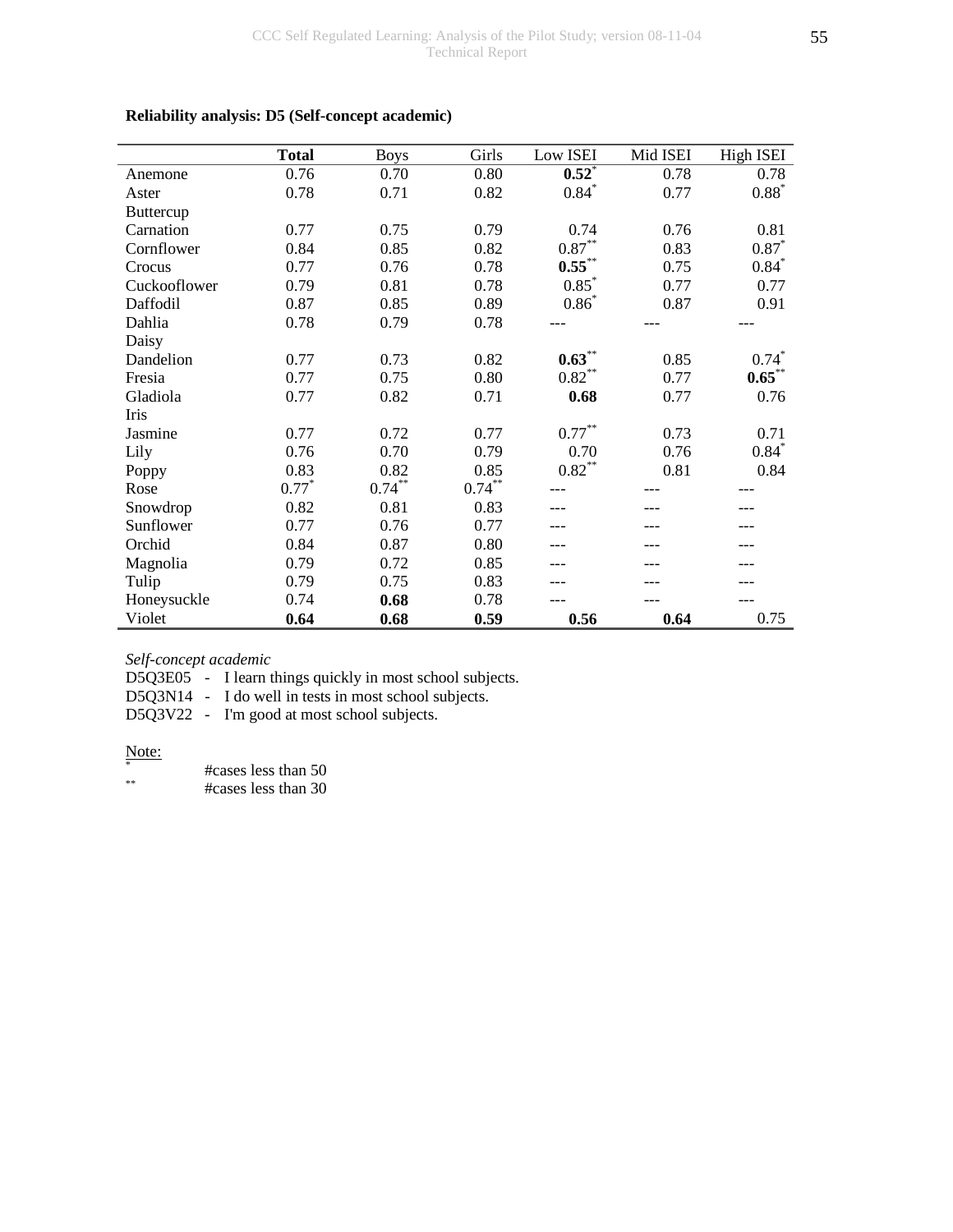|              | <b>Total</b> | <b>Boys</b> | Girls     | Low ISEI            | Mid ISEI | <b>High ISEI</b>  |
|--------------|--------------|-------------|-----------|---------------------|----------|-------------------|
| Anemone      | 0.86         | 0.85        | 0.86      | $0.81***$           | 0.87     | 0.87              |
| Aster        | 0.77         | 0.74        | 0.80      | $0.82***$           | 0.79     | $0.69*$           |
| Buttercup    |              |             |           |                     |          |                   |
| Carnation    | 0.87         | 0.87        | 0.84      | 0.88                | 0.87     | 0.84              |
| Cornflower   | 0.86         | 0.88        | 0.83      | $0.91^{\ast\ast}$   | 0.87     | $0.82*$           |
| Crocus       | 0.79         | 0.80        | 0.79      | $0.81^{\ast\ast}$   | 0.78     | $0.81***$         |
| Cuckooflower | 0.79         | 0.81        | 0.76      | $0.81$ <sup>*</sup> | 0.77     | 0.76              |
| Daffodil     | 0.82         | 0.81        | 0.82      | $0.84^\ast$         | 0.81     | $0.85*$           |
| Dahlia       | 0.81         | 0.80        | 0.80      | ---                 |          | ---               |
| Daisy        |              |             |           |                     |          |                   |
| Dandelion    | 0.84         | 0.85        | 0.81      | $0.84^{\ast\ast}$   | 0.83     | $0.87^{\ast\ast}$ |
| Fresia       | 0.76         | 0.73        | 0.79      | $0.74***$           | 0.74     | $0.82\sp{*}$      |
| Gladiola     | 0.82         | 0.83        | 0.81      | 0.73                | 0.80     | 0.88              |
| Iris         |              |             |           |                     |          |                   |
| Jasmine      | 0.80         | 0.79        | 0.82      | $0.84^{\ast\ast}$   | 0.78     | 0.82              |
| Lily         | 0.84         | 0.82        | 0.85      | 0.85                | 0.80     | $0.87*$           |
| Poppy        | 0.87         | 0.86        | 0.87      | $0.81^{\ast\ast}$   | 0.85     | 0.82              |
| Rose         | $0.78*$      | $0.80**$    | $0.69***$ |                     |          |                   |
| Snowdrop     | 0.84         | 0.86        | 0.82      |                     |          |                   |
| Sunflower    | 0.84         | 0.87        | 0.81      |                     |          |                   |
| Orchid       | 0.83         | 0.83        | 0.81      |                     |          |                   |
| Magnolia     | 0.88         | 0.89        | 0.82      |                     |          |                   |
| Tulip        | 0.88         | 0.89        | 0.86      |                     |          |                   |
| Honeysuckle  | 0.76         | 0.76        | 0.76      |                     |          |                   |
| Violet       | 0.69         | 0.67        | 0.71      | 0.70                | 0.64     | 0.61              |

#### **Reliability analysis: E1 (Effort and Persistence in learning: general)**

*Effort and Persistence in learning: general* 

 $E1Q5C03$  - When studying, I work as hard as possible.

E1Q5E05 - When studying, I keep working even if the material is difficult.

E1Q5G07 - When studying, I try to do my best to acquire the knowledge and skills taught.

E1Q5I09 - When studying, I put forth my best effort.

| 11 U.V. |                                    |
|---------|------------------------------------|
| $\ast$  | $\frac{4}{2}$ decases less than 50 |
| **      | $\frac{4}{2}$ decay than 30        |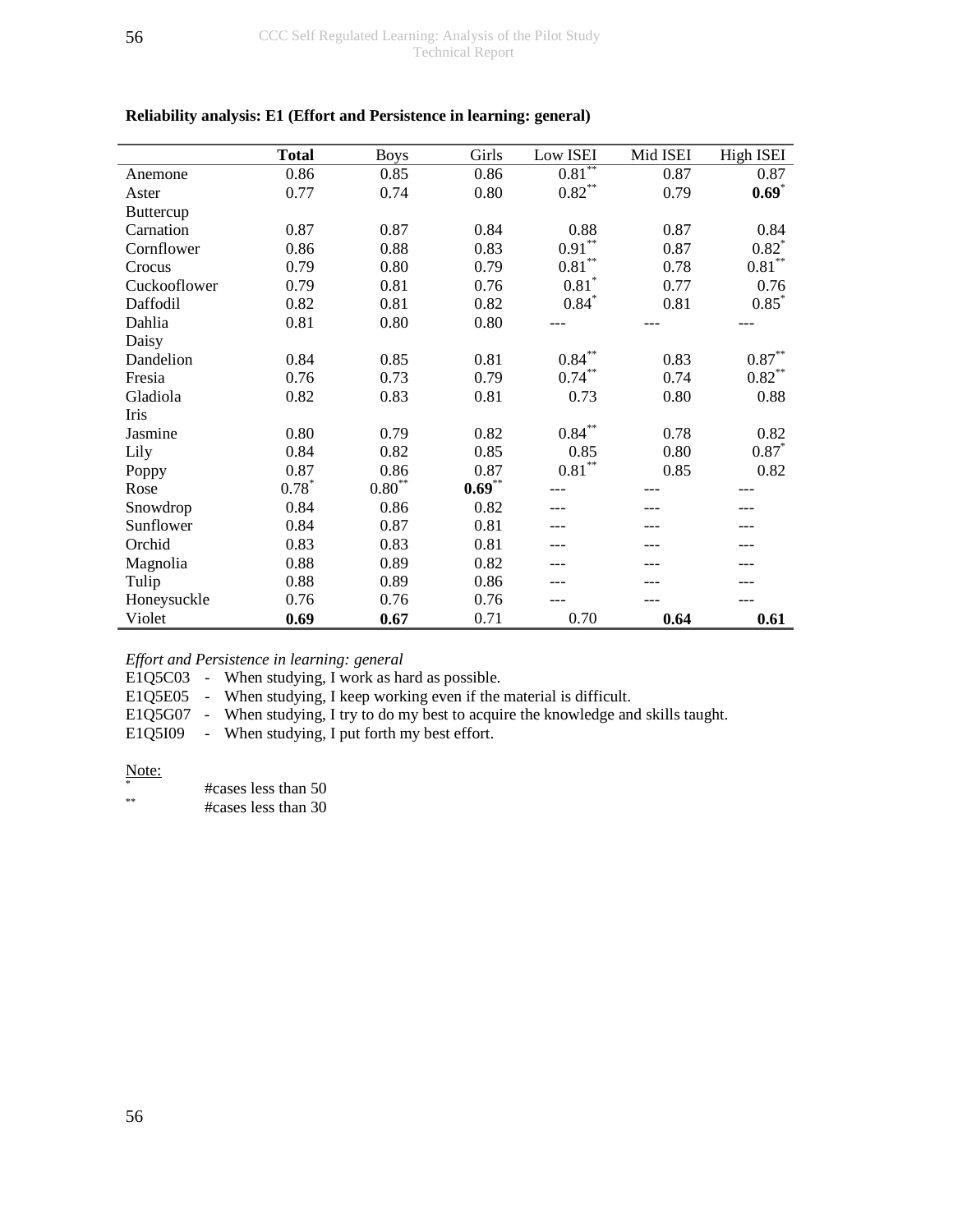|                  | <b>Total</b> | <b>Boys</b> | Girls     | Low ISEI          | Mid ISEI | <b>High ISEI</b>  |
|------------------|--------------|-------------|-----------|-------------------|----------|-------------------|
| Anemone          | 0.81         | 0.78        | 0.82      | $0.78***$         | 0.80     | 0.83              |
| Aster            | 0.75         | 0.72        | 0.77      | $0.86^{**}$       | 0.75     | $0.67*$           |
| <b>Buttercup</b> |              |             |           |                   |          |                   |
| Carnation        | 0.79         | 0.77        | 0.79      | 0.80              | 0.79     | 0.82              |
| Cornflower       | 0.79         | 0.75        | 0.80      | $0.78^{\ast\ast}$ | 0.77     | $0.82*$           |
| Crocus           | 0.60         | 0.63        | 0.55      | $0.51***$         | 0.62     | $0.54***$         |
| Cuckooflower     | 0.77         | 0.79        | 0.79      | $0.74*$           | 0.80     | 0.79              |
| Daffodil         | 0.79         | 0.75        | 0.81      | 0.73              | 0.81     | $0.79*$           |
| Dahlia           | 0.72         | 0.74        | 0.71      | ---               |          | ---               |
| Daisy            |              |             |           |                   |          |                   |
| Dandelion        | 0.79         | 9.73        | 0.85      | $0.87^{\ast\ast}$ | 0.76     | $0.74***$         |
| Fresia           | 0.75         | 0.73        | 0.76      | $0.76***$         | 0.67     | $0.77^{\ast\ast}$ |
| Gladiola         | 0.56         | 0.57        | 0.56      | 0.67              | 0.47     | 0.62              |
| Iris             |              |             |           |                   |          |                   |
| Jasmine          | 0.75         | 0.75        | 0.75      | $0.82^{\ast\ast}$ | 0.74     | 0.76              |
| Lily             | 0.76         | 0.73        | 0.80      | 0.74              | 0.78     | $0.78*$           |
| Poppy            | 0.81         | 0.81        | 0.79      | $0.82***$         | 0.78     | 0.85              |
| Rose             | $0.48*$      | $0.44***$   | $0.58***$ |                   |          |                   |
| Snowdrop         | 0.74         | 0.77        | 0.72      |                   |          |                   |
| Sunflower        | 0.73         | 0.68        | 0.76      |                   |          |                   |
| Orchid           | 0.78         | 0.80        | 0.76      |                   |          |                   |
| Magnolia         | 0.82         | 0.80        | 0.83      |                   |          |                   |
| Tulip            | 0.77         | 0.79        | 0.77      |                   |          |                   |
| Honeysuckle      | 0.67         | 0.69        | 0.66      |                   |          |                   |
| Violet           | 0.71         | 0.72        | 0.67      | 0.68              | 0.70     | 0.77              |

#### **Reliability analysis: F2 (Competitive learning)**

*Competitive learning* 

F2Q6C13 - I like to try to be better than other students.

F2Q6F16 - Trying to be better than others makes me work well.

F2Q6H18 - I would like to be the best at something.

F2Q6K21 - I learn faster if I'm trying to do better than the others.

| $\ast$ | #cases less than 50                              |
|--------|--------------------------------------------------|
| **     | $\frac{4}{2}$ freedom Recall established than 30 |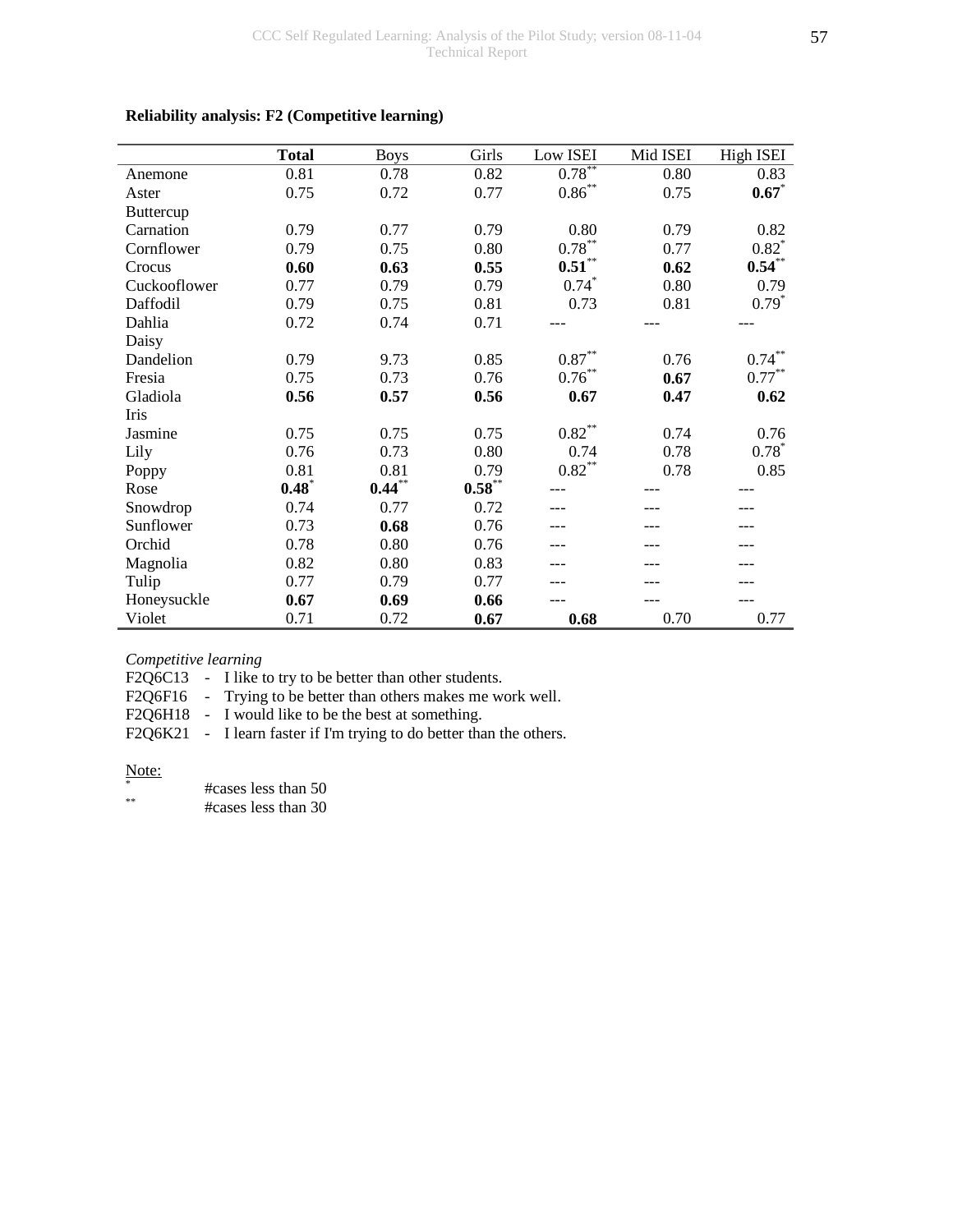58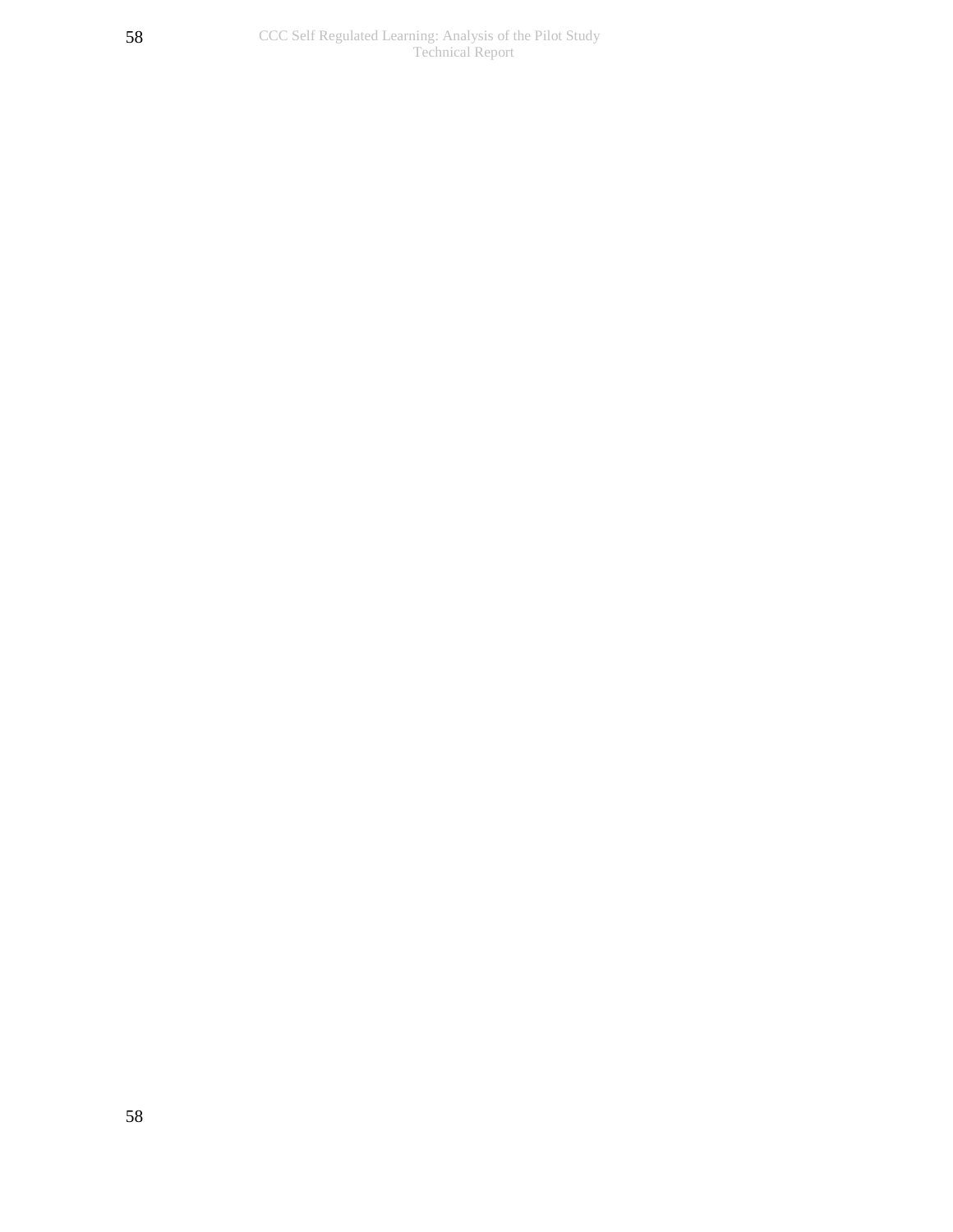|                 | Mathematics              | Reading                      | Science                  |
|-----------------|--------------------------|------------------------------|--------------------------|
| A1 $(4)$        | $-0.07$                  | $\qquad \qquad \blacksquare$ | $-0.06$                  |
| $Al^a(3)$       | $-0.06$                  | $\overline{\phantom{a}}$     | $\frac{1}{2}$            |
| $A2-1(4)$       | 0.12                     | 0.10                         | 0.13                     |
| A2-2 $(4)$      | $-0.06$                  | $\omega_{\rm c}$             | $\equiv$                 |
| A3(5)           | 0.11                     | 0.17                         | 0.13                     |
|                 |                          |                              |                          |
| B2(3)           | -                        | 0.04                         |                          |
| B3(3)           | $\overline{a}$           | $-0.06$                      |                          |
| B4(4)           | $-0.05$                  | $-0.06$                      | -                        |
| $B4^a(3)$       | $\Box$                   | $-0.05$                      |                          |
| $B7$ math $(4)$ | 0.19                     | $\blacksquare$               | 0.06                     |
| $B7$ verb $(4)$ | 0.17                     | 0.28                         | 0.23                     |
| C1(5)           | 0.17                     | 0.16                         | 0.17                     |
| C2(4)           | $\overline{\phantom{0}}$ | $-0.05$                      | $\overline{\phantom{0}}$ |
| D1(5)           | 0.22                     | 0.21                         | 0.23                     |
| D2(15)          | 0.34                     | 0.28                         | 0.32                     |
| $D2-1(3)$       | 0.29                     | 0.25                         | 0.28                     |
| $D2-2(4)$       | 0.21                     | 0.19                         | 0.21                     |
| $D2-3(8)$       | 0.33                     | 0.27                         | 0.31                     |
| D2- $3^a$ (4)   | 0.30                     | 0.21                         | 0.26                     |
| D3(3)           | 0.13                     | 0.25                         | 0.19                     |
| D4(3)           | 0.44                     | 0.22                         | 0.26                     |
| D5(3)           | 0.33                     | 0.30                         | 0.32                     |
| D6(4)           | 0.21                     | 0.15                         | 0.21                     |
| E1(4)           |                          | 0.16                         |                          |
| $E2$ math $(3)$ |                          | 0.16                         |                          |
| $E2$ verb $(3)$ |                          | 0.17                         |                          |
| F1(4)           |                          | 0.08                         |                          |
| F2(4)           |                          | $\boldsymbol{0.08}$          |                          |
| G1(3)           |                          | $-0.16$                      |                          |
| G2(4)           |                          | $\frac{1}{2}$                |                          |
| $G2^{a}(3)$     |                          |                              |                          |
| G3(4)           |                          |                              |                          |
| $G3^a(3)$       |                          | $\overline{a}$               |                          |
| G(11)           |                          | $-0.05$                      |                          |

## **Correlations between the self-regulated learning scales and the achievement tests**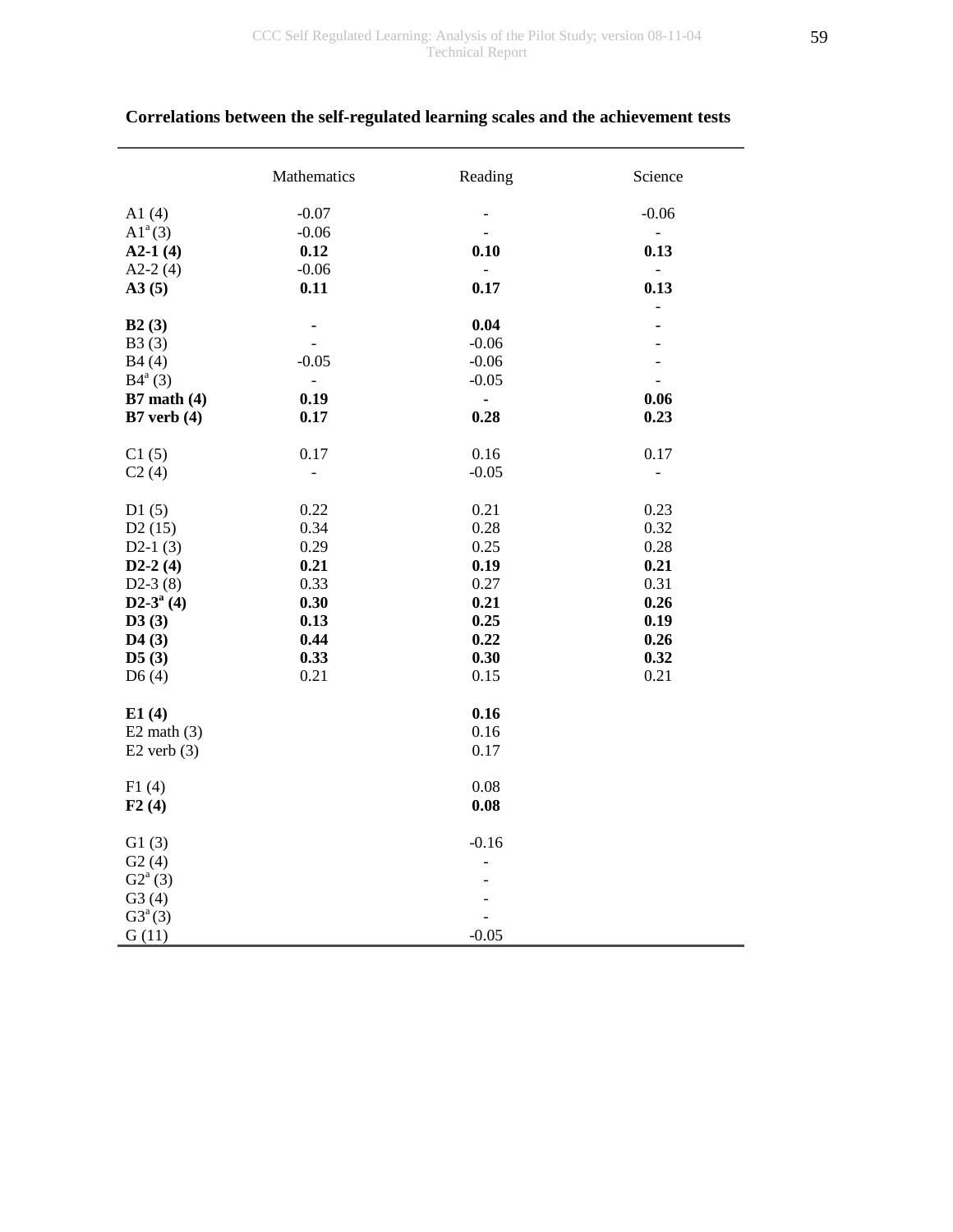60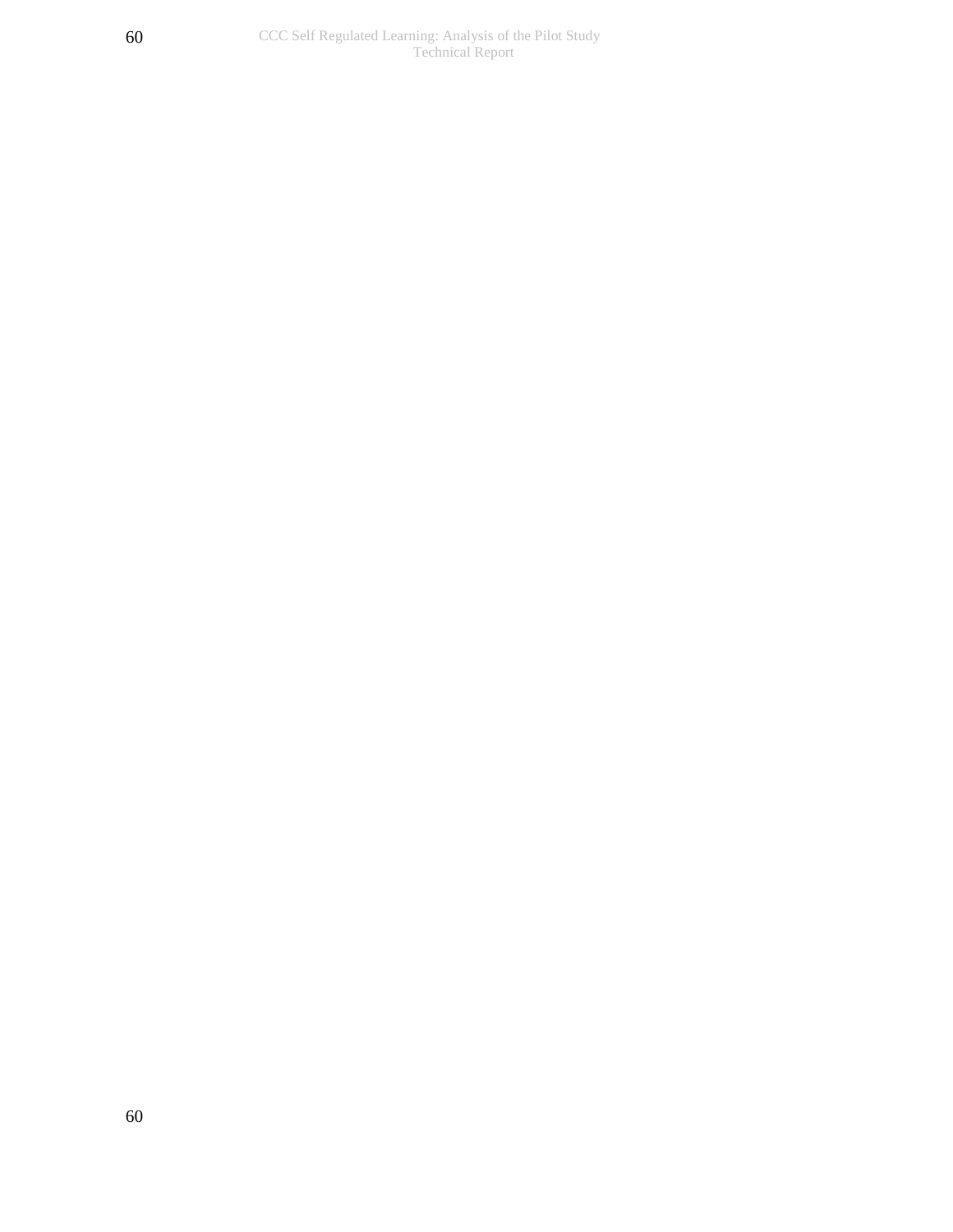```
\section*{Estimation comparisons}
```
 I have compared different estimation methods and `robust' corrections to maximum likelihood (ML) estimates of a factor model for the E- and the F-scale simultaneously (i.e., correlated factors) of Korean data. The results in Table 1 show for the main parameters: ML-estimates, robust corrections for standard errors of ML-estimates, and weighted least squares estimates. The results hardly differs, both regarding parameter estimates, and corresponding estimated standard errors.  $\setminus \setminus$ 

```
\begin{table}[h] 
\begin{center} 
\varepsilon \vsp{-5}
\caption{Comparing estimation methods in a factor 
model.\label{T11.1}\varepsilon\small 
\begin{tabular}{|c|c|c|c|c|c|} 
\hline 
    $parameter$ & \multicolumn{2}{|c|}{$ML$} & $corrected~ML$ & 
   \text{multicolumn{2}{|c|}{swLSS} \ \ \ \ \ \& \hat{\theta}_{ij}\$ & \times \sigma & \times \sigma \times \times \sigma \times \times \times \times \times \times \times \times \times \times \times \times \times \times \times \times \times \times \times \times \tim
\sqrt{ }\hline 
\left[\frac{\ell}{2}\right] \ & .645 & .040 & .036 & .657 & .035 \\
\lvert \Delta \rvert = \lvert \Delta \rvert = \lvert \Delta \rvert = .512 \& .043 \& .042 \& .522 \& .041 \rvert\left[\frac{e3}{8} \& .694 \& .042 \& .037 \& .695 \& .035 \right]\left[\frac{e4}{\$} \& .670 \& .039 \& .034 \& .681 \& .032 \right]\left[\frac{f1}{\$} \& .294 \& .037 \& .050 \& .334 \& .042 \right]\left[\frac{f2}{\$} \& .456 \& .052 \& .052 \& .439 \& .048 \right]$\lb_{f3}$ & .371 & .054 & .063 & .400 & .052 \\ 
\langle 18 \rangle {f4}$ & .319 & .046 & .055 & .303 & .048 \\
\phi $ \text{ $ & .420 & .066 & .062 & .427 & .054 \\
\hline 
\end{tabular} 
\end{center} 
\end{table} 
\begin{table}[hb] 
\begin{center} 
\varepsilon \vsp{-5}
\caption{Comparing estimation methods in a factor 
model.\label{T11.1}\varepsilon\small 
\begin{cases} {\c|c|c} \end{cases}\hline 
\text{Statistics } \& \text{SMLS} & \& \text{Corrected-MLS} \& \text{SWLSS}
```